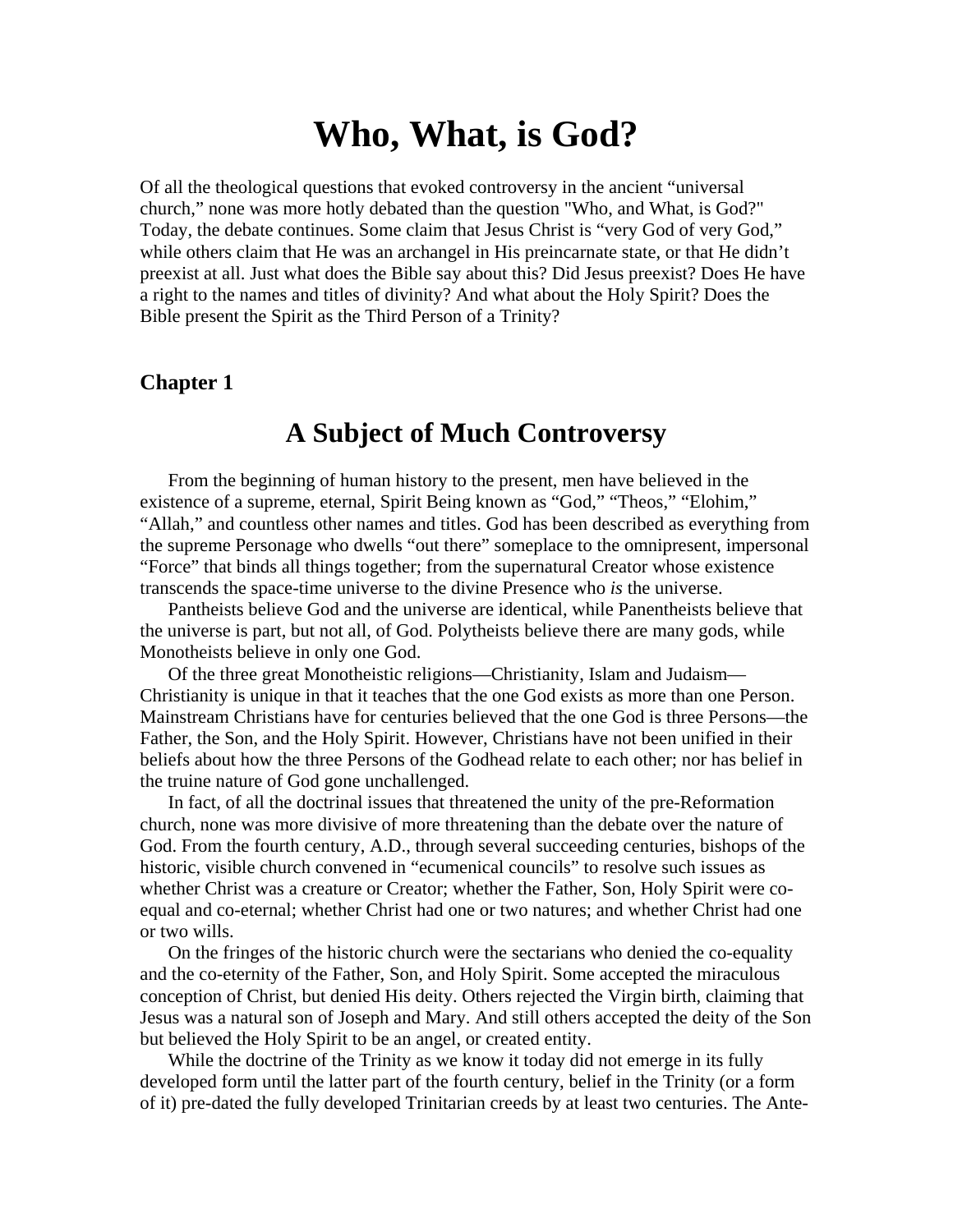Nicene "Church Fathers"—the theologians of the pre-Nicean Council (A.D. 325) period whose works (in whole or in part) have been preserved—spoke of the Father, Son, and Holy Spirit as three distinct Persons, while maintaining that there exists only one God. They generally described Father, Son, and Holy Spirit in vertical order, with the Father at the top, the Son second, and the Holy Spirit third, therefore differing from later Trinitarianism, which presents Father, Son, Holy Spirit on a horizontal plane—each said to be "co-equal" and "co-eternal."

Obviously, as the availability of the New Testament increased, the difficulty of reconciling the biblical assertion that "God is one" with scriptural passages attributing Godhood to both the Father and the Son would produce differing interpretations. It was this difficulty that led to so much controversy in the fourth century over the nature of God. However, Christological controversies developed much earlier in the history of Christianity.

#### **Early Controversies**

First, there were the various Gnostics sects, which taught that the Christ had not come in the flesh. They believed in the existence of only two realities, good and evil. God and His spiritual realm were equated with "good," and all the material things, including the physical universe, were equated with "evil," and were attributed to the activity of an evil god. Therefore, they concluded that the Christ could not have come as a flesh-and-blood (physical) human being, for then He would have been evil. While some Gnostics, or Docetists, believed that Christ was a "phantasm" who had only the *appearance* of flesh, others apparently believed that the material Jesus was distinct from the spiritual Christ. They held that Jesus was an ordinary human being born to human parents, but "the Christ" was the spiritual entity that descended upon Jesus at His baptism and departed from Him during the crucifixion.

The term "Gnosticism" is used of a fairly large number of sects holding a mixture of Christian and pagan philosophical views. (The terms *Gnosticism* and *Docetism* are often used interchangeably, though beliefs among sects described with these terms varied.) Perhaps some could be described as "Unitarian." (Unitarians deny the deity of Jesus Christ and the Holy Spirit, believing the Father to be the sole Personage of the Godhead.) However, all early Unitarians probably did not owe their Christological concepts to Gnostic influence.

The first Unitarian sects appeared early, perhaps before the end of the first century. At least one Jewish sect believed in the miraculous conception and virginal birth of Jesus, but denied His preexistence and deity. At least one other Jewish sect denied the virgin birth, believing Jesus to have been the righteous son of human parents. However, all Jewish Christians of that period did not share these views. Evidence indicates that the Nazarenes, whose history can be traced to the original church at Jerusalem, believed in the deity of Jesus Christ and in the Virgin Birth.

Monarchianism, similar to Unitarianism in some respects, arose in the second century. Two forms of Monarchianism emerged. One asserted that Jesus was a created being whom God had adopted as His Son. The other, called Modalism, held that "Father, Son, and Holy Spirit" are three forms through which God operates, but not three Persons.

Some of the early Unitarians sects seems to have posed little threat to Christianity in general, and were always regarded as "outsiders." The Gnostics were far more influential,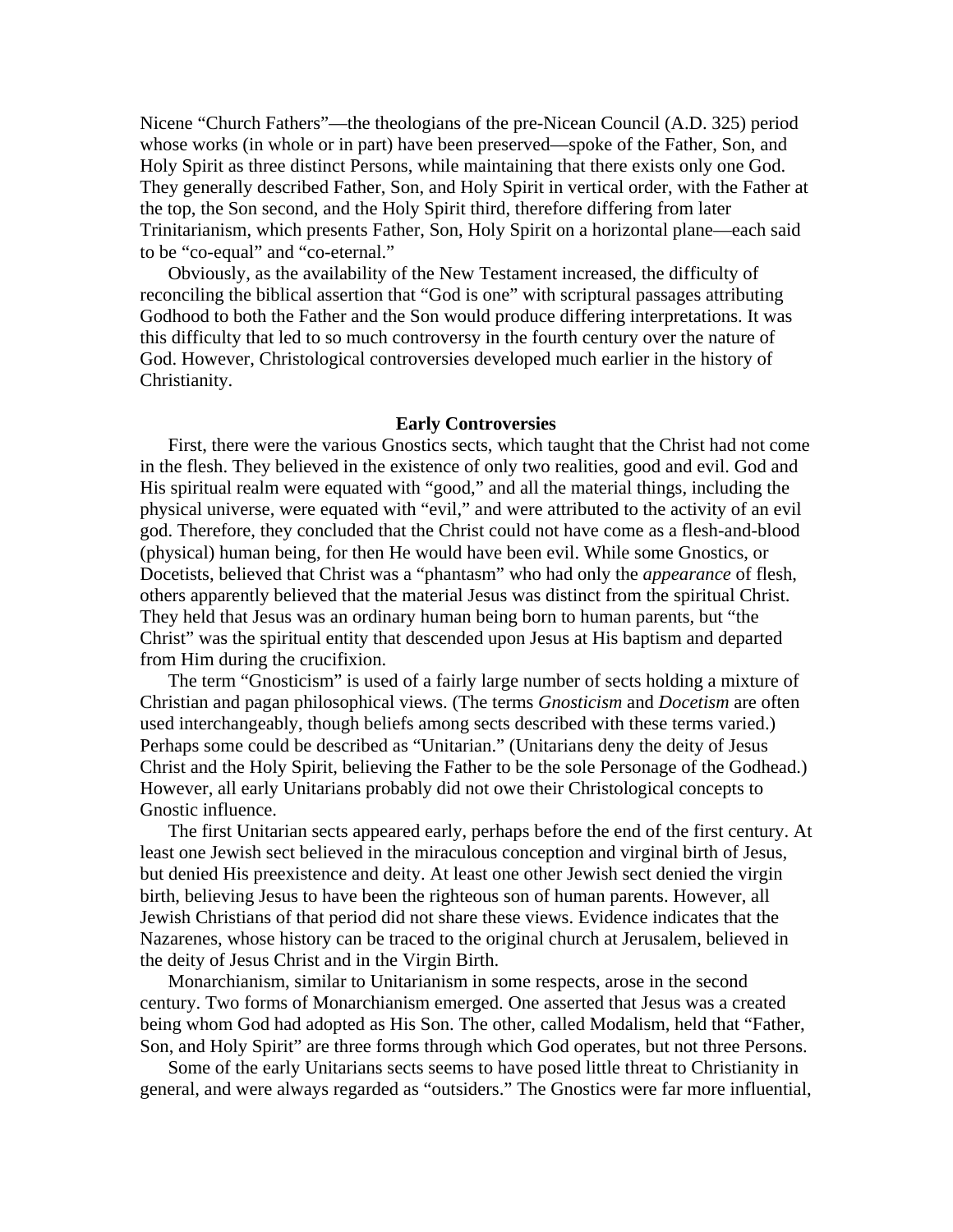but their influence was overshadowed by the influence of the developing "universal church." Gnosticism was vigorously and successfully opposed by the early church "Fathers," particularly Irenaeus (A.D. 130–200) and Tertullian (A.D. 160–220).

Tertullian, the famous "Father of Latin Theology," accused the Monarchians of having "crucified the Father" by claiming that the Father and Son are the same Person. He used the word "Trinity" (Latin: *Trinitas*) in his description of God as one God existing in three Persons. His works were an important contribution toward the later development of Trinitarian dogma.

While Christological heresies appeared early, the most threatening controversy over the nature of Christ and His relationship with the Father did not come about until the fourth century.

#### **Arianism**

In 319, Arius, an Alexandrian theologian, began teaching that Jesus Christ is a spiritual being who does not share the essential nature of the Father, but was made before the foundation of the world. To Arius and his followers, Jesus Christ and the Holy Spirit were second and third, respectively, in the spiritual hierarchy headed by the Father. Both the Son and the Spirit were regarded as personal beings, but neither were considered "God" in the absolute sense.

"Arianism" and other controversial issues resulted in the first "ecumenical council," known in history as the Council of Nicea. The council was summoned in 325 by the Roman Emperor Constantine, who had granted full toleration to the formerly persecuted Christian church in 313, and had become emperor of the East as well as the West in 324. The Nicene Council, consisting of about 220 bishops, formulated a creed condemning Arianism and affirming that Jesus Christ "is God from God, light from light, true God from true God, begotten, not made, of one substance with the Father." The creed contained the single statement, "And in the Holy Spirit," but made no statements regarding the Spirit's personality or relationship to the Father and the Son.

Thus, the foundation for later Trinitarian creeds was laid at the Council of Nicea. While the "holy catholic apostolic church" officially stated its position in the form of a creed, the teachings of Arius continued to be widely held until the latter part of the fourth century.

During the church's struggle with this issue, Arianism took several forms. The "Semi-Arians" held that Christ was similar in substance ("essence," "being," or "nature") with the Father, but was not of the same substance. The "Anomoeans" held that the nature of the Son was completely dissimilar to that of the Father. The "Homoeans" held that Christ was like the Father, though different in substance.

At first, the controversy centered on the nature of Christ, but by 359, Athanasius, who had fought so vigorously against the Arian heresy, was faced with the challenge of defending the doctrine of the Holy Spirit as the Third Person of the Godhead who is coequal and co-eternal with the Father and the Son. Athanasius' writings on the Holy Spirit was in response to the views of the Tropici, an Egyptian group who held that the Father and the Son are co-equal and co-eternal but the Holy Spirit is a created being inferior to the Father and Son. Athanasius was the first to present Trinitarian dogma in its fully developed form.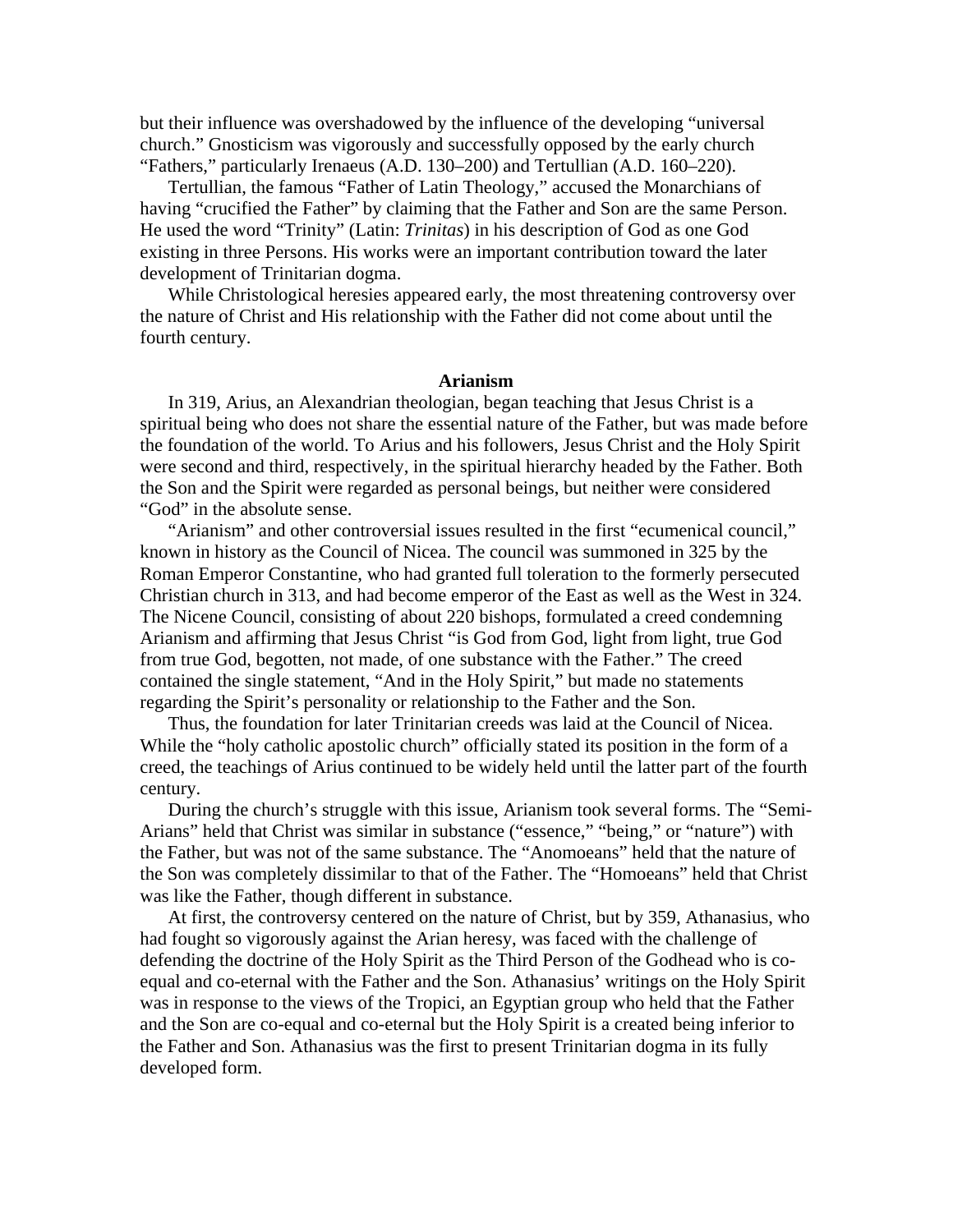#### **Trinitarianism**

The Trinitarian dogma that developed in those early centuries has remained the official teaching of the "holy apostolic and universal church" to this day. Trinitarians believe that there is one God, and that the one God exists eternally in three Persons—the Father, the Son, and the Holy Spirit. The three Persons of the Godhead are not three Gods (Tritheism), but one God; neither are they three "parts" of God, for God cannot be divided into parts. To Trinitarians, "Persons" does not mean "Beings," but "personal distinctions." In fact, some Trinitarians point out that God can be described as *a* Person or as *three* Persons, depending upon the definition of "person." Thus God is "one God in three Persons," or "a Person with three personal distinctions."

While agreement on the truine nature of God developed early and has been made maintained among "orthodox" churches to this day, Christological disputes continued for some time to send ripples of controversy across the sea of Christendom.

In the fifth century, "Monophysitism" made its debut. The word comes from the Greek *monos* ("single") and *phusis* ("nature"). The Monophysites believed that Christ has only one nature—the divine nature. They held that Christ's human nature either never existed or was absorbed by His divine nature. The Council of Chalcedon (451) declared that Christ has two natures, human and divine, and that the two natures co-exist in perfect unity. Monophysitism was finally condemned at the Third Council of Constantinople (680–681), but is to this day the official teaching of the Armenian, Coptic, Jacobite, and Syrian churches of the East.

The controversy over whether Christ has one or two natures was not the only dispute that divided Trinitarians. The "Monothelites" held that Christ has only one will. The Third Council of Constantinople asserted that Christ has two natures as well as two wills, and that the human will is in subordination to the divine.

While Monophysitism and Monothelitism threatened the unity of the "universal church" during the fifth century, the most devastating controversy came much later when the Western church added the Latin phrase *filioque* ("and the Son") to the creed. The original creed, sanctioned by the church councils, stated that the Holy Spirit proceeds from the Father. With the inclusion of the *filioque* clause, the creed states that the Holy Spirit proceeds from the Father "and the Son." The Byzantines objected to the West's adding the clause without consulting them, and claimed that "and the Son" suggests that the Holy Spirit has two sources of procession rather than one. To them, such a suggestion was heretical.

The dispute over the inclusion of "and the Son" in the creed, along with other controversies between the East and the West, resulted in the "Great Schism" of 1054. No longer was the "universal church" a united body, and to this day the Eastern and Western divisions—the Roman Catholic and Eastern Orthodox churches—have yet to resolve their differences.

The Protestant Reformation, beginning in the sixteenth century, brought no changes to Trinitarian dogma as defined by the West, and the Reformers proved themselves no more tolerant than their Romish opponents in dealing with those who held contrary views.

### **The Protestant Reformation**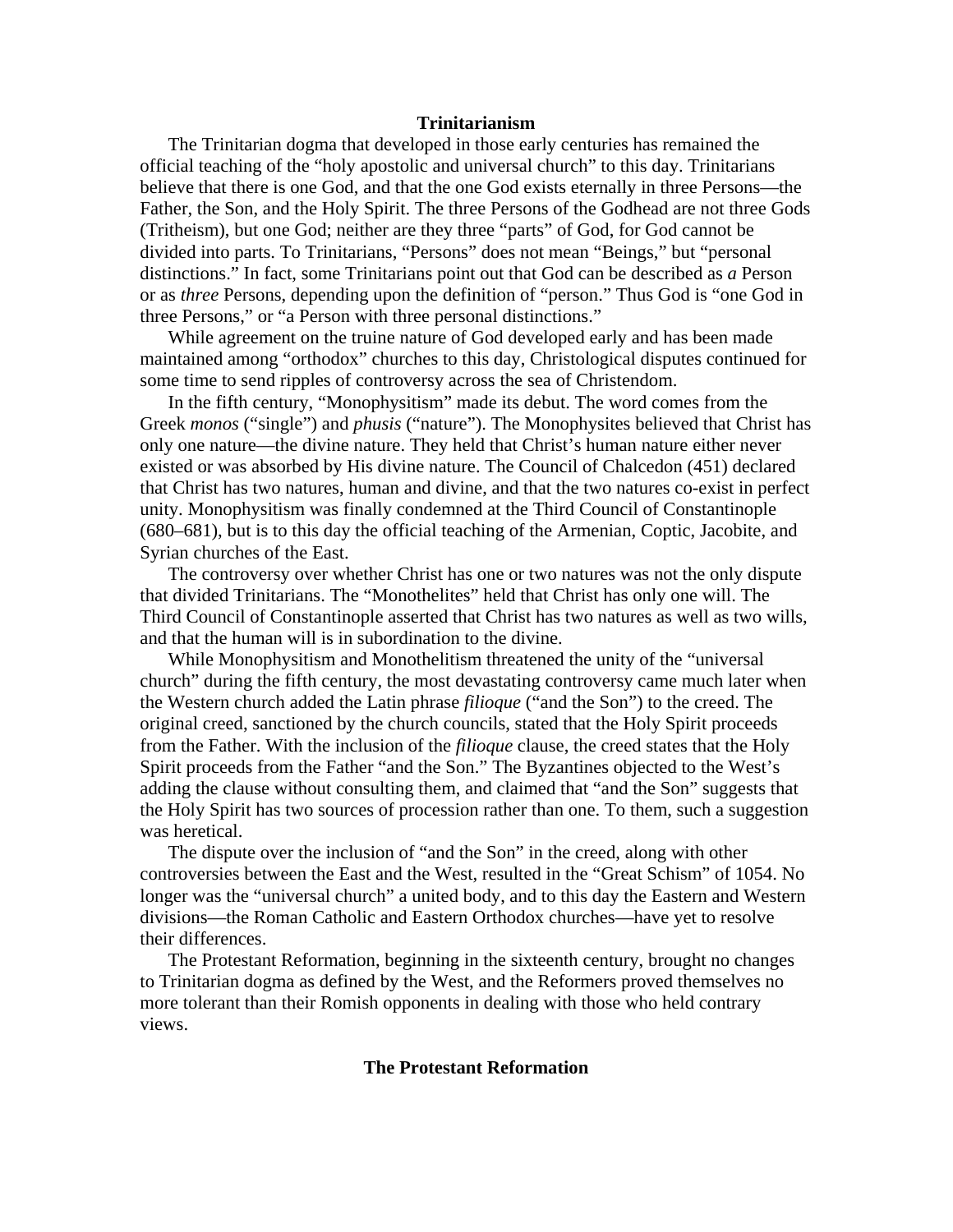While the Reformers challenged the Roman Catholic Church on many points of doctrine, the doctrine of the Trinity retained its place of prominence among the proponents of the new "orthodoxy." However, as in the Christendom of earlier centuries, Trinitarian dogma did not go unchallenged. And like earlier times, those who challenged the dogma found themselves relegated to the ranks of the apostates. In fact, some of the Reformers resorted to methods of purging the church of heretics that the theologians of the fourth century never dreamed of.

John Calvin, the famous Swiss Reformer who established a theocracy in Geneva in the sixteenth century, is highly esteemed by modern leaders of the Reformed church, but his brand of "righteousness" left no room for those he and his followers regarded as heretics, idolaters, blasphemers, and infidels. While Calvin denounced the Roman Catholic hierarchy, his methods of dealing with apostasy were no less chilling than the methods employed by the Catholic Inquisitors.

One unfortunate victim of Calvin's "justice" was Michael Servetus, who had escaped the cruel hands of the Catholic Inquisitors in Lyons, but met his fate in Calvin's Protestant Geneva. Servetus was strapped to a stake and burned, an act Calvin attempted to justify in his tract, *The Defense of the Orthodox Faith in the Sacred Trinity.* Servetus' crime? He denied the doctrine of the Trinity.

Throughout the Reformation period, various individuals and groups challenged Trinitarian dogma. Among them were the "radical Reformers" such as the "Anabaptists," or "re-baptizers." Not all Anabaptists, however, rejected Trinitarianism. Of all the individual theologians who denied the Trinity, perhaps the most influential was F. P. Sozzini (1539–1604), better known as Faustus Socinus.

#### **Socinianism**

Like his modern Unitarian counterparts, Faustus Socinus held that human reason is foundational to Christianity. Socinus, an Italian theologian, wrote several books challenging the main tenets of the Protestant mainstream. He denied the Trinity, claiming that Christ did not preexist His human birth, and rejected the traditional views of Redemption and the Atonement, among other things.

Socinus' teachings were adopted by the Minor Reformed Church of Poland, and were expressed in the Racovian Cathechism, composed in 1605. His teachings, though opposed by the Reformers, have survived the centuries, and form a part of today's Unitarianism.

In fact, virtually all of the non-Trinitarian views of the past are expressed in one form or another in the various sects of our time.

#### **Modern Beliefs—Nothing New**

The present-day counterparts of Arius, Socinus, and Athanasius are found within churches and sects throughout the professing Christian world.

Jehovah's Witnesses hold a form of Arianism, believing that Christ was created at some point in time. The Witnesses believe that Christ is "a god" (note the lower-case *g*), but is not God in the absolute sense. They teach that Christ, in His preexistent state, was Michael the Archangel. Many of the "Sacred Names" sects hold the same teaching.

The Unitarian Universalist Church rejects the belief in the preexistence and deity of Christ, as do several smaller sects, such as the Megiddo Church of Rochester, N.Y., the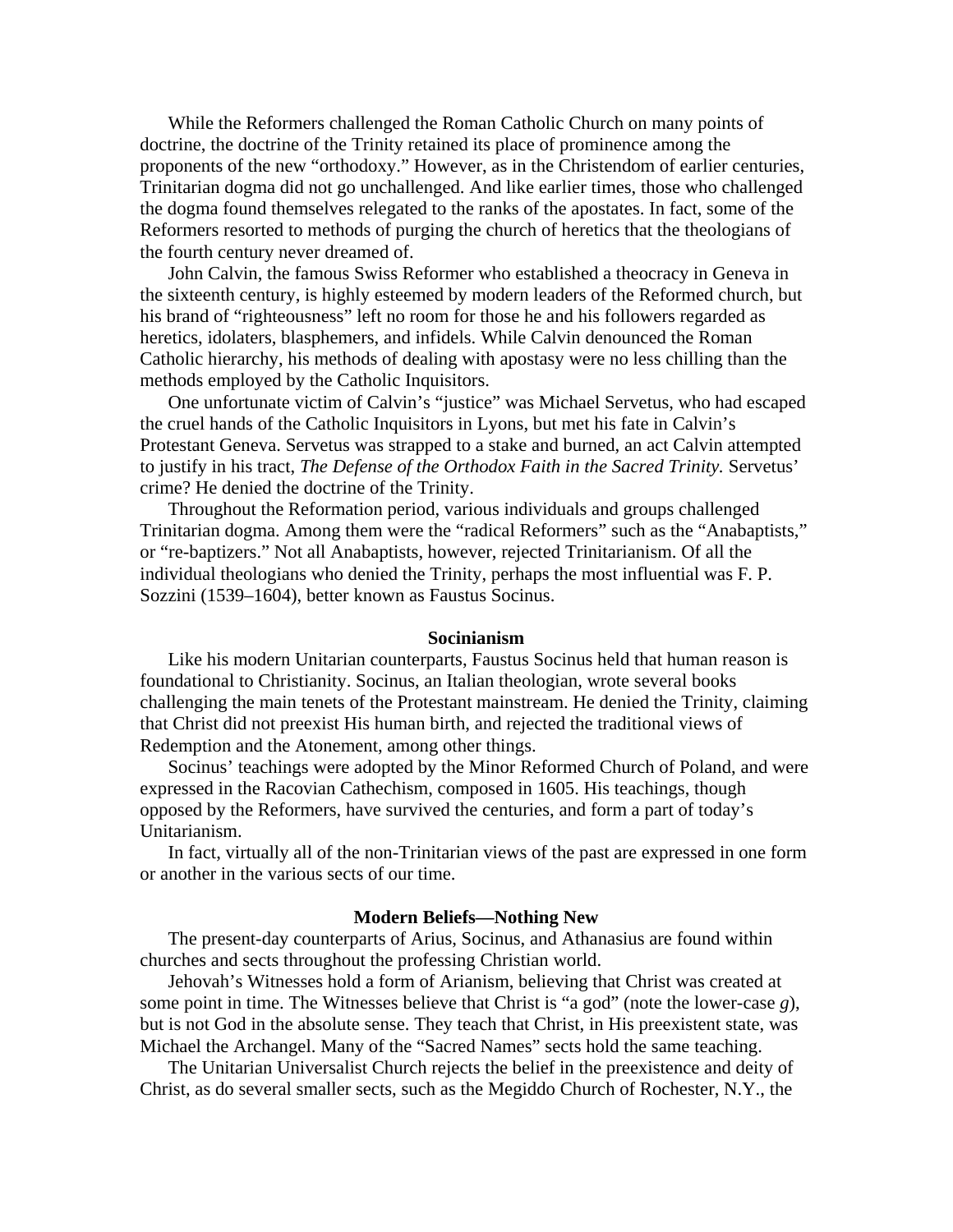Christadelphian Church, and a few of the Sacred Names sects. These groups hold teachings similar to those of Faustus Socinus.

Christian Scientists and various spiritualistic sects hold concepts similar to those of the Gnostic groups of the early centuries of Christian history.

Several "Jesus only" groups, such as the United Pentecostal Church, teach a form of Modalism, also known as Sabellianism, Monarchianism, and modalistic Monarchianism. They claim that God is a single Personage, and that the Father, Son, and Holy Spirit are three "modes" or "titles" God has used in revealing Himself to man.

Most non-Trinitarian groups believe that the Holy Spirit is the power of God at work in the natural world, but is not a person distinct from the Father and the Son. These groups, though generally described as "Arian" in belief, differ with Arius on this point.

Of course, Trinitarianism is the prevailing view. It is the official teaching of the Roman Catholic, Eastern Orthodox, and Protestant churches throughout the world, and is usually considered essential to true Christianity. However, even these churches are not in full agreement on every point relative to the relationships within the Godhead. For instance, to this day Eastern Orthodox theologians continue to express their disapproval of the addition of the *filioque* clause ("and the Son") to the Trinitarian creed. Unlike their Western counterparts, they insist that the Holy Spirit proceeds from the Father, or from the Father *through* the Son, but not from the Father *and* the Son.

Moreover, many modern theologians, even within the clergy of Catholic and Protestant churches, have publicly declared their rejection of Trinitarian dogma. While the rightly point out that the scriptural writers never thought of God as a Trinity, they deny the inspiration and inerrancy of the Bible. Their arguments are largely founded upon the "scholarly" assumption that the Bible is a compilation of myths reflecting the world view of the ancients, and that the ancient theologians who formulated the creeds interpreted the Scriptures without the benefit of the interpretational skills of today's "higher critics." Thus, such "mythical" ideas as the Virgin Birth, Vicarious Atonement, the bodily Resurrection and Ascension of Christ, miracles, healings, and so forth, reflect an inferior world view, and therefore are rejected by today's "enlightened" theologians.

Modern theologians are not alone in calling for revision in their church's long-held beliefs. Clergymen within smaller groups have also revised their opinions in recent years.

Historically, the Church of God (Seventh Day) has been regarded an "Arian" sect for its teaching that Christ was created at some point prior to the foundation of the world. However, in more recent years, many of that church's leaders have adopted a more or less "Binitarian" view. They now believe that God exists as two Persons, the Father and the Son, while affirming their belief that the Holy Spirit is the spiritual power, activity, and influence of God, but is not the Third Person of the Trinity.

The Worldwide Church of God has also altered its view of the nature of God. Mr. Herbert W. Armstrong, founder of that organization, taught that God is a Family presently composed of the Father and the Son, and that the Holy Spirit is not the Third Person of the Godhead, but is the power, influence, and the spiritual extension of God. In recent times, however, the WCG has adopted a concept that resembles Trinitarianism. The leaders of that organization now speak of the Father and the Son as "consciousnesses" within God, but are unclear as to whether they believe the Holy Spirit is a distinct "consciousness." They claim that the word "person," when used of one of the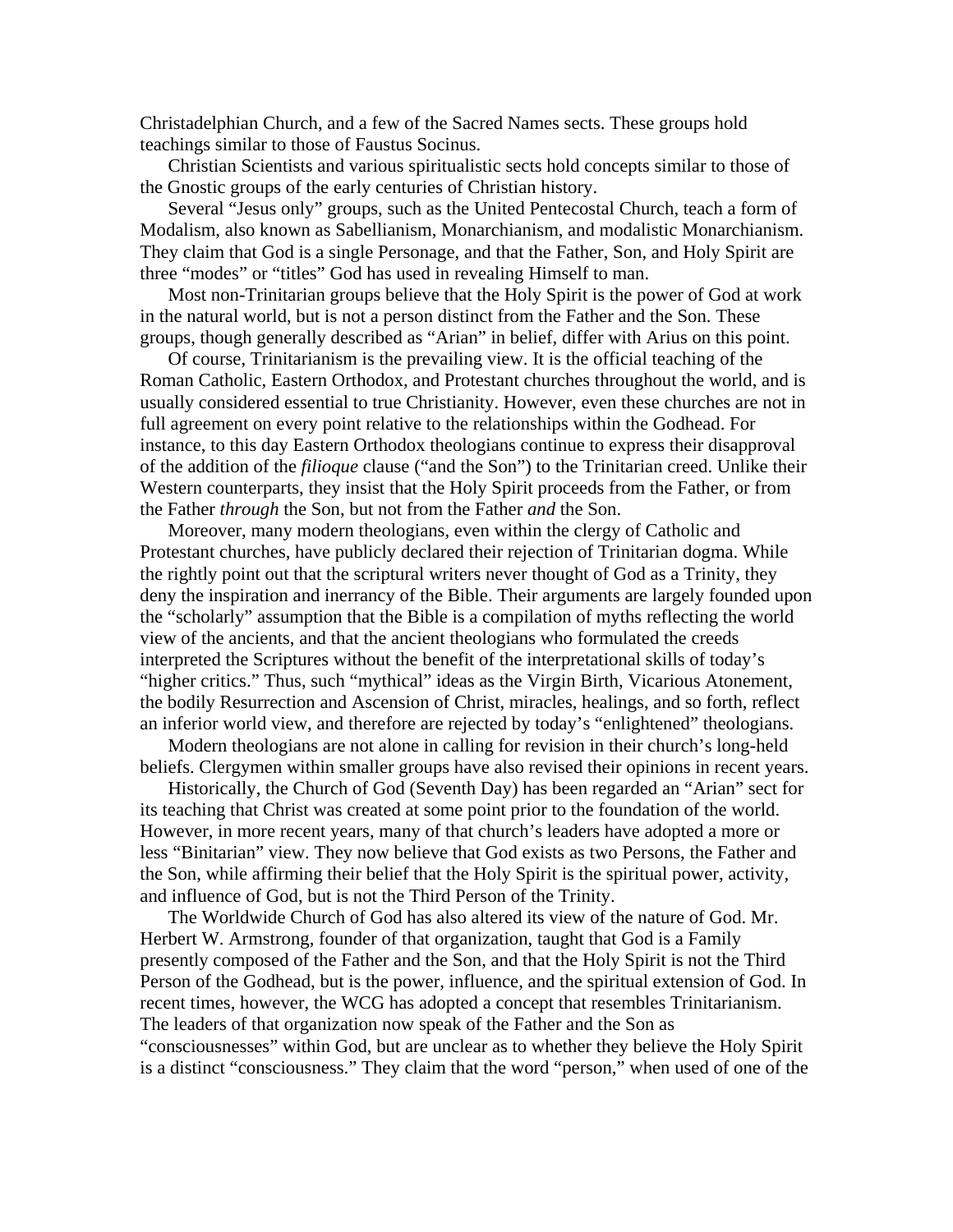"consciousnesses" within God, is a weak metaphor, and have renounced their long-held belief that God is a Family.

Several ex-WCG affiliates have altered their views on the nature of God and Christ since departing the organization. Some now believe in a form of Arianism, while others have embraced something similar to Socinianism, and still others have returned to the mainstream and accepted Trinitarianism.

We of the Church of God International affirm our long-held belief that God is a Family presently composed of the Father and the Son, and that the Holy Spirit is the spiritual presence, activity, and extension of God in the natural world. We do not believe that the Father and the Son are "consciousnesses" within the one Being known as God; rather, we believe the Father and the Son are distinct Persons, and that Scripture describes each with all the attributes of Being. We believe that the Father is the Supreme Sovereign, and that most references to "God" in the New Testament are references to Him. We also believe that the Son is of the same Kind, or Family, as God the Father, and is therefore God. Our belief regarding the Godhead differs from the modern forms of Arianism in that we find no scriptural support for the belief that the divine *Logos* (Christ, the Son) was a *created* being.

 We firmly believe that this was the understanding of the apostles and of the church Christ founded through them. In the pages that follow, you will see proof positive that this is indeed the teaching of the Holy Scriptures, and was the understanding of the apostolic church.

# **Chapter 2**

# **Who is Jesus?**

Did Jesus Christ preexist His human existence? If so, was He a created being, perhaps an archangel, as many claim? Or was he *truly God?*

As we have seen, from the early centuries of Christian history to the present, the question of who is Jesus has produced many differing views as to the Person and nature of the Son of God. Some claim that He was, in His preexistent state, an archangel, a created being, while others claim that He "preexisted" only as a thought in the mind of God. Others accept His divinity, but claim that His human existence was not truly human—that He had the *appearance* of a man, but was not truly man. And still others claim that the Father and the Son are two manifestations, modes, or roles of the one Person known as God.

Obviously, if Jesus Christ preexisted His human conception, if He was indeed God, though distinct from the Father, and if He came to this earth as a truly flesh-and-blood human being, then all the Christological concepts that deny His divinity and prehuman existence are heretical and must be declared as such! Clearly, then, we should approach this subject prayerfully and with a spirit of deep respect for the revealed Word of God.

Before we examine the question of Christ's preexistence, it is necessary that we first determine whether scriptural descriptions of God allow more than one Person in the Godhead. Scripture clearly teaches that "The LORD our God is *one* LORD" (Deuteronomy 6:4; *cf*. Mark 12:29). But does this mean that the one God is only one *Person*?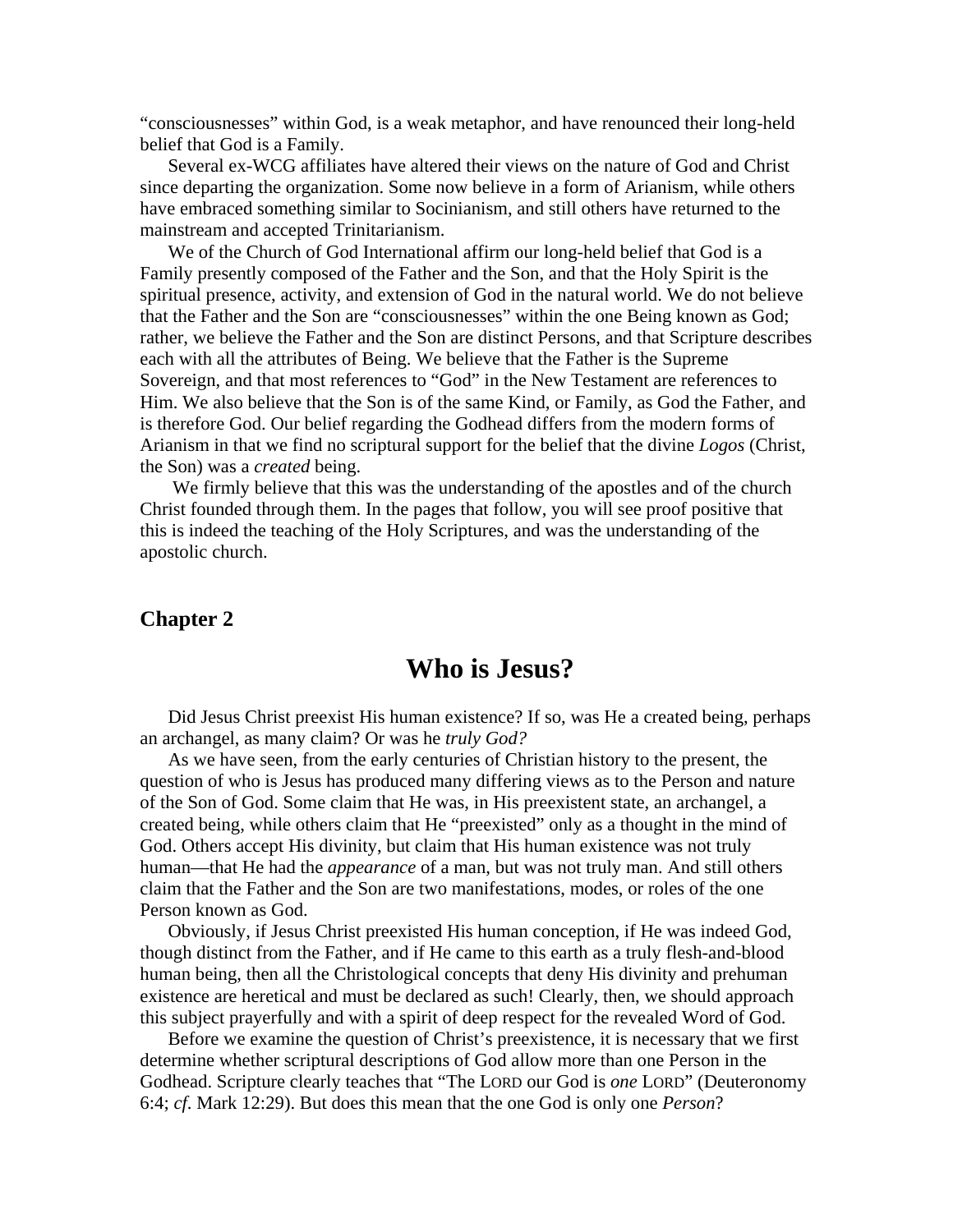Let's begin with the Hebrew word translated "God" in the Old Testament.

#### **Elohim**

"In the beginning God created the heaven and the earth" (Genesis 1:1). The word translated "God" in this verse is the Hebrew *Elohim*. It is a *plural* noun, and is used both of the true God and of false "gods." In Exodus 20, the word is used in both senses: "And God [*Elohim*] spake all these words, saying, I am the LORD the God [*Elohim*]...Thou shalt have no other gods [*elohim*] before me" (verse 1–3).

While the word is often used of multiple "gods," it is sometimes used in reference to a single "god." For instances, "Chemosh" was the "god" [*elohim*] of the Moabites," and "Milcom" was the "god" [*elohim*] of the children of Ammon" (1 Kings 11:33). Thus, the word, though plural, does not necessary denote a plurality of persons.

According to Smith, "The fanciful idea that it [the word *Elohim*] referred to the *trinity* [or *plurality*] *of persons* in the Godhead hardly finds now a supporter among scholars. It is either what grammarians call the *plurality of majesty*, or it denotes the *fullness* of divine strength, the *sum of the powers* displayed by God" (William Smith, L.L.D., *A Dictionary of the Bible*, p.220).

It is true that the word itself does not prove a plurality of Persons in the Godhead, but the fact that the word is plural at least allows for the *possibility* that the one God is more than one Person. Therefore, to find evidence for a plurality of Persons in the Godhead, we must look for other clues.

One such clue is found in the use of plural verbs. Unitarians argue that since *Elohim* (when used in reference to the one true God) is followed by a singular verb, the word cannot refer to a plurality of Persons. However, this argument overlooks the fact that *Elohim* is sometimes followed by a plural verb, thus indicating that the noun (*Elohim*) is to be understood in the plural sense. While such cases do not necessarily demand that "God" be understood as a plurality of Persons, the Hebrew construction does allow for the possibility.

Another, more powerful, clue is found in the use of plural pronouns. In Genesis 1:26, God (*Elohim*) says, "Let *us* make man in *our* image, after *our* likeness..." In Genesis 3:22, God (*Elohim*) says, "Behold, the man is become as one of *us*..." And in Genesis 11:7, God (*Elohim*) says, "Go to, let *us* go down..."

The fact that both singular and plural verbs and pronouns are used with the plural *Elohim* is not a contradiction, as some suppose; rather, it suggests (or allows for) *plurality in unity*—that is, one God but more than one Person. This "plurality in unity" is suggested in Isaiah 6:8, where God says, "Whom shall *I* [note the singular pronoun] send, and who will go for *us* [plural]?" This verse allows for the possibility that one Person is speaking for Himself and on behalf of at least one other Person.

While Unitarians attempt to "explain" their way around the above verses, anyone should be able to see that the use of plurals certainly presents a strong case for the plurality of Persons in the Godhead.

Another clue lies in understanding the meaning of the word translated "one" in Deuteronomy 6:4. Interestingly, this verse (known as the *Shema*) is used more than any other verse to "prove" that God is one Person. The verse states, "Hear O Israel: The LORD our God is one LORD." In Hebrew, the word for "one" is *echad*, which is often used as a *compound* "one" rather than an absolute "one." The two persons, Adam and Eve, were to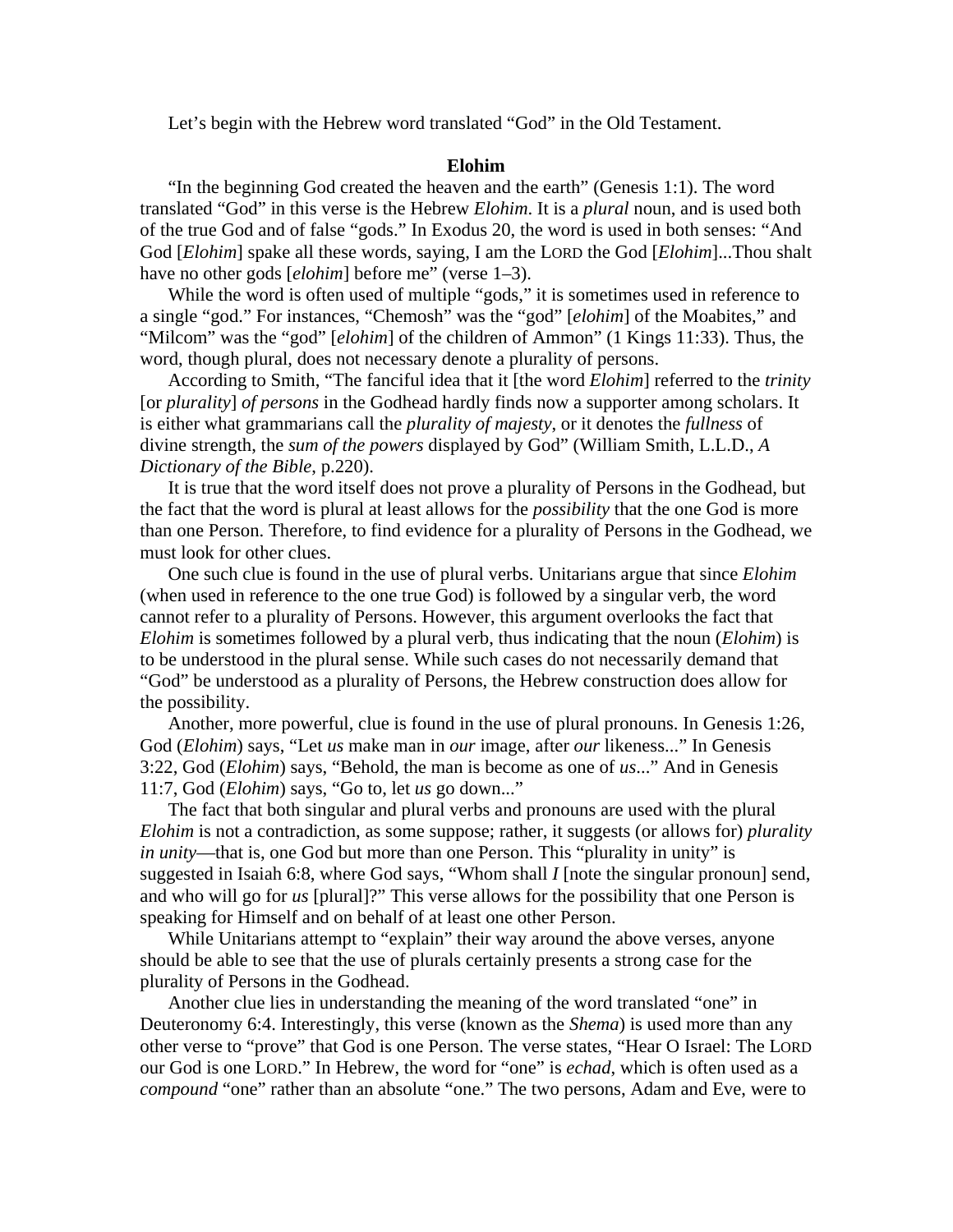come together as "one [*echad*] flesh" (Genesis 2:24). In this case, one plus one equals one. The *Shema*, then, does not prove that God is one Person. The Hebrew terms (*Elohim* and *echad*) allow for more that one Person while confirming that God is one—just Adam and Eve, though distinct, were "one flesh."

Apparently, those who reject the belief that God is more than one Person do so because, to them, the concept smacks of Polytheism, or belief in many "gods." But if we understand "one" in the sense of *composite unity*, then we can easily see how the one God can be more than one Person.

With that understanding that the Hebrew term "God" is plural, that the term is sometimes used with plural verbs and plural pronouns, and that the word for "one" in the *Shema* is often used as a compound "one," we should have no difficulty in understanding that God is more than one Person—just as we have no difficulty in understanding that *Adam* (translated "man" in Genesis 1:26,27) is more than one person.

Notice again the first part of Genesis 1:26: "And God said, Let us make man in our image, after our likeness..." In view of all that we have seen, the most logical explanation of this verse is that one divine Person was speaking to at least one other Person of like nature.

With this foundation, let's now go to the New Testament for further revelation.

#### **The Logos**

The apostle John wrote: "In the beginning was the Word [Greek: *Logos*], and the Word was *with* God, and the Word *was* God. The same was in the beginning with God. All things were made by Him; and without Him was not any thing that was made... And the Word was *made flesh*, and dwelt among us (and we beheld His glory, the glory as of the only begotten of the Father,) full of grace and truth" (John  $1:1-3,14$ ).

Notice, the *Logos*, or "Word," was made flesh. Clearly, the *Logos* is Jesus Christ. Note also that in the beginning the *Logos* was *with* God and *was* God—that is, Jesus Christ was not only with God the Father in the beginning, *He was God!* Further, all things were made by (or through) Him, meaning that both the Father and the Son were involved in creation. This agrees perfectly with Genesis 1:26: "And God [*Elohim*, plural] said, Let *us* make man in *our* image, after *our* likeness..."

Here we see "plurality in unity" in very simple, easy to understand language. However, the modern counterparts of Arius and Socinus have found ways to strip this simple passage of its obvious meaning. Some, for instance, claim that John 1:1 should read this way: "In the beginning was the Word, and the Word was with God, and the Word was *a god*." Thus, the Word was not God in the absolute sense, but was "a god," or "mighty one," just as an angel is a "mighty one."

Others claim the second "God" should be rendered "divine," thus taking away any suggestion of Personhood. They read the latter part of John 1:1 this way: "...and the Word was with God, and the Word was *divine*." The "Word," they claim, refers to the expression of God's divine will. It is the *spoken* Word, not the *speaking* Word.

However, these interpretations are an unfortunate attempt to make John 1:1 say something other than what it clearly says.

First, the Greek Term for the second "God" is *Theos*. This word means "God," not "divine." Had John intended to say that "the Word was divine," he would have used a Greek term that means "divine"—and there is such a term.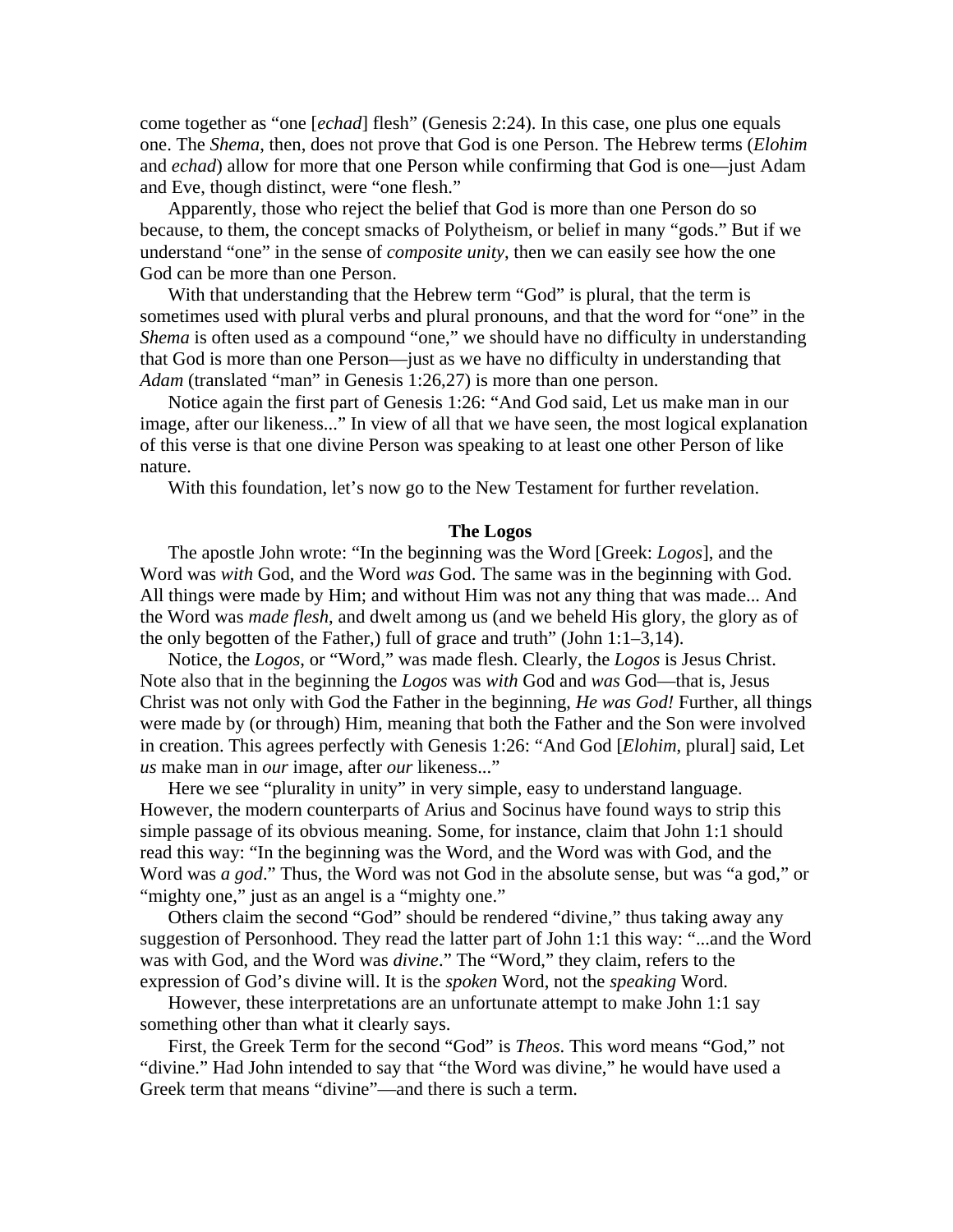Second, verse 3 clearly identifies the Word as the One through whom all things are made. This verse makes no sense if the Word is viewed as an impersonal "divine principle," or as the "divine will of God" expressed through His creative acts.

Those who hold the "a god" theory agree that the Word is a Person, but claim that since the definite article (in the Greek) appears before the first "God" but not before the second "God," the latter should be understood not as *the* God, but as *a* "god" (the lowercase *g* suggests an inferior god). Unfortunately, those who hold this view disregard the best of Greek scholarship, which insists that such a translation is a linguistic atrocity.

In the latter clause of John 1:1, the subject is "the Word," the verb is "was," and the definite predicate nominative is "God." Had John inserted the definite article before "God," he would have created a confusing and grammatically incorrect construction. No Greek scholar worth his salt accepts the "a god" theory.

The "a god" proponents also disregard the fact that the word "God" (Greek: *Theos*) appears without the definite article throughout the New Testament. One example of this appears within a few verses of John 1:1. Verse 6 reads: "There was a man sent from God [*Theos*, without the definite article], whose name was John." Here, the word "God" refers to *the* God, though the definite article does not appear. It makes no sense to say that John was "a man sent from *a god*." And neither does it make sense to say that the Word was anything less than *God!* "The Word was with God, and the Word was God"—*truly God!*—though clearly distinct from the One He was with in the beginning.

Moreover, the idea that Jesus Christ was an archangel (a modern form of Arianism) in His preexistent state clearly contradicts the teaching of the New Testament. The writer of the book of Hebrews asks: "For unto which angels said He [God the Father] at any time, Thou art my son, this day have I begotten thee? And again, I will be to him a Father, and he shall be to me a Son?" (Hebrews 1:5). The point is that God never said these things to *any* of the angels, including archangels. Therefore, Christ is not, and never was, an angel.

The word *angel* means "messenger." In the sense that Christ was sent as the Father's Messenger, He was an Angel. But the writer of Hebrews, when distinguishing Christ from the angels, is clearly speaking of *created* angels.

The writer of Hebrews further states: "But to which of the angels said He at any time, Sit on my right hand, until I make thine enemies thy footstool? Are they [the angels, including archangels] not *all* ministering spirits, sent forth to minister for them who shall be heirs of salvation?" (Hebrews 1:13,14). Again, had Christ been an angel—archangel or otherwise—in His preexistent state, the writer of Hebrews could have never made these statements.

In spite of clear evidence to the contrary, Unitarians claim that the Greek word *logos* suggest "divine principle," and should not be understood as "spokesman." They point out that in various ancient Greek writings this word is used in reference to "wisdom" or "logic," and claim that John's use of *Logos* should be understood similarly. When John spoke of the *Logos* being "made flesh," then, he was merely speaking of the manifestation of the wisdom of God. In other words, until His birth, Christ was nothing more than a "divine thought" in the mind of God.

No doubt, John fully intended to convey to his Greek readers the thought of divine wisdom, but Unitarians tend to overlook John's *Jewish* background and the fact that many of his readers were Jewish. Are we to conclude that his use of the word *Logos* had little meaning for his Jewish readers?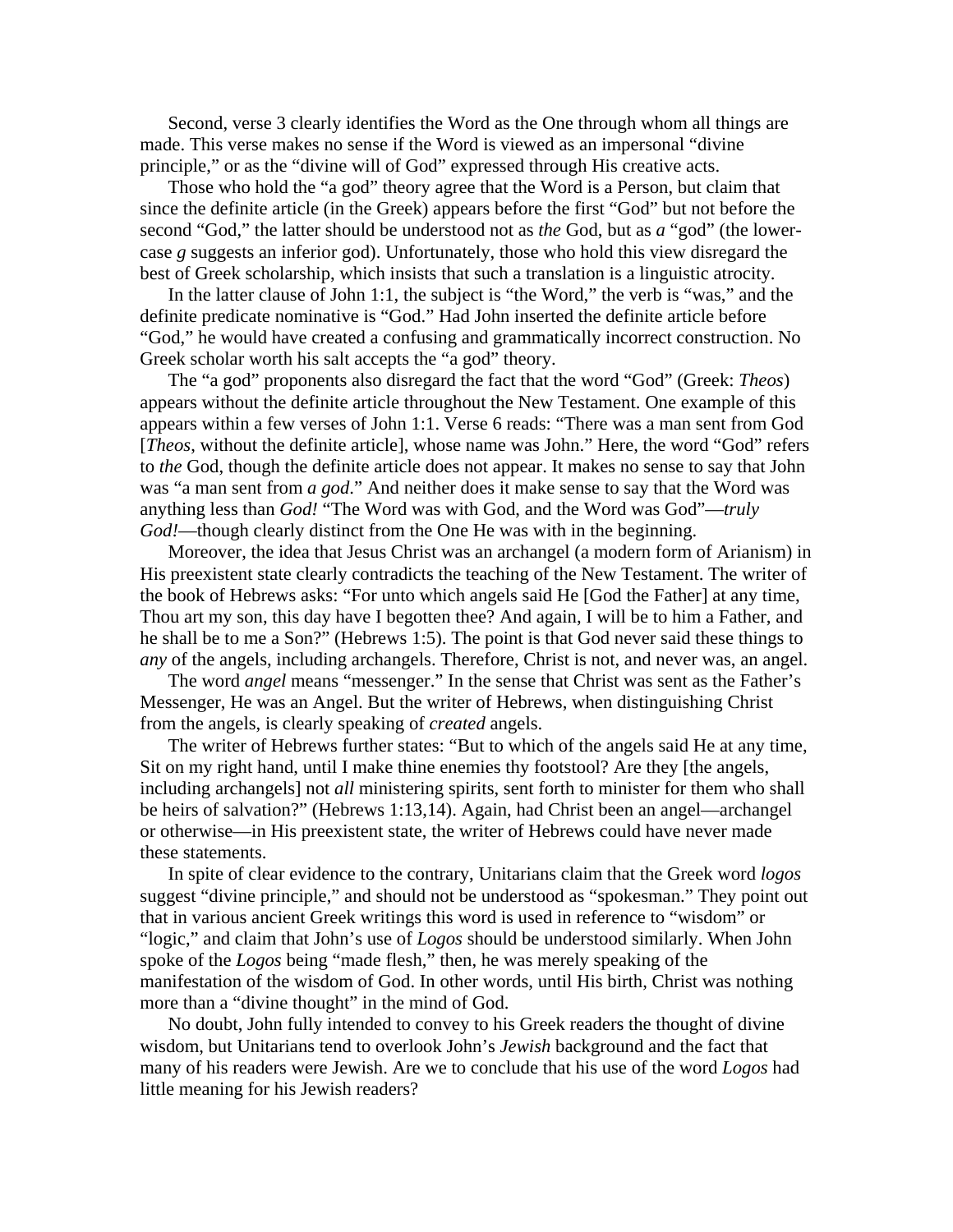The truth is, any Jew of John's time would have immediately understood the *Logos* of God to be the "Spokesman" of God. According to the *Encyclopedia Judaica*, certain rabbinic writings that date later than John's Gospel "understand logos as a second god... Among the rabbis a belief in a 'second God,' or divine intermediary, is represented in the heretical views of Elisha B. Avuyah... His views seems related to speculations about the Creation, in which the voice, or Word, of the Lord on the waters (Ps. 29:3 and Gen. 1) and at the revelation of Sinai (Ex. 20) are hypostatized" (Volume 11, p. 462).

Though the rabbinic concept of "logos" as "a second god," or "divine intermediary [Spokesman]" post-date John's Gospel, its appearance in rabbinic writings, without Christian influence, suggests that the concept originated much earlier. At least, it shows that, in Jewish thought, the term *Logos* can and *does* connote "Spokesman."

Further, John was familiar with the ancient custom of a king's use of a spokesman (an "interpreter," or *logos*) who exercised the judicial authority of the king when petitioners sought audience with the monarch. The king's throne was inaccessible to the public, so the spokesman served as the king's visible representative. In the same way, when the *Logos* "was made flesh," He served as the Father's visible representative. "He that hath seen me," Jesus said, "hath seen the Father" (John 14:9).

In addition, had John written in Aramaic, a language commonly used by the Jews of his time, he would have used the word *Memra*, the Aramaic equivalent of *Logos*, which was often viewed as a messenger, or spokesman, sent from God. Those who claim that *Logos* cannot mean "Spokesman" are wrong! It can, and does. Thus, in the beginning the Spokesman was with God, and the Spokesman was *God*, not an angelic intermediary or "divine principle."

The Synoptic Gospels (Matthew, Mark and Luke) emphasize the humanity of Christ and provide important clues as to His preexistent state, but John's Gospel goes beyond the Synoptics in emphasizing both the divinity and preexistence of Christ, as well as His humanity.

Let's see what John said about the preexistence and deity of Jesus Christ.

#### **The Preexistence and Deity of Christ in John's Gospel**

John's purpose for writing his Gospel is found in John 20:31: "But these were written, that ye might believe that Jesus is the Christ, the Son of God; and that believing ye might have life through His name."

Notice that John wanted his readers to know that Jesus Christ is the Son of God. Just as "son of man" refers to a human being, or one whose essential nature is like that of his father, "Son of God" (when used of Christ) refers to the One whose essential nature is like that of His Father. The son of a human being is human, and the Son of God is God. That is what John meant when he spoke of the Son of God, and that is precisely what he wanted his readers to understand.

It should be pointed out, however, that to the first-century Jew, the phrase "son of God" did not denote divinity. It was generally used of an angel or of a righteous man. It was used of the Messiah, whose appearance the Jews of that period expected. However, John's concept of "Messiah" was not identical to the traditional Jewish concept. He had been taught by the Messiah Himself, and understood that "Son of God" means more than "angelic messenger" or "righteous man."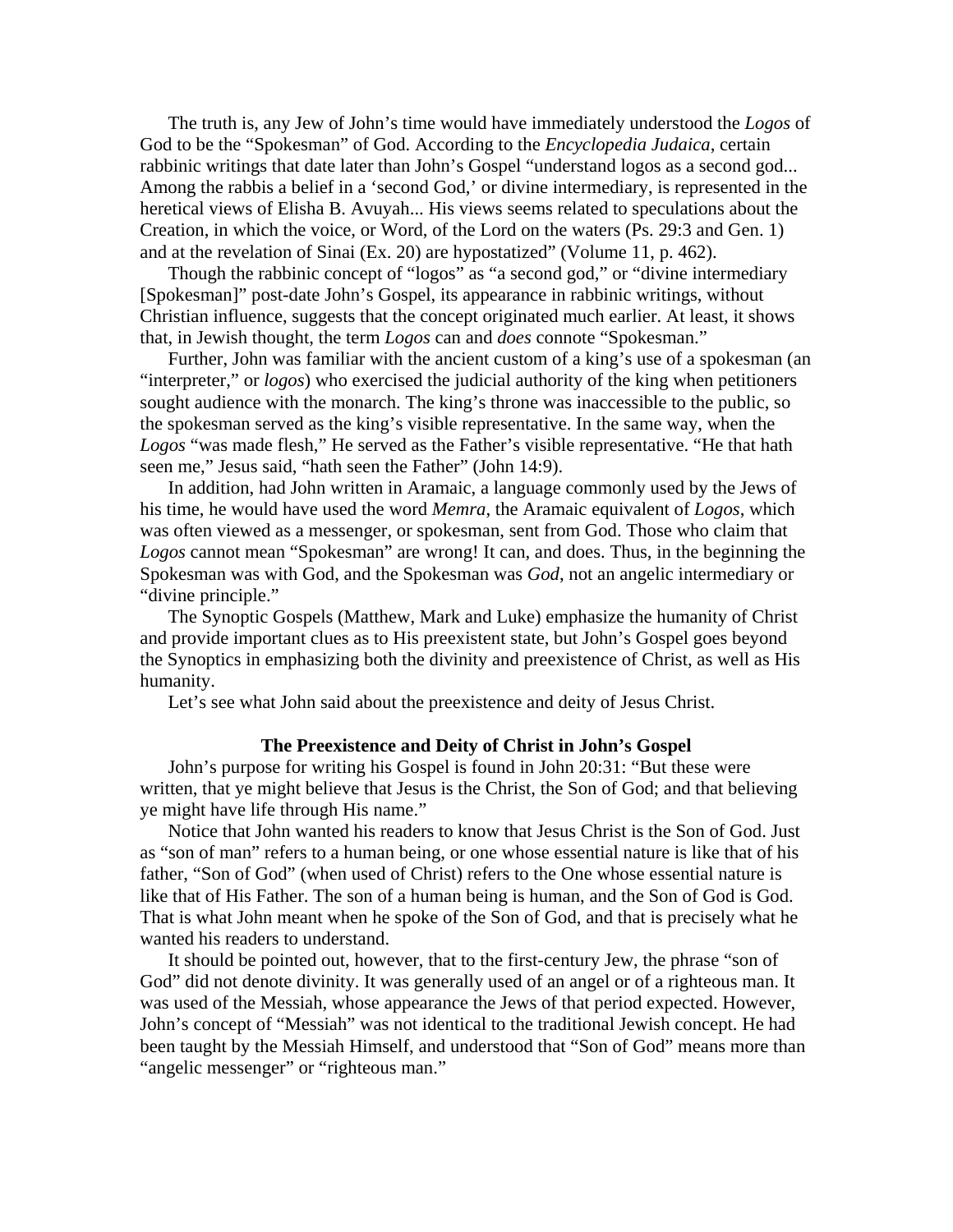Since much of the New Testament was written in response to heresies or problems within the church, it is probable that John wrote in order to combat certain heresies that were gaining a foothold within Christianity. Scholars generally agree that John wrote toward the end of the first century, A.D., about the time, or shortly before, "Christian Gnosticism" and related heresies first appeared as a force to be reckoned with (though there is evidence that certain docetic views appeared much earlier).

Some scholars believe that John's primary purpose was to combat Gnosticism, while others believe his Gospel was a response to other heretical teachings. His assertion that the preexistent *Logos* was "made flesh" seems to suggest that John was opposing Gnosticism, or some form of Docetism, while his emphasis on the Jew's rejection of Jesus (1:11), their unbelief, and their lack of understanding regarding the nature of the Messiah and His Kingdom (John 3) leaves open the possibility that he was combating the teachings of some branch of Jewish "Christianity" which, like the Ebionites, rejected belief in the preexistence and deity of Christ as well as the Virgin Birth.

"Gnosticism" is very complex. The term has been used to identify a large number of sects that flourished in the second and third centuries. Some scholars believe that John's Gospel was written too early to have been polemic against Gnosticism. However, the existence of "Christian Gnosticism" in the second century suggests that Gnostic ideas had begun circulating among Christians much earlier.

The Gnostics were not uniform in their theology, but all held erroneous beliefs about the nature of Christ. Generally, they held the ancient philosophy of cosmic "duality"—the belief that there are two fundamental realities, good and evil, and that these two realities oppose each other. To the Gnostics, only God and His spiritual hierarchy are good; everything else, including the physical universe, is evil. This philosophy disallowed the belief that the Savior of the world could exist as a physical human being—for physical things are evil. Further, Christ's advent was for revelatory rather than redemptive purposes, for Gnostics held that salvation comes through enlightenment and special knowledge (the Greek *gnosis*, from which "Gnosticism" is derived, means "knowledge").

At least two concepts about the nature of Christ emerged from this philosophy. One (Docetism) held that Jesus, the divine *Logos*, had the *appearance* of flesh, but was not truly a flesh-and-blood human being. The other differentiated between "Jesus" and "the Christ," claiming that Jesus was an ordinary man born to ordinary parents, while the Christ was the "divine essence" that descended upon Jesus at His baptism and departed from Him during the Crucifixion.

To what extent John was dealing with Gnosticism is uncertain, but one thing is sure: John's teaching disallowed any form of Gnosticism (or Docetism). The apostle insisted that Jesus *is* the Christ, the Son of God, and that the *Logos*, who was with God and was God, was *made* flesh. John allowed no room for the argument that Jesus was other than the Christ or that His human existence was not truly human.

John further condemned Gnosticism (and/or similar heresies) in his first and second epistles. He wrote: "Who is a liar but he that denieth that Jesus us the Christ? He is antichrist, that denieth the Father and the Son" (1 John 2:22). In his second epistle, he stated: "For many deceivers are entered into world, who confess not that Jesus Christ is come in the flesh. This is a deceiver and an antichrist" (2 John 7). In dealing with this heresy, he confirmed the deity of Christ. He wrote: "...we are in Him that is true, even in His Son Jesus Christ. *This is the true God*, and eternal life" (1 John 5:20).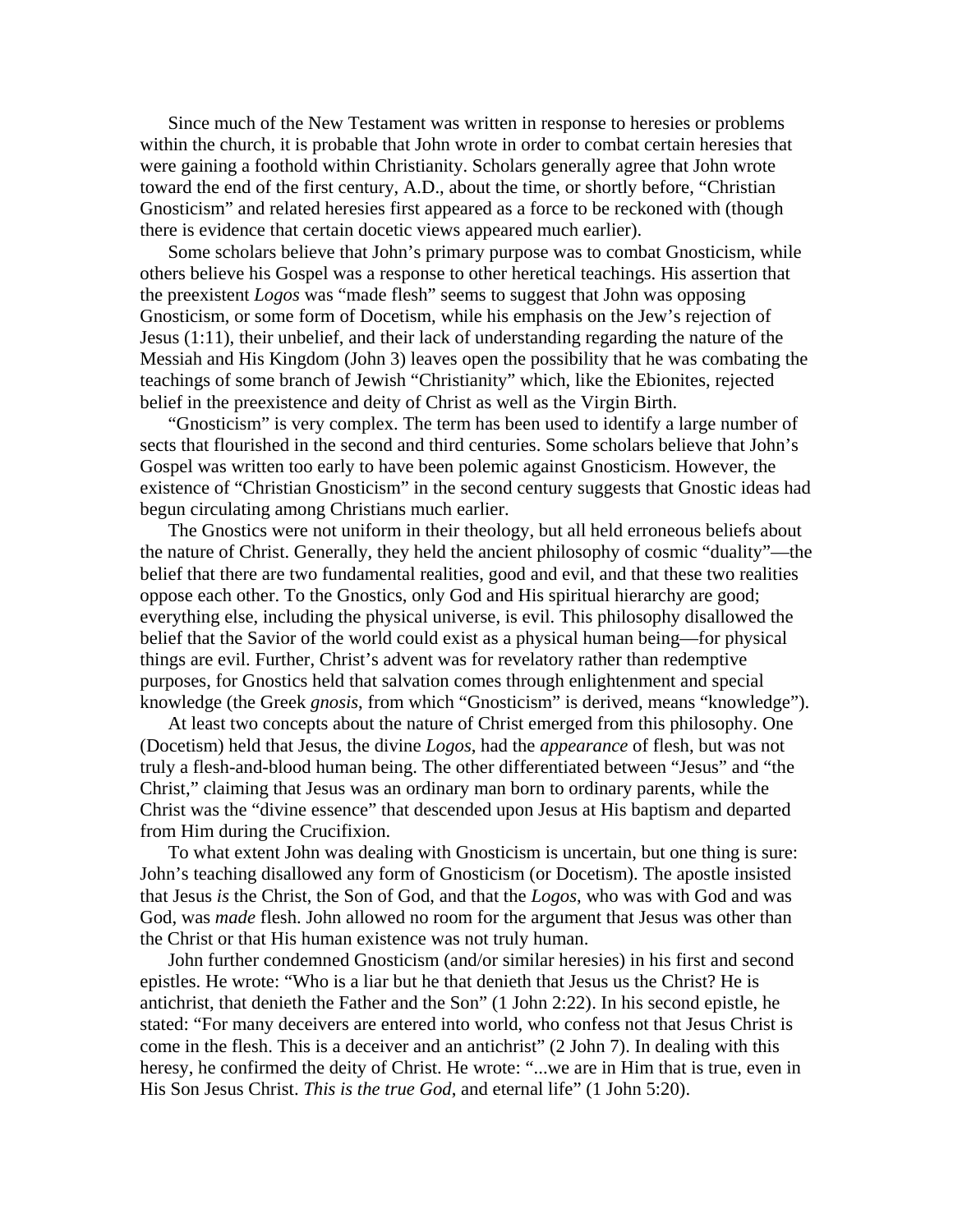With an understanding of the types of heresies John was dealing with, we can easily see why he repeatedly referred to Jesus' preexistence and divinity. John insisted that Jesus Christ the *Person*, not some "divine essence," descended from heaven and became a flesh-and-blood human being. Any other interpretation does violence to John's Gospel and his epistles.

Notice how John emphasized the preexistence and divinity of Jesus Christ:

John 3:13: "And no man hath ascended up to heaven, but He that came down from heaven, even the Son of man which is in heaven."

John 3:31: "He that cometh from above is above all: he that is of the earth is earthly, and speaketh of the earth: He that cometh from heaven is above all."

John 6:38: "[Jesus said] For I came down heaven, not to do mine own will, but the will of Him who sent me."

John 6:51: "[Jesus said] I am the living bread which came down from heaven: if any man eat of this bread, he shall live for ever: and the bread that I will give is my flesh, which I will give for the life of the world."

John 6:62: "[Jesus asked] What and if ye shall see the Son of man ascend up where he was before?"

John 8:58: "Jesus said unto them, Verily, verily I say unto you, Before Abraham was, I am."

John 17:5: "[Jesus prayed] And now, O Father, glorify thou me with the thine own self with the glory which I had with thee before the world was."

In order to conclude that Jesus Christ preexisted only as a thought in the mind of God, or that the Christ was somehow separated from Jesus, or that He was not God, one must construct an elaborate, logic-defying system of theological interpretation whereby the above easy-to-understand scriptures can be "spiritualized" away and emptied of their clear meaning. Or one must simply reject John's Gospel all together.

The heretics may have understood that "the Christ" had come down from heaven and was divine. But John wanted his readers to understand what the heretics didn't: that the Person known as Jesus *was* the divine Christ—the *Logos*—who had come down from heaven.

In addition to the above verses, John recorded several events to underscore the truth of Jesus Christ's divinity.

On one occasion, when Jesus spoke of God as His Father, the unbelieving Jews who heard Him accused Him of "making Himself equal with God" (John 5:18). The Jews understood that Jesus' claim of being the Son of the Father was a claim of divinity.

When "doubting Thomas" felt the wounds of the risen Christ, his doubts were replaced with conviction. "And Thomas answered and said unto Him, My Lord and my God" (John 20:28). Jesus didn't respond with rebuke, but said, "Thomas, because thou hast seen me, thou hast believed: blessed are they that have not seen, and yet have believed" (verse 29).

Earlier, when Jesus said, "Abraham rejoiced to see my day: and he saw it, and was glad," the unbelieving Jews chided, "Thou art not fifty years old, and hast thou seen Abraham?" Jesus' reply drew an angry response. He stated, "Verily, verily, I say unto you, Before Abraham was, *I am*" (John 8:56–58). Upon hearing this starling statement, the Jews gathered stones to cast at Jesus, for they clearly understood that not only had He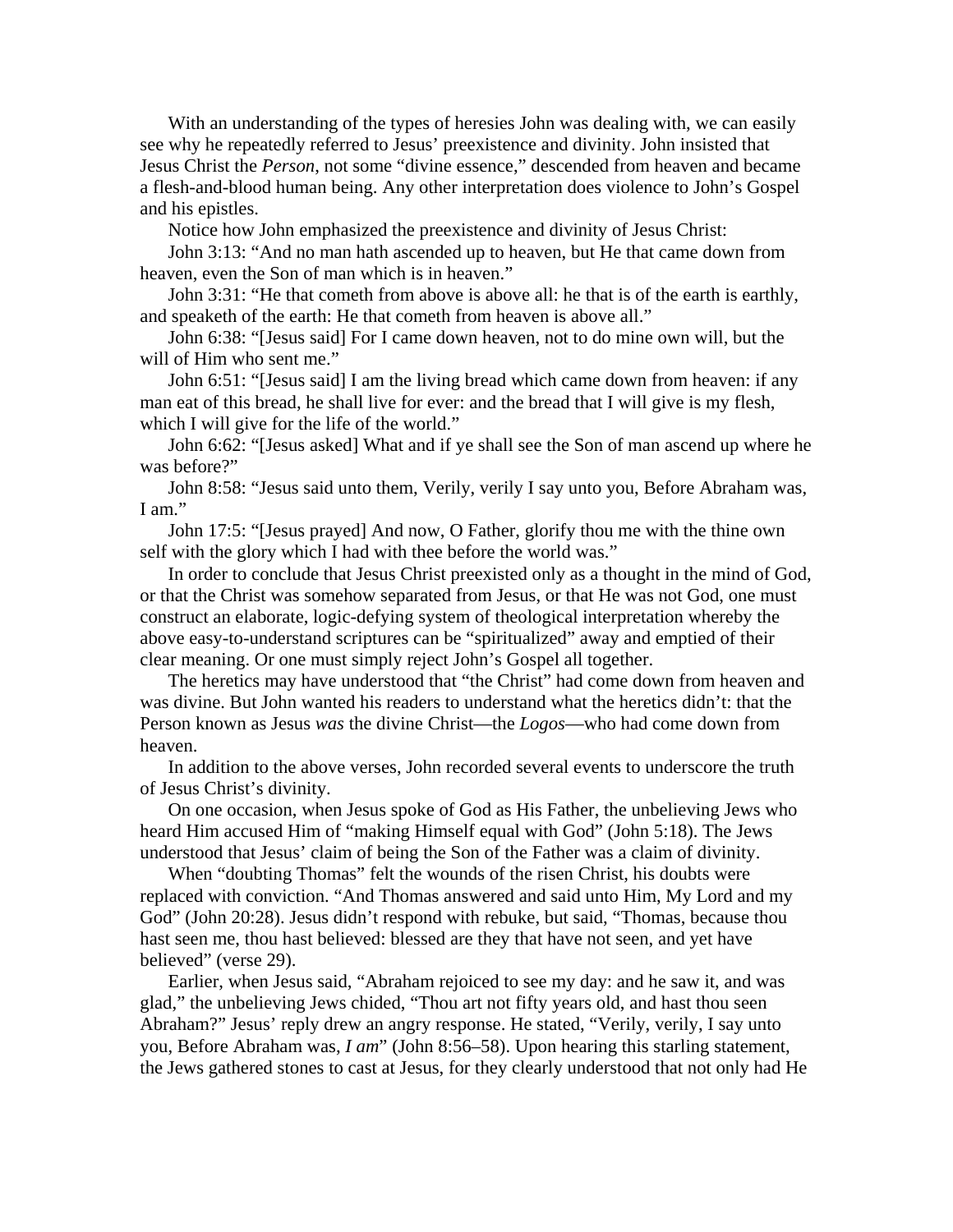claimed preexistence; He had applied to Himself the name of God ("I AM"—see Exodus 3:14).

Interestingly, Jesus did not say, "Before Abraham was, I *was*." He said, "I AM!" This curious construction makes no sense had Jesus been speaking only of His preexistence. But it makes perfect sense if we understand that He was speaking of His preexistence *and* His identity. He was applying to Himself the name of Deity, and His opponents knew this was what He meant. (Note: While Yahweh—the Hebrew name for Jehovah, translated "the LORD" in most English versions—is the name of the Father, or "Prime Mover" of the Godhead, the name may also be applied to the Son, for the Son is of the same nature as the Father and is the Father's representative.)

Students of the Bible are well aware of the numerous "I AM" verses in John's Gospel. No doubt, John included these to emphasize the identity of Jesus. One of the most outstanding of the "I AM" passages is found in John's account of the betrayal and arrest of Jesus.

When the mob came for Him and announced that they sought Jesus of Nazareth, "Jesus saith unto them, *I am*... As soon as He had said unto them, *I am*, they went backward, and fell to the ground" (John 18:5,6; note: the "he" following "I am" in the KJV was added by the translators). Obviously, "I AM" meant much more than "I'm the one you seek." Jesus was affirming His divinity.

Some argue that the "I AM" sayings of Jesus could not be linked with the "I AM" of Exodus 3:14 because the Hebrew for "I AM" means "I shall be." However, they overlook the fact that in the Septuagint (the Greek translation of the Old Testament, well known to New Testament writers) the words for "I AM" are *ego emi*, which are the same words translated "I am" in John's Gospel. Further, it is true that the Hebrew expression means "I shall be," but this expression also carries the meaning of "I am."

With all this evidence, can any honest truth-seeker deny that John's Gospel clearly teaches both the preexistence and the deity of Jesus Christ?

But John's Gospel is not alone in affirming the divinity and prehuman existence of Jesus. Upon close examination, we find this same truth revealed in the Synoptic Gospels.

#### **Evidence From the Synoptic Gospels**

Some believe that of the first four books of the New Testament, only John's Gospel presents Jesus as the Second Person of the Godhead. But, as we shall see, this is not true. A careful survey of several passages leads to the indisputable conclusion that the deity of Christ was not a foreign concept to the Synoptic writers.

Consider the following facts from the Synoptic Gospels:

1. Jesus is the Savior of His people. "And she [Mary] shall bring forth a son, and thou shalt call His name JESUS [*Savior*, or *Yahweh Saves*]: for He shall save His people from their sins" (Matthew 1:21).

2. The Savior's name "shall be called Emmanuel, which being interpreted is, God with us" (verse 23).

3. He is greater than the Temple (Matthew 12:6).

- 4. He is Lord of the Sabbath day (verse 8).
- 5. He has power to forgive sins (Mark 2:5,10).
- 6. He has power to baptize with the Holy Spirit (Mark 1:8).
- 7. He is the ultimate Judge of the wicked (Matthew 7:21–23; Luke 3:17).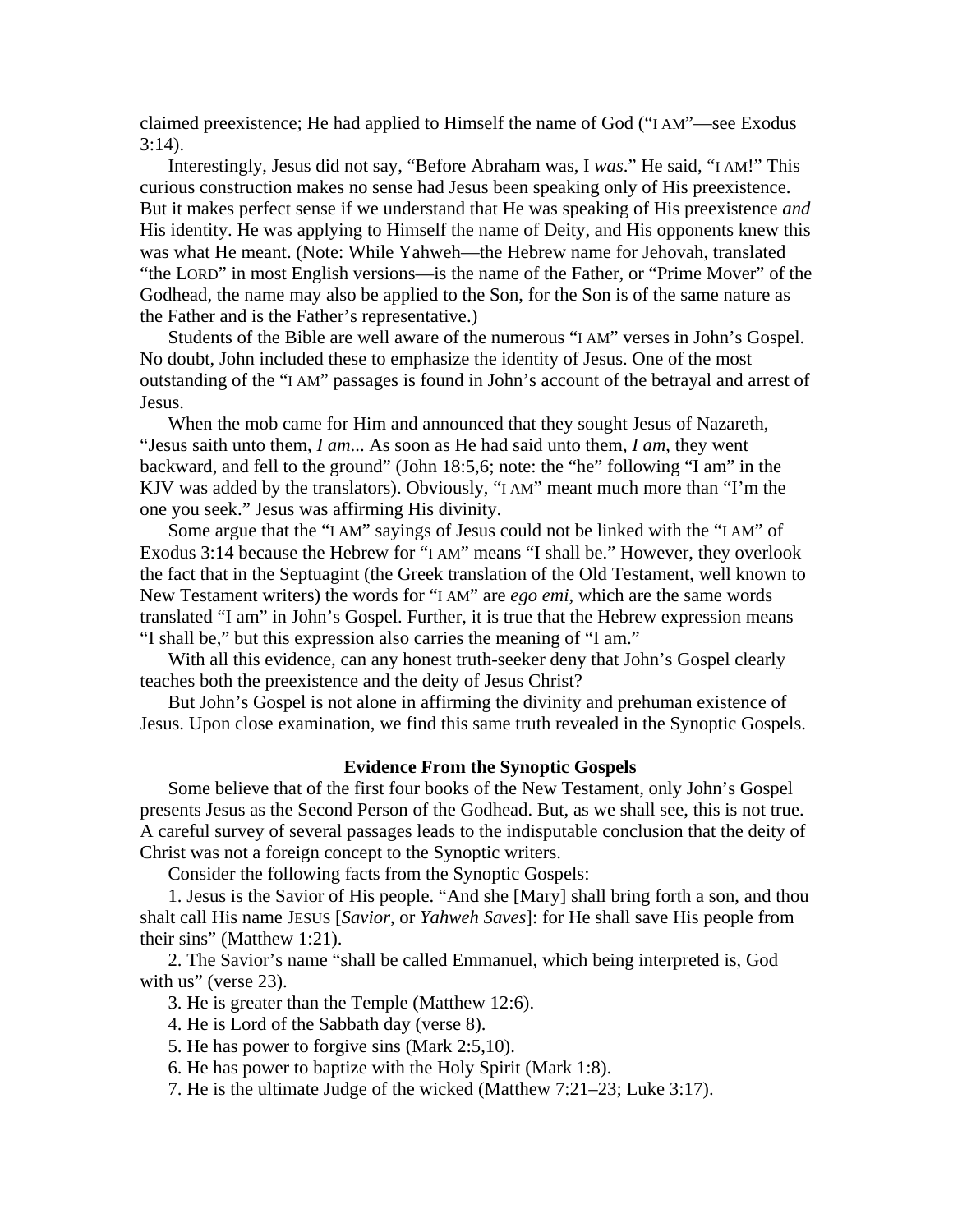8. He accepts worship (Matthew 8:2; 9:18; 14:33; 28:9,17).

Can the Savior and Judge who is Lord of the Sabbath day; who is greater than the Temple; who has power to forgive sins, baptize with the Holy Spirit, and judge the ungodly; who receives worship; and whose name means "God with us" be any other than *God*? Can these descriptions be used of a person who "preexisted" only as a thought in the mind of God, or of a created angelic being?

Through the prophet Isaiah, God says, "For I am the LORD thy God, the Holy One of Israel, thy *Saviour*... I, even I, am the LORD; and beside me there is no *saviour*" (Isaiah 43:3,11). In the day of her salvation, Israel will say, "Verily thou art a God that hidest thyself, O God of Israel, the *Saviour* (45:15). In that day, "all flesh shall know that I the LORD am thy *Saviour* and thy *Redeemer*" (49:26; 60:16; *cf*. 63:8). He reveals Himself as "a just God and a *Saviour*" (Isaiah 45:21).

True, an ordinary human messenger can be described as a "savior," but when we compare the above descriptions of God as Savior with the preceding descriptions of Jesus, we can only conclude that Jesus Christ is more than an ordinary man. As the Second Member of the Godhead, and as His Father's representative, He has a right to the titles of divinity.

His divine identity was demonstrated in the healings He performed. On one occasion, He said to a man "sick of the palsy," "Son, thy sins be forgiven thee." Certain scribes who were present accused Him of blasphemy and asked, "Who can forgive sins but God only?" Jesus replied, "Whether is it easier to say to the sick of the palsy, Thy sins be forgiven thee; or to say, Arise, and take up thy bed, and walk? But that ye may know that the Son of man hath power on earth to forgive sins, (He saith to the sick of the palsy,) I say unto thee, Arise, and take up thy bed, and go thy way into thine house" (Mark 2:5– 11). The man was healed immediately.

The message to the scribes was clear: Since only God can forgive sins, and since Jesus proved His own power to forgive sins by healing the sick man, then Jesus is "God with us" (Immanuel). Surely these scribes were familiar with such scriptures as Psalm 103:3, which says that God "forgiveth all thine iniquities" and "healeth all thy diseases"; and Daniel 9:9, which states, "To the Lord our God belong mercies and forgiveness..." Thus, when Jesus healed the sick man, He declared His divine identity.

It was God, not Moses, who sanctified the Sabbath day and commanded His people to observe it. "Remember the Sabbath day," He said, "to keep it holy. Six days shalt thou labour, and do all thy works: But the seventh day is the Sabbath of the LORD thy God..." (Exodus 20:8–10). How could Jesus be "Lord of the Sabbath day" if He were only an ordinary man who had no preexistence? Though He was prophesied to be a Son of David and prophet like Moses (Deuteronomy 18:15), neither Moses nor David could claim to be "Lord of the Sabbath day."

Jesus' preexistence is also seen in His lamenting of Jerusalem's sins. When He prophesied the desolation of Jerusalem, He reflected upon His involvement with the city's stiff-necked forebears: "O Jerusalem, Jerusalem," He lamented, "thou that killest the prophets, and stonest them which are sent unto thee, *how often would I have gathered they children together*, even as a hen gathereth her chickens under her wings, and ye would not!" (Matthew 23:37).

How could Jesus have said this had He not been there to witness the hard-headedness of His people? Obviously, He had witness Israel's disobedience in the wilderness, had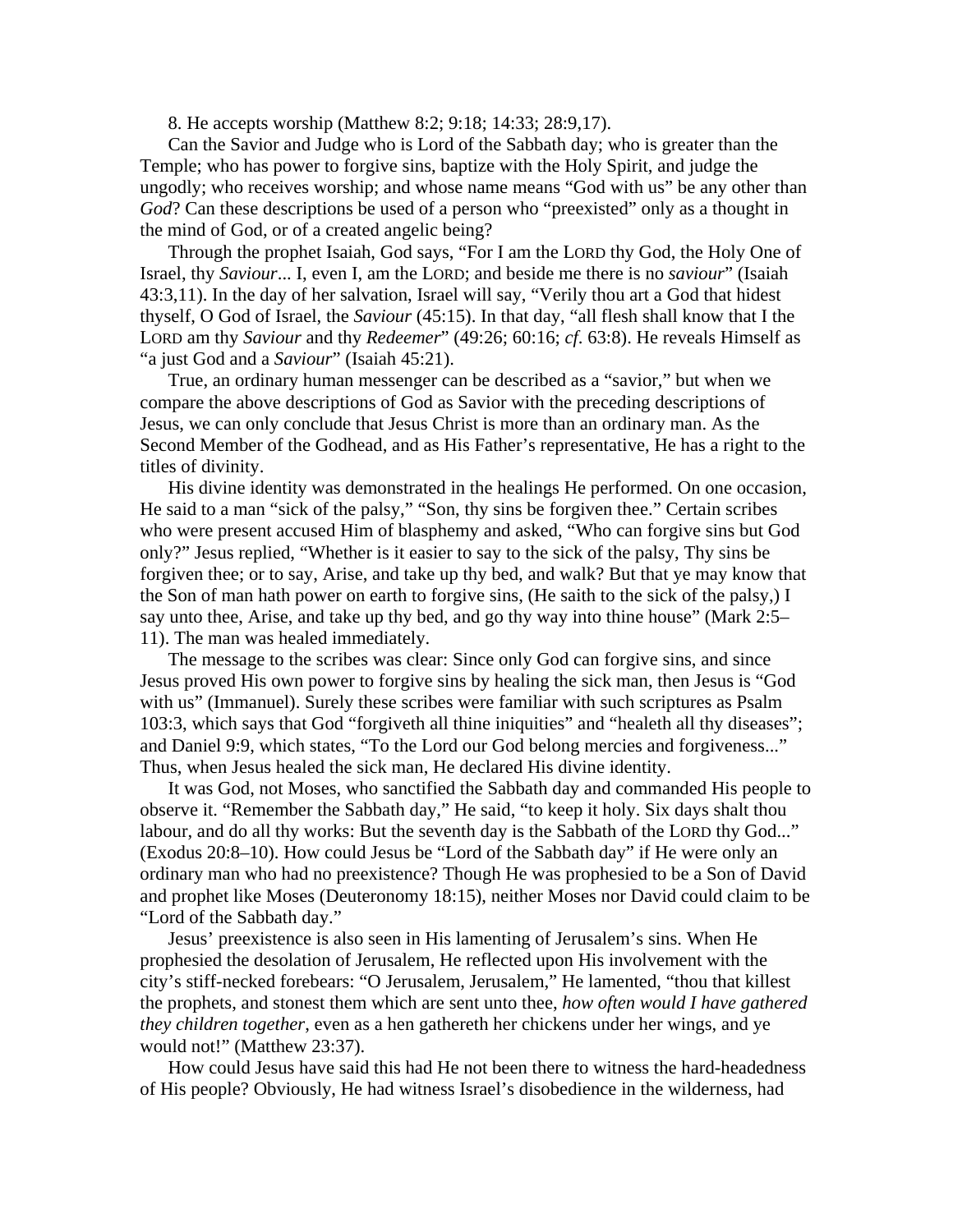seen the slaying of the prophets, and had seen Jerusalem's stubborn refusal to allow her children to be gathered under His divine care.

He confirmed His preexistence and divinity when He asked the Pharisees, "What think ye of Christ? whose son is He?" The Pharisees answered, "The son of David." They were correct; Christ was the descendant of David. But Jesus' reply to the Pharisees shows that He was much more than the son of David. He asked: "How then doth David in spirit call Him Lord, saying, The Lord said unto my Lord, Sit thou on my right hand, till I make thine enemies thy footstool? If David then call Him Lord, how is He his son?" (Matthew 22:42–45; *cf*. Mark 12:35–37; Luke 20:41–44).

Christ's message is clear: The Messiah is not only a descendant of David; He is the Son of God, the One David called "Lord." And since David lived centuries before the New Testament period, the One David called "Lord" must have preexisted His human birth.

We see, then, that John was not alone in declaring the divinity and preexistence of Jesus Christ. When all four Gospel accounts are considered, the evidence overwhelmingly draws us to one indisputable conclusion: *Jesus Christ is God!*

But there's more, much more, clear scriptural proof of Christ's divinity and preexistence. Let's now turn our attention to Paul's epistles.

#### **Evidence From Paul's Epistles**

Some claim that the apostle Paul's strict monotheistic background—he described himself as a "Hebrews of the Hebrews" (Philippians 3:5)—would not have allowed him to believe in the deity of Jesus Christ. This argument, however, assumes that Paul's encounter with Jesus on the road to Damascus (Acts 9) was either fictitious or had little influence upon Paul's theology. It assumes that Paul was incapable of recognizing plurality in the Godhead from Old Testament terms and descriptions.

The truth is, Paul clearly recognized the divine identity of Christ, and did not hesitate to identify Him with the God of his Hebrew forebears.

Speaking of Jesus Christ, Paul wrote, "For whosoever shall call upon the name of the Lord shall be saved" (Romans 10:13). The casual reader may not notice that Paul, in speaking of Christ, was actually quoting from Joel 2:32: "And it shall come to pass, that whosoever shall call on the name of the LORD [Hebrew: *Yahweh*] shall be delivered..." Surely Paul would have never applied this verse to Jesus Christ had he not believed on the divinity of Christ.

Paul said that a Christian's attitude should be like that of Christ, "Who, being in the form of God, though it not robbery to be equal with God: But made Himself of no reputation, and took upon Him the form of a servant, and was made in the likeness of man" (Philippians 2:6,7). This verse does not mean that Christ was in the "form of God" in the same way man was made in the "image of God," as some claim. This is seen by comparing "form of God" with "form of a servant. " Christ took on the "form of a servant" by being made "in likeness of man." The phrase "thought it not robbery to be equal with God" is best rendered "did not regard equality with God a thing to be grasped" (NASB), which shows that He had "equality with God" (*i.e.*, He and the Father were of the same nature) before willingly taking on "the form of a servant." He "made Himself of no reputation," or "emptied Himself" (NASB), which means that, in being "made in the likeness of a man," He laid aside the privileges He had in His preexistent state.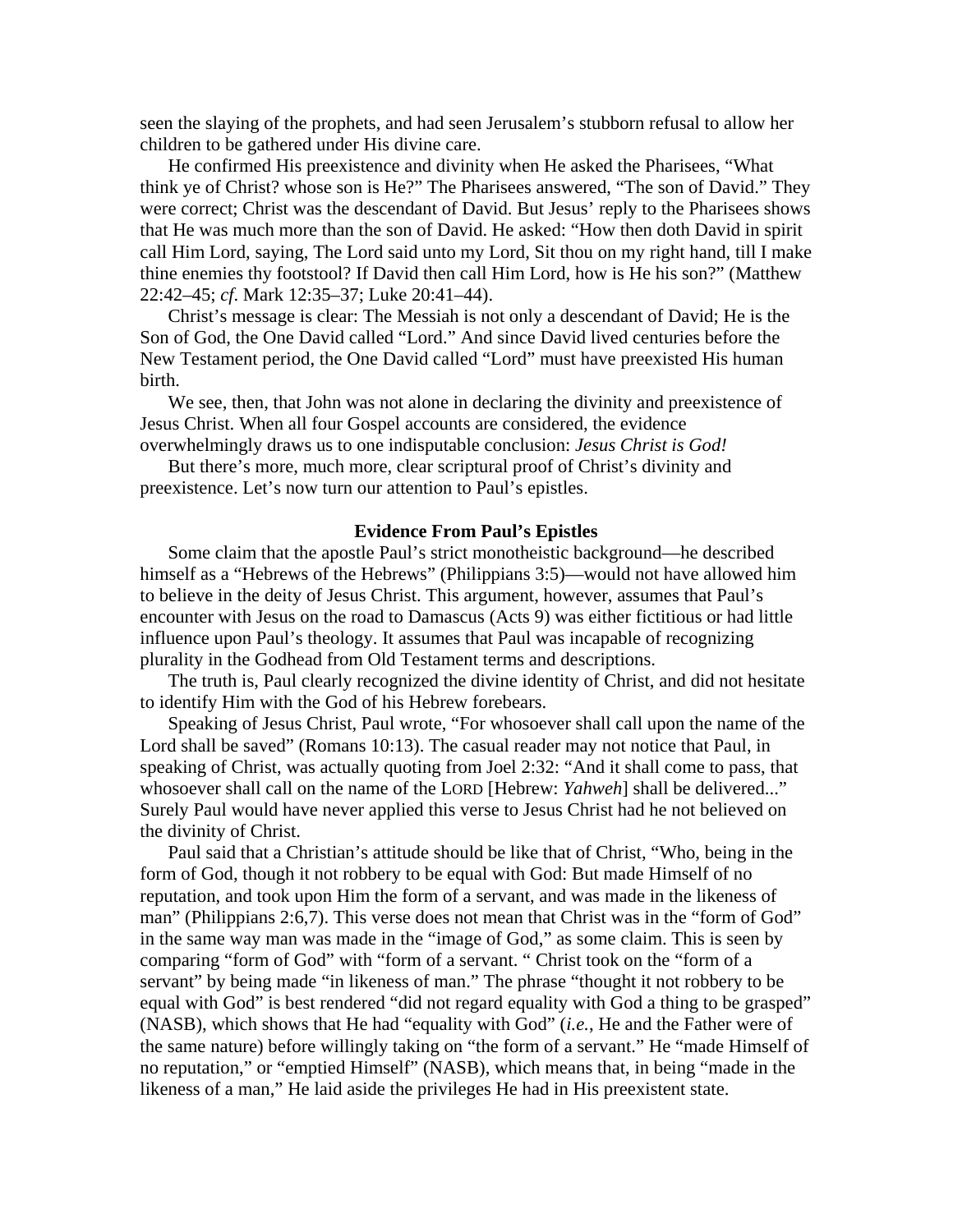Those who empty this passage of its obvious meaning by reading their own beliefs into it should pay closer attention to what Paul himself believed. In verse 10, Paul leaves no doubt as to what he believed. He wrote: "That at the name of Jesus, very knee should bow, of things in heaven, and things in earth, and things under the earth." Standing alone, this verse strongly suggests that Jesus could be no less than fully divine. But once we consider the fact that Paul was quoting from Isaiah 45:23, the verse becomes much more than a mere "suggestion" of Christ's divinity. In Isaiah, 45:23, God Himself says, "That unto *me* every knee shall bow..." Paul's use of this passage in reference to Jesus confirms his belief in the deity of Christ.

To the Ephesians, Paul declared that God "created all things by Jesus Christ" (Ephesians 3:9), thus affirming what John's Gospel states: that the preexistent Christ acted as God's divine agent in the creation of the universe.

If doubts persist, then consider what Paul wrote to the Christians at Colosse. Speaking of Christ, he wrote: "Who is the image of the invisible God, the firstborn of every creature [or "all creation"—NASB]: For by Him were all things created, that are in heaven, and that are in earth, visible and invisible, whether they be thrones, or dominions, or principalities, or powers: all things were created by Him, and for Him. And He is before all things, and by Him, all things consist" (Colossians 1:15–17).

Could anything any be clearer? When this passage is considered alongside everything else Paul said about the deity of Christ, we can only conclude that any attempt to strip Christ of His divinity requires that the Scriptures be twisted beyond recognition—or rejected outright!

But in spite of the evidence, some claim the above passage provides no proof that Jesus Christ is God. They say that the phrase "firstborn of all creation" shows that Christ was the first of all things (both heavenly and earthly) to be created. Not so! The title "firstborn" denotes *preeminence*, not "first to be created." He has preeminence over all creation *because He is Creator!* That's what Paul clearly said.

Paul further stated, "For in Him [Christ] dwelleth all the fulness of the Godhead bodily" (Colossians 2:9). The Greek word for "Godhead" is *Theotes*, rendered "the Deity" in the NASB, and refers to the divine *nature*, not "divine attributes." Christ could not embody the fullness of the divine nature if His nature were different from His Father's nature. Yet, some try to strip Him of His deity by stripping *theotes* of its full meaning. *The New World Translation of the Holy Scriptures*, for example, erroneously translates this word "divine quality." (This is not surprising, for the same "translation" substitutes "a god" for *Theos* in John 1:1.)

Further proof that Jesus Christ is God is found in Titus 2:13. The NASB is correct in its translation of this verse: "looking for the blessed hope and the appearing of the glory of our great God and Savior, Christ Jesus." Not only is Christ identified as "our great God and Savior" by the literal translation of the Greek; He is identified as both God and Savior by the assertion that He is the One whose "appearing" (that is, the Second Coming!) is expected. Paul never encouraged anyone to look for the "appearing" of God the Father.

Moreover, Paul said that the proclamation of God's Word was committed to him "according to the commandment of God our Savior" (Titus 1:3). We read of Paul's commission, and of the One who commissioned him, in Acts 9:15: "But the Lord [Jesus Christ] said unto him [Ananias], Go thy way: for he [Paul] is a chosen vessel unto me, to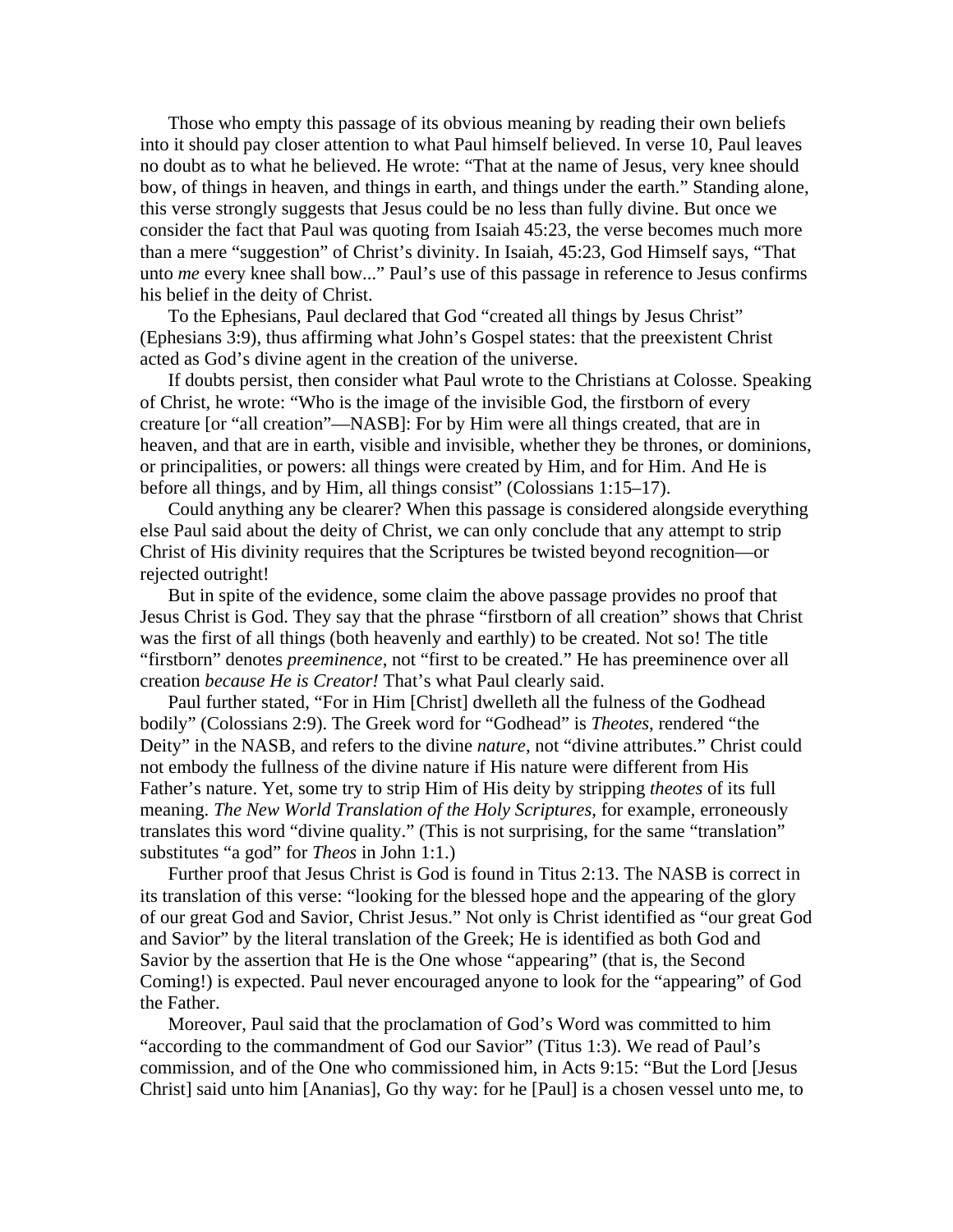bear my name before the Gentiles, and kings, and the children of Israel." To Paul, "God our Savior" and Jesus Christ were one and the same.

In his first epistle to the Corinthians, Paul said that the ancient Israelites "drank of that spiritual Rock that followed them: and that Rock was Christ" (1 Corinthians 10:4). Paul was referring metaphorically to two occasions when water for the children of Israel miraculously came forth from a rock (Exodus 17:6; Numbers 20:11). According to rabbinic legend, both occasions involved the same rock, which (according to the legend) miraculously "followed" the Israelites in their wilderness wanderings. Paul said that the true supernatural Rock that went with Israel was Christ.

Doubtless, Paul's description of Christ as the "Rock" that went with Israel was linked with his awareness of the many Old Testament passages that describe God as a "Rock" (Deuteronomy 32:4,15,18,30,31; Psalm 18:2,31,46; 28:1; 31:3; etc.)

Clearly, if Paul were here today he would fervently and without hesitation condemn all teachings that deny the preexistence and divinity of Jesus Christ, and would boldly proclaim that Christ is both God and Savior, in whom dwells all the fullness of the Godhead, and by whom all things were created.

We find this same truth throughout the New Testament. Let's now turn our attention to the book of Hebrews.

#### **Evidence From the Book of Hebrews**

The first chapter of the book of Hebrews proclaims the deity of Christ in no uncertain terms. We are told right away that Christ has been "appointed heir of all things, by whom also He [God the Father] made the worlds" (Hebrews 1:2). Here Christ is presented as Creator (or "Co-creator"). This agrees perfectly with John's description of Christ as the *Logos* through whom all things were made.

Verse 3 declares: "[Christ is] the brightness [or "reflection"] of His [the Father's] glory, and the express image of His Person [or "exact imprint of God's very being"— NRSV], and upholding all things by the word of His power, when He had by Himself purged our sins, sat down on the right hand of the Majesty on high" (verse 3). In the preceding verse, Christ is presented as Creator. Here, He is Sustainer. It is hardly believable that the Creator and Sustainer who reflects the Father's glory and shares His nature (as the "exact imprint") could be other than God.

Further, if He were anything less than God, He would not be worthy of worship. He must be God, then, for verse 6 tells us He *is* worthy of worship: "And let all the angels of God worship Him." This is a paraphrased quotation taken either from the end of Psalm 97:7 or from the end of Deuteronomy 32:43, which is missing from the Massoretic text (from which the KJV Old Testament was translated) but present in other ancient manuscripts, including the Septuagint. In either case, the "Him" the angels of God are to worship is God.

In verses 8 through 10, Jesus is identified as both God and Messiah: "But unto the Son He saith, Thy throne, *O God*, is for ever and ever: a sceptre of righteousness is the sceptre of thy kingdom. Thou has loved righteousness, and hated iniquity; therefore God, even thy God, hath anointed thee with oil of gladness above thy fellows. And, Thou, Lord, in the beginning hast laid the foundation of the earth; and the heavens are the works of thine hands." In this passage, the writer quoted from Psalm 45:6,7 and Psalm 102:25.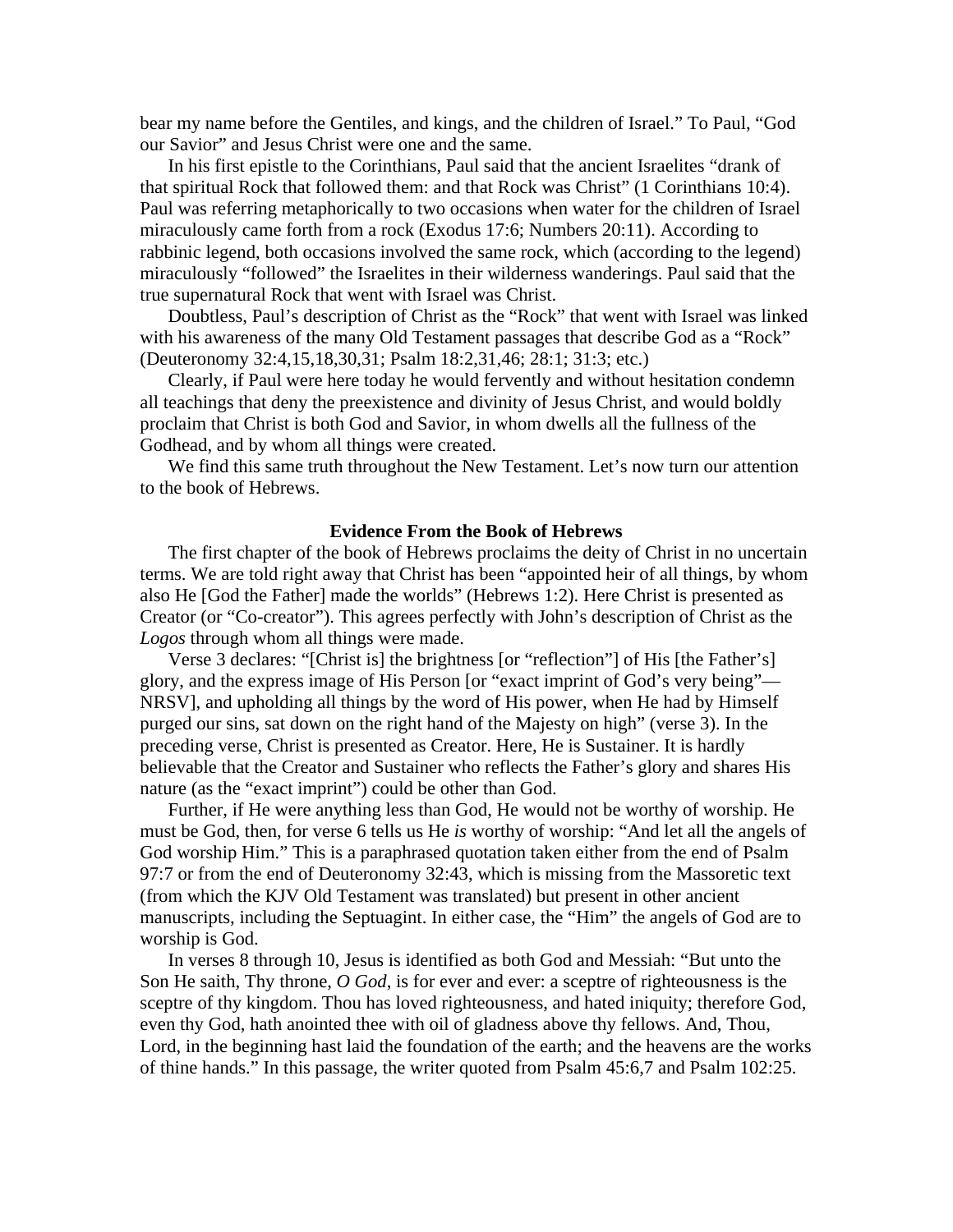The "Lord" who "laid the foundation of the earth" (Psalm 102:25) is the Messiah figure (Psalm 45) whom God "hath anointed...with the oil of gladness."

Here we see the Messiah presented as both God and the "righteous servant" of God (Isaiah 53:11). Many stumble on this point, wondering how the Messiah can be God if He is the servant of God. The seeming contradiction is resolved once we understand that the Second Person of the Godhead took upon Himself the form of a servant.

This great truth is echoed throughout the Bible, right to the closing chapters. Let's now examine several important passages from the final pages of God's Word.

#### **Evidence From the Book of Revelation**

In the book of Revelation, the Person, nature, and redemptive work of Jesus Christ are beautifully portrayed in descriptive language and through a kaleidoscope of marvelous imagery. He is both the fierce "Lion of the tribe of Judah" and lowly "Lamb" whose body bears the wound of a sacrificial offering. He is the royal "Root and Offspring of David," the brightly glowing "Morning Star", the magnificent "King of kings and Lord of lords." He is the "Faithful Martyr," the "Firstborn of the dead," the "Ruler of the kings of the earth."

And He is *God!* This truth is seen in Christ's own use of the titles of divinity.

John, through a visionary experience, was glimpsing the climactic Day of the Lord when he heard "a great voice as of a trumpet, Saying, I am Alpha and Omega, the first and the last..." (Revelation 1:10,11). When he turned to see the source of the voice, he beheld "one like unto the Son of man...His head and His hairs were white as wool, as white as snow; and His eyes were as a flame of fire; And His feet like unto fine brass, as if they burned in a furnace; and His voice as the sound of many waters" (verses 13–15).

When John "fell at His feet as dead," the supernatural Being laid His right hand on John and said, "I am the first and the last: I am He that liveth, *and was dead*; and, behold, I am alive for evermore…" (verses 17,18).

Clearly, the One who identified Himself as "Alpha and Omega, the first and the last" was none other than Jesus Christ! The "alpha" is the first letter of the Greek alphabet, the "omega" the last. Jesus Christ is the "Alpha and Omega," which suggests that in Him is the beginning and the end of God's revelation to man. This alone suggests preexistence and divinity, but when we realize that Yahweh identified Himself as the "first and the last," the truth of Christ divinity is inescapable.

In Isaiah 41:4, God says, "I am the LORD [*Yahweh*], the *first, and with the last*; I am He." In Isaiah 48:12, Yahweh says, "I am *the first*, *I also am the last*." In the book of Revelation, "Alpha and Omega" is a title belonging to "the Almighty." Notice: "I am Alpha and Omega, the beginning and the ending, saith the Lord, which is, and which was, and which is to come, the Almighty" (Revelation 1:8; *cf*. 21:6,7).

In Revelation 22, Jesus identified Himself as both "Alpha and Omega" and "the Root and Offspring of David" (verses 13,16), thus confirming His identity as both God and Messiah, the servant of God. This is in perfect harmony with the Gospels accounts, Paul's epistles, and the book of Hebrews. With so much evidence, who can deny that Jesus Christ is both God and Messiah?

An honest study of the New Testament leads to the indisputable conclusion that the early disciples believed in the deity of Christ. But what about the Old Testament? Is there any evidence of Christ's deity in the inspired prophecies of the Hebrew Scriptures?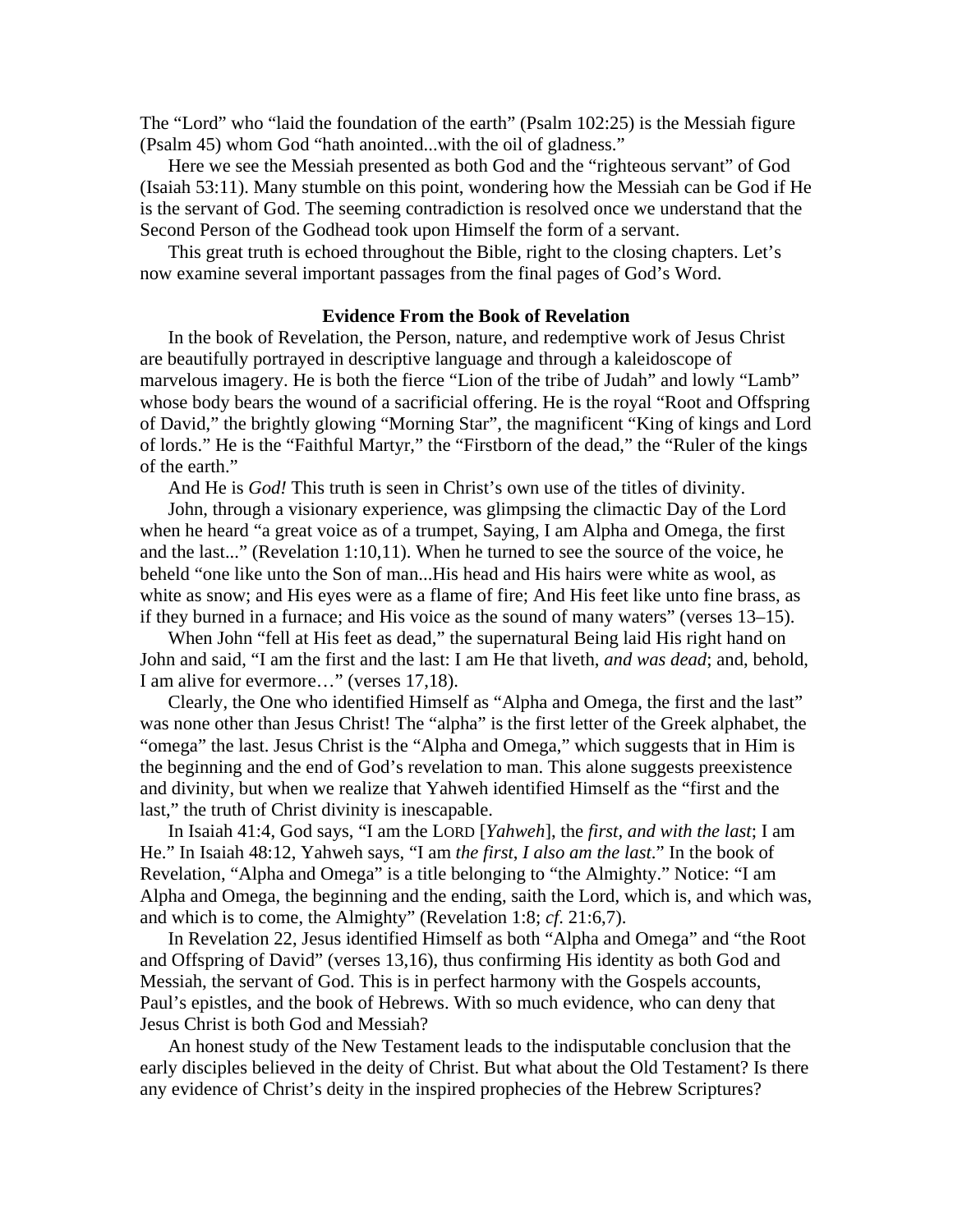#### **Evidence From the Old Testament**

In Isaiah 53, the Messiah is described as the "righteous *servant*" of God (verse 11). If He is the servant of God, many have asked, how can He be God? As we have seen, the Hebrew *Elohim* and the plural verbs and pronouns sometimes associated with it allow for the possibility of a plurality of Persons in the Godhead. But is there anything in Isaiah's prophecies that identifies the Messiah as a divine Personage?

Indeed, there is. Concerning the future Messiah, Isaiah wrote: "For unto us a child is born, unto as a child is given: and the government shall be upon His shoulder: and His name shall be called Wonderful, Counsellor, *The mighty God*, The everlasting Father, The Prince of Peace" (Isaiah 9:6).

Some Jewish commentators insert the word "is" between "Counselor" and "The mighty God," causing the verse to suggest that the Messiah's name will be called "Wonderful Counsellor *is* the mighty God." However, nothing in the Hebrew suggests that "is" should be inserted. Therefore, as in the New Testament, the book of Isaiah indicates that the Messiah is both God and the servant of God.

Psalm 45 is another prophecy about the Messiah, and was so recognized by the Jewish rabbis of the time of Jesus. Speaking of the Messiah's victory in establishing His Kingdom, the Psalmist wrote: "Thine arrows are sharp in the heart of the king's enemies; whereby the people fall under thee. Thy throne, *O God,* is for ever and ever: the sceptre of thy Kingdom is a right sceptre" (verses 5,6). Again, the Messiah is called "God' (*cf.* Hebrews 1:8).

In Psalm 110:1, the Messiah is called "Lord" (*Adonai*): The LORD said unto *my Lord*, Sit thou at my right hand, until I make thine enemies thy footstool." The One who would later reveal Himself as the Messiah was David's "Lord," showing that He was much more than a "son of David," and suggesting that He existed long before His human birth (*cf*. Matthew 22:41–46).

But was He a created being who came into existence at some point in time, as some claim? Through the prophet Micah, God answers: "But thou, Bethlehem Ephratah, though thou be little among the thousands of Judah, yet out of thee shall He come forth unto me that is to be ruler of Israel [clearly a prophecy concerning the Messiah]: whose goings forth have been from old, *from everlasting*" (Micah 5:2). The "ruler of Israel" who came forth from "Bethlehem Ephratah" existed before the foundations of that small town were laid—in fact, before the foundations of the world were laid! He is Creator, not creature.

Apparently it was Christ who appeared to Moses and the ancient Israelites as "the Angel of Yahweh." As we have seen, He was not one of the created spirits known as angels (Hebrews 1), but He was an "angel" in that He was the Personage of the Godhead who served as the Spokesman, or Messenger, and who went with Israel to lead them to the place God had prepared for them. The word "angel" means "messenger," and can refer to spirit beings as well as human beings. Jacob equated "the God who fed me all my life" with "the Angel which redeemed me from all evil" (Genesis 48:15,16). The fact that the Spokesman of the Godhead, who Himself is God, is called an "Angel" does not in any way suggest that He was one of the created "ministering spirits, sent forth to minister for them who shall be heirs of salvation" (Hebrews 1:14).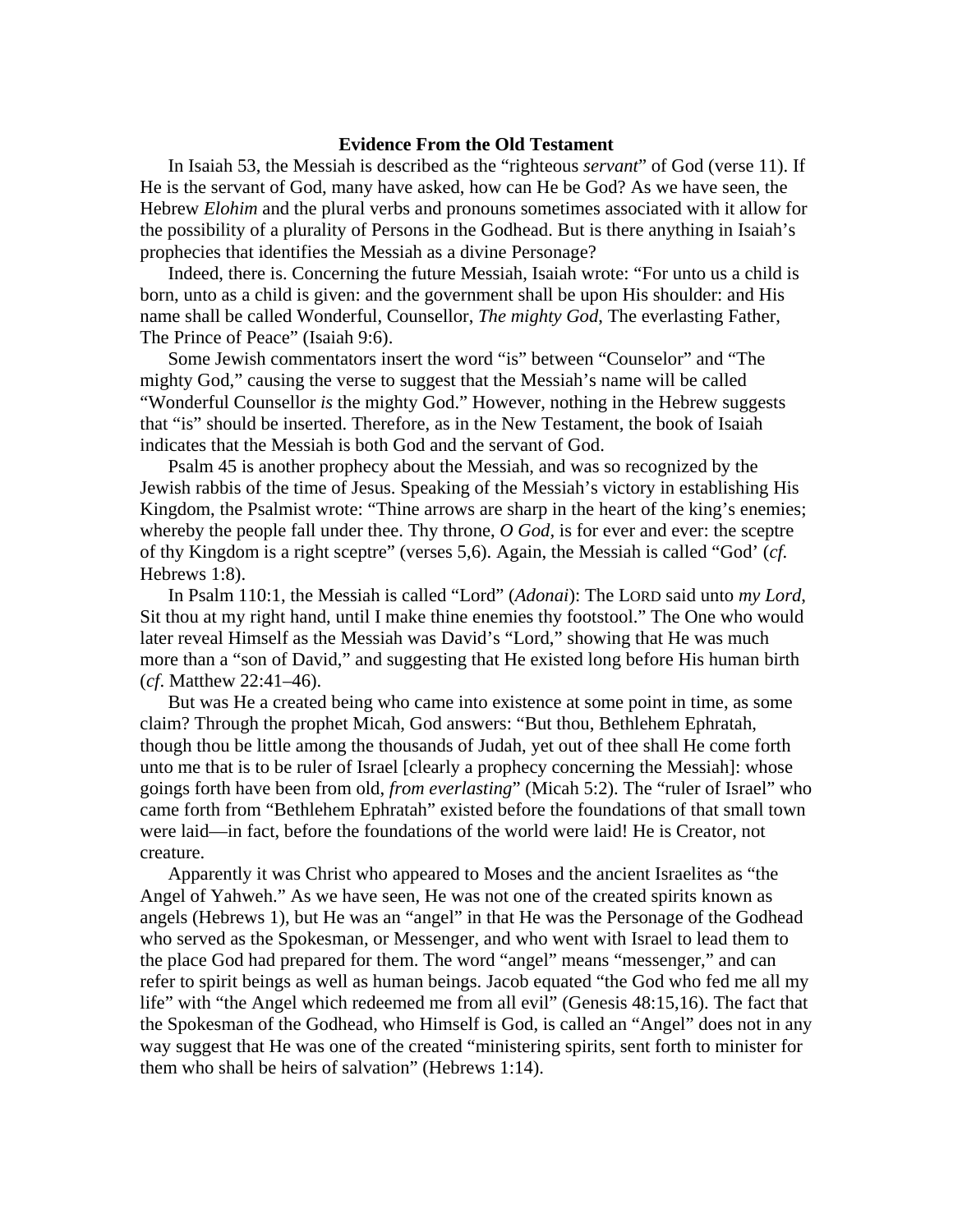In Exodus 3, the "angel of the LORD" who appeared to Moses in the burning bush (verse 2) identified Himself as "the God of Abraham, the God of Isaac, and the God of Jacob" (verse 6) whose name is "I AM" (verse 14). He is presented as both God and the Messenger ("Angel") of God. When we compare this with the prophecies describing the Messiah as "God," "the Mighty God," "Lord," and the "Ruler of Israel, whose goings forth have been...from everlasting," it seems most likely that the Angel of Yahweh was the One who would later declare, "Before Abraham was, I AM!"

Evidently, the Angel sent to lead Israel was the same Personage. God said: "Beware of him, and obey his voice, provoke him not; for he will not pardon your transgressions: for my name is in him" (Exodus 23:21). The terms used here indicate that the Angel, as God's Spokesman ("my name is in him"), had power to judge the people ("he will not pardon"), and was to be feared and obeyed ("Beware of him, and obey his voice"). Could this be any other than the *Logos* who "was with God, and was God," or the "spiritual Rock" who "was Christ," and who was with Israel in the wilderness?

There is also indication in the Old Testament that the Messiah is worthy of our worship. Speaking of the Son of God, Psalm 2:12 states: "Kiss [or *Do homage to*] the Son, lest He be angry, and ye perish from the way, when His wrath is kindled but a little. Blessed are all they that put their trust in Him." While this verse alone is not conclusive roof of the deity of the Son, the fact that His subjects are called upon to *do homage* and to put their trust in Him leaves the impression that He is much more than a "son of David."

Zechariah's prophecy leaves us with no doubt that the Messiah is much more than a son of David. God said: "And *I* will pour upon the house of David, and upon the inhabitants of Jerusalem, the spirit of grace and of supplications: and they shall look upon *me* whom they have pierced, and they shall mourn for Him, as one mourneth for his only son, and shall be in bitterness for Him, as one that is in bitterness for his firstborn." Notice that it was *Yahweh* who said "they shall look upon *me* whom they have pierced." The One who was actually "pierced" was Jesus Christ, the "suffering servant" of Isaiah 53. Again, the Messiah is presented as both Yahweh and the servant of Yahweh.

Just as Jesus Christ was the Person who was pierced, He is also the Person who will come to establish His Kingdom on this earth. Yet, Zechariah's prophecy tells us that the King who will come to this earth and gather His saints is none other than *Yahweh*. God declares: "Then shall the LORD [Yahweh] go forth, and fight against those nations, as when He fought in the day of battle. And His feet shall stand in that day upon the mount of Olives...and the LORD my God shall come, and all the saints with thee... And the LORD shall be King over all the earth..." (Zechariah 14:3–9). This could be none other than that Personage who promised: "And, behold, I come quickly; and my reward is with me, to give every man according as his work shall be" (Revelation 22:12).

In summary, the Messiah is called "God," "Lord," "the Mighty God," and "the Ruler of Israel" who existed "from everlasting." At the same time, He is presented as a human being capable of suffering and subject to death (Isaiah 53). Thus, the Old and New Testaments are in perfect harmony in proclaiming both the deity and the humanity of Jesus Christ.

Some have asked, "But how could so many Jews who were strict Monotheists have accepted the deity of Christ?" The answer is simple: The prophets declared it, Christ Himself taught it, and His resurrection confirmed it. No wonder "doubting Thomas," upon touching the risen Messiah, said, "My Lord and my God!"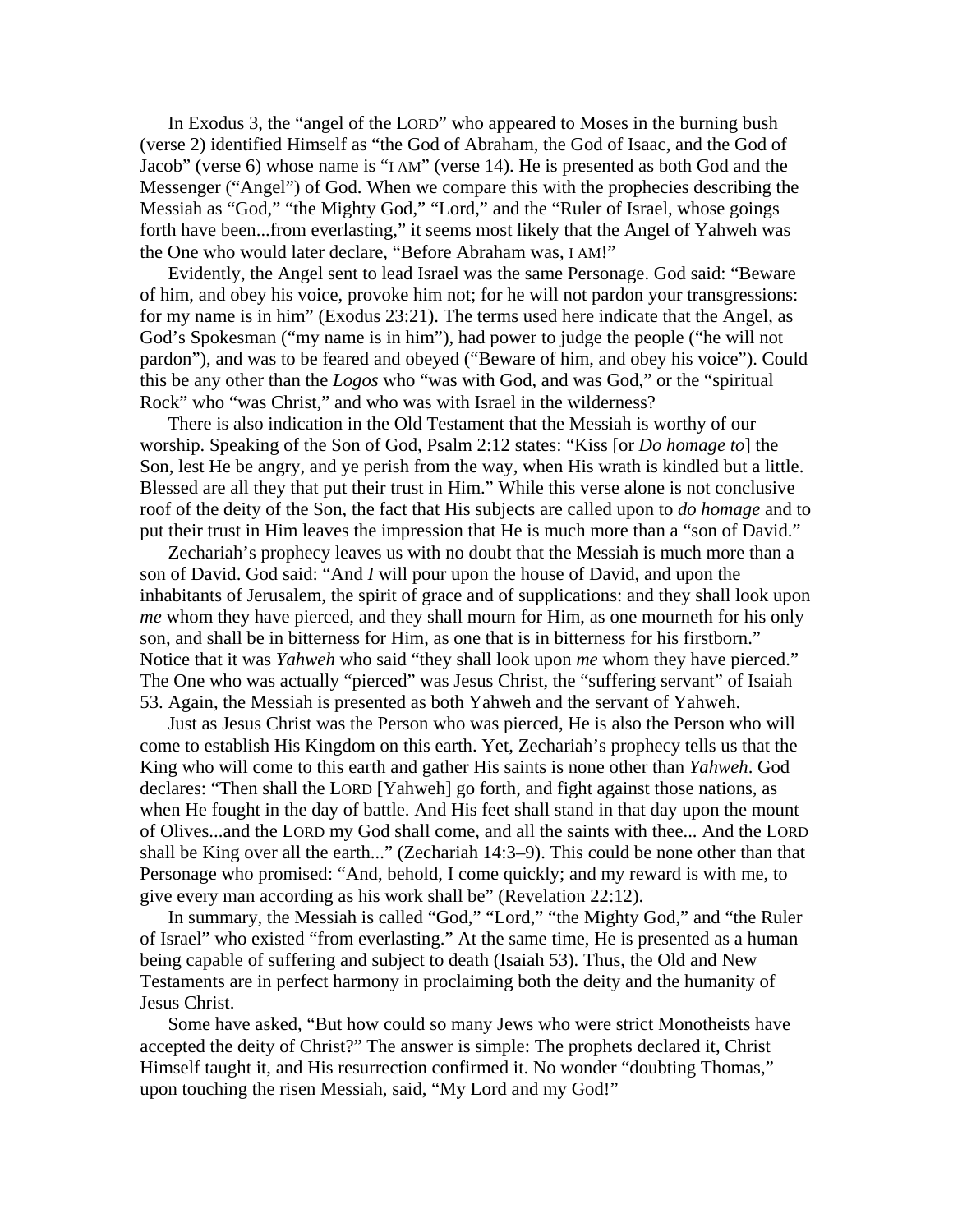The deity of Christ is central to true Christianity. Those who teach that Jesus is not God have perverted the Gospel and corrupted the one true Faith, "the Faith which was once delivered unto the saints" (Jude 3). As the Son of God Himself said, "if ye believe not that I AM, ye shall die in your sins" (John 8:24).

## **Chapter 3**

# **What is the Holy Spirit?**

For centuries, mainstream Christianity has placed the doctrine of the Trinity at the top of its list of fundamental beliefs. To many, "Trinitarian" is virtually synonymous with "Christian." If a person doesn't believe in the Trinity, they claim, he is not a true Christian!

Trinitarians assert that the one God exists eternally as three Persons—the Father, the Son, and the Holy Spirit. As we have seen, God indeed exists as a plurality of Persons. No one doubts that the Father is God, and Scripture clearly teaches that the Son of God. But what about the Holy Spirit? Does God's Word present the Spirit as the "Third Person" of the Godhead, as Trinitarians insist?

Let's begin our investigation with the text most often cited as support for the doctrine of the Trinity.

#### **The Comforter**

In the night of His betrayal, Jesus Christ promised that after His departure He would send "the Comforter" to His disciples. "And I will pray the Father, and He shall give you another Comforter, that He may abide with you for ever; Even the Spirit of truth; whom the world cannot receive, because it seeth Him not, neither knoweth Him: but ye know Him; for He dwelleth with you, and shall be in you" (John 14:16,17).

Jesus said the Comforter is the "Spirit of truth," which is the Holy Spirit. "But the Comforter is the Holy Spirit, whom the Father will send in my name, He shall teach you all things, and bring all things to your remembrance, whatsoever I have said unto you" (verse 26).

The word "Comforter" is translated from the Greek *Parakletos*, which means "called to one's side, i.e., to one's aid..." The word "suggests the capability or adaptability for giving aid. It was used in a court of justice to denote a legal assistant, counsel for the defense, an advocate; then, generally, one who pleads another's case, an intercessor, advocate..." (W. E. Vine, *An Expository Dictionary of New Testament Words*, p. 200).

The definition of the word, the use of the personal pronouns "He" and "Him," and the *teaching* role of the Comforter certainly seem to connote personality. The Comforter's ability to "testify" (John 15:26), "reprove" [convict]" (16:8), "speak" (16:13), and "shew you things to come" (16:13) seems to further strengthen the belief that the Holy Spirit is the Third Person of the Godhead.

In addition to John's record of Jesus' teaching, other scriptures present the Holy Spirit with attributes of personality. In Acts 13:2, the Holy Spirit speaks and commands: "As they ministered to the Lord, and fasted, the Holy Spirit *said*, Separate me Barnabas and Saul..." In Romans 8:26, the Spirit intercedes for the saints: "Likewise the Spirit also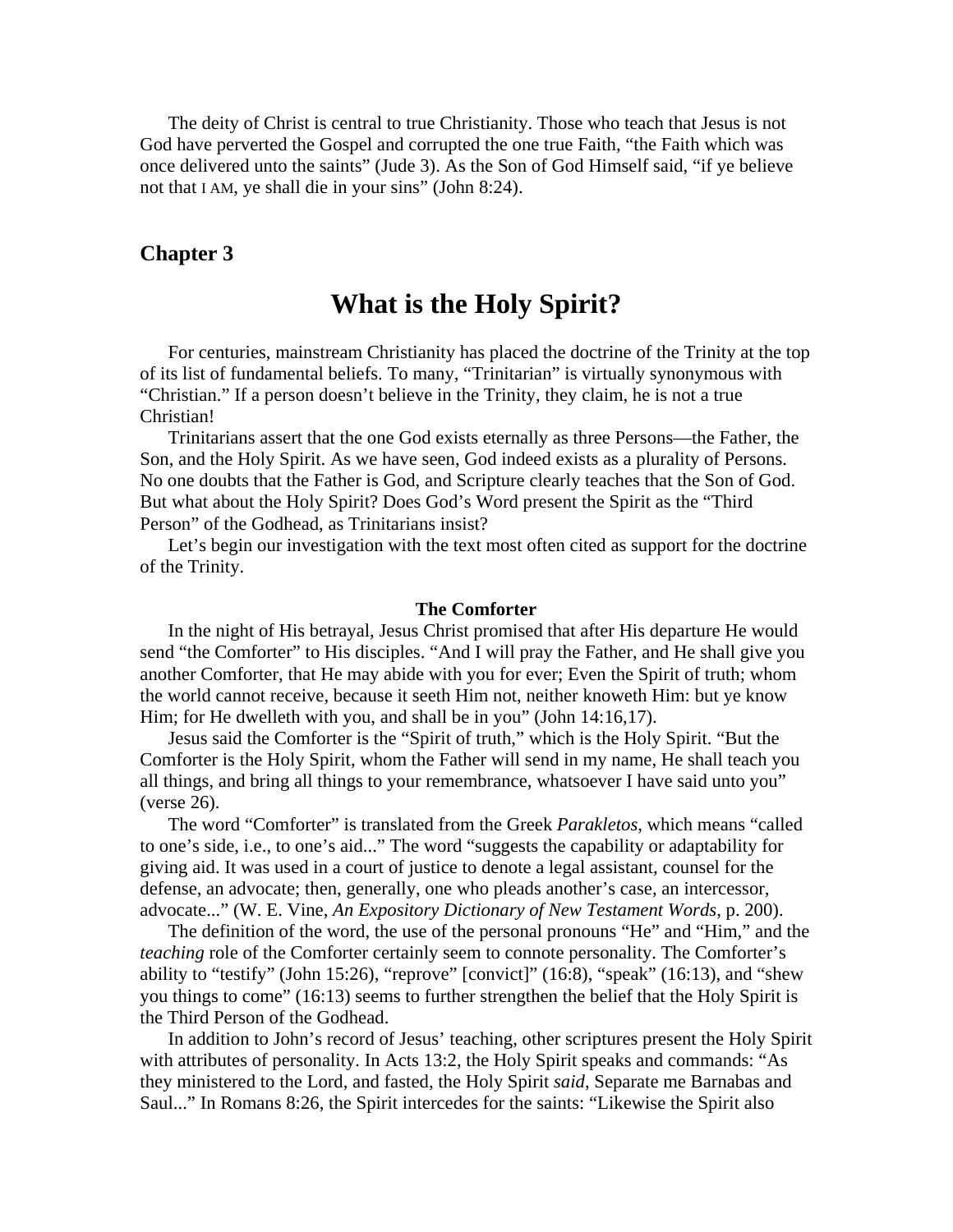helpeth our infirmities: for we know not what we should pray for as we ought: but the Spirit itself *maketh intercession* for us with groanings which cannot be uttered." In Acts 21:11, the Spirit prophesies: "And when he [Agabus the prophet] was come unto us, he took Paul's girdle, and bound his own hands and feet, and said, *Thus saith the Holy Spirit*, So shall the Jews at Jerusalem bind the man that owneth this girdle..." And in Acts 5:3, we find that one can lie to the Holy Spirit: "But Peter said, Ananias, why hath Satan filled thine heart to *lie to* the Holy Spirit, and keep back part of the price of the land?" In verse 4, Peter said, "thou has not lied unto men, but unto *God*."

All the above passages *do* give personal attributes to the Holy Spirit, and leave us with the impression that the Spirit is not an impersonal "it." An impersonal "it" doesn't speak, prophesy, intercede, or command. Nor can an impersonal "it" that is equated with "God" be lied to. All these descriptions leave us with three possible ways of understanding what the Scriptures mean by "Holy Spirit."

First is the traditional understanding: Since God the Father and Jesus Christ are the First and Second Persons of the Godhead, the Holy Spirit is the Third Person. In view of the above passages, this seems to be a logical conclusion.

The second way of understanding the Holy Spirit is through understanding the use of *personification* in the Scriptures. In Proverbs 8, for example, "wisdom" is given the attributes of a person, though wisdom is not a person. "*She* [Wisdom"] *standeth* in the top of high places..." She *crieth* at the gates..." She says, Unto you, O men, *I call*; and *my voice* is to the sons of men... I *lead* [walk] in the way of righteousness, in the midst of the paths of judgment... *I* was set up from everlasting, from the beginning, or ever the earth was... When He prepared the heavens, *I* was there... Blessed is the man that heareth *me*..." (verses 2–4, 23, 27, 34).

Of course, the "Wisdom" spoken of here is God's own wisdom, though it is presented as a personage who is distinct from the One who "prepared the heavens." Thus, through an understanding of the use of personification in the Bible, we might conclude that "the Comforter" is the personification of God's power, wisdom, love, and so forth.

Both of the above views seem logical, at least on the surface. But there is another, and more consistent, explanation for the Holy Spirit's personal attributes. Let's now consider the third way of understanding why the Scriptures present the Spirit with the characteristics of personality.

#### **The Spiritual Presence of God**

Unlike Pantheism, which states that God is everything (or everything is God— that is, the universe and God are identical), Scripture presents God as "the high and lofty One that inhabiteth eternity" (Isaiah 57:15). In other words, He is transcendent—we might say, "extra-dimensional." He created the laws that govern the universe, but His existence is above and beyond the universe and in no way depends on it.

God is bound by neither time nor space. Solomon said, "But will God indeed dwell on the earth? behold, the heaven and heaven of heavens cannot contain thee; how much less this house [i.e., the Temple] that I have builded" (1 Kings 8:27). God dwells above and beyond the space-time universe; therefore, He is not omnipresent, or "everywhere present," in the sense that He dwells *within* the universe—under every rock, in every heart, on every street corner, and so forth—as if He were some sort of "Energy" akin to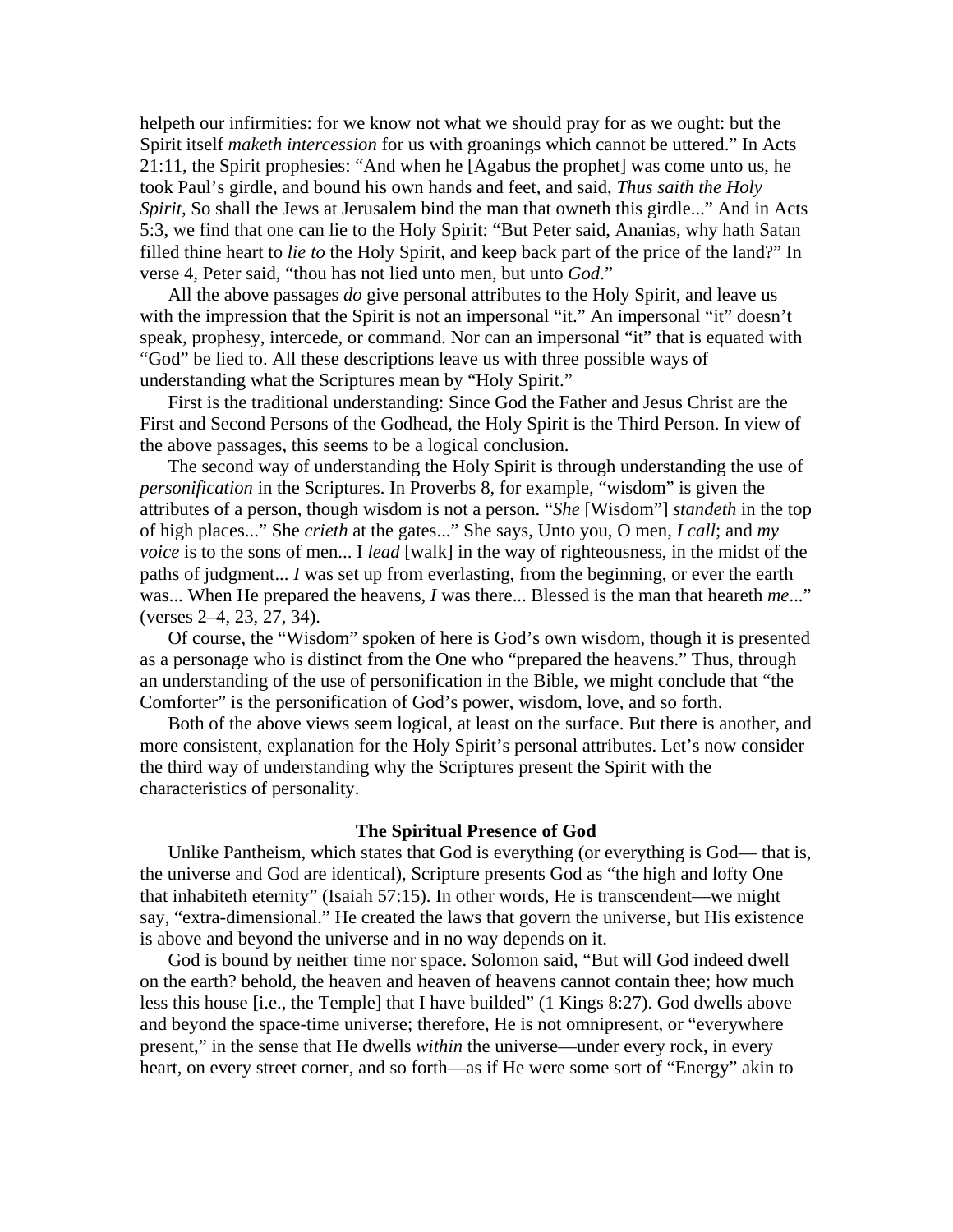the "Force" of *Star Wars* fame. Rather, He is omnipresent in that there is no place inaccessible to Him, no place unknown to Him, and no place beyond His reach.

Though God is transcendent, He has on many occasions "invaded" the time-space universe. That is, He has reached from eternity into the world of man, as it were, and altered the course of history, changed lives, and interrupted the natural order of things. The scriptural writers described these supernatural phenomena in many ways. One such way is through use of words "Holy Spirit," or "Spirit of God."

David said, "Whither shall I go from thy Spirit? or whither shall I flee from thy presence" (Psalm 139:7). Notice that "thy Spirit" is synonymous with "thy *presence*." God's Spirit, then, may be defined as God's *spiritual presence*. David knew that no matter where he went, God would always be there in Spirit. He also knew that God was fully capable of intervening into the time-space universe (the natural world) and making His presence known.

David went on to say: "If I ascend up to heaven, thou art there: if I make my bed in hell [Hebrew: *sheol*, referring here to the deepest pit], behold, thou art there. If I take the wings of the morning, and dwell in the uttermost parts of the sea; Even there shall thy hand lead me [notice, David is speaking of God's intervention, His activity within the physical world], and thy right hand shall hold me" (verses 8,9).

When we understand the Holy Spirit as God's invisible presence and activity within the natural world, we can easily understand why the scriptural writers so often gave personal attributes to the Spirit. Since "Holy Spirit," or "Spirit of God," refers to God's spiritual presence (through intervention) within the natural world, it is incorrect to say that the Holy Spirit is nothing more than an impersonal force, or that the personal pronouns "He" and "Him" cannot be appropriately used when speaking of the Spirit. This, however, does *not* mean that the Holy Spirit is the "Third Person" of the Godhead.

In Psalm 51, David again associates the Holy Spirit with God's presence. He said, "Cast me not away from *thy presence*, and take not *thy Holy Spirit* from me" (verse 11). Throughout the Old Testament, we read of God placing His Spirit within His messengers. Such statements as "And the Spirit of the Lord came upon him" are common, and always describe the presence and activity of the invisible God in the lives of human beings living in the natural world. Obviously, the concept of the Spirit of God as a personage distinct from the One who gives the Spirit was unknown to the scriptural writers.

With this understanding, let's now examine several New Testament descriptions of the Holy Spirit.

### **Power of the Highest**

In Luke the first chapter, we find important information about the Holy Spirit. The angel Gabriel, foretelling the birth of Jesus, said to the virgin Mary: "The Holy Spirit shall came upon thee, and the power of the Highest shall overshadow thee: therefore also that holy thing which shall be born of thee shall be called the Son of God" (verse 35).

Notice that the angel first said, "The Holy Spirit shall come upon thee..." He then said, "the power of the Highest shall overshadow thee..." Obviously, *these two statements are two ways of saying the same thing.* The Holy Spirit that "shall come upon thee" *is* the power of the Highest that "shall overshadow thee"! The Holy Spirit, then, may be defined as *the power of God.*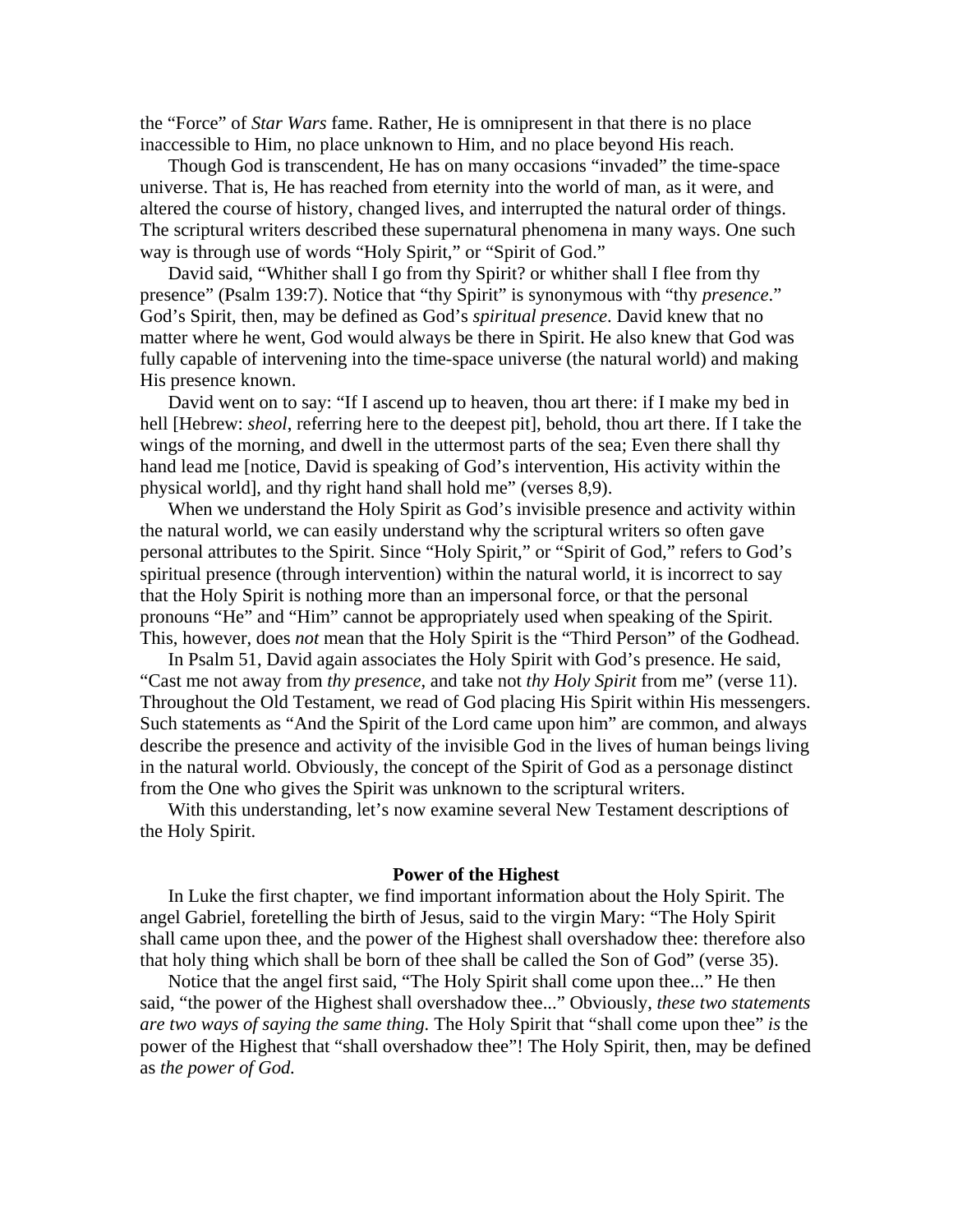Of course, the phrase "power of God" by itself does not capture the full meaning of "Holy Spirit," but it is an appropriate description because it is another way of speaking of the spiritual presence and activity of the invisible God.

Further, if the Holy Spirit is a Personage distinct from yet equal to the Father of Jesus, as Trinitarians claim, one cannot help but wonder why Matthew's account tells us that Mary "was found with child *of the Holy Spirit*" (1:18), and "that which is conceived in her is *of the Holy Spirit*" (1:20). Of course, Trinitarians explain that since the one God exists as three Persons, when one acts, the other two act—thus, all three Persons of the Trinity were involved in the Incarnation. This argument may seem plausible; nevertheless, the fact that the Holy Spirit is singled out as the source of the conception is curious, if not confusing. However, by simply understanding the Holy Spirit as the power of God—the presence and activity of the invisible God in the natural world—any confusion instantly clears up.

The expression "power of God" is but one way of describing the Holy Spirit. Let's see how many other ways the Bible describes the Spirit.

#### **The Finger of God**

When Jesus was accused of casting out demons "through Beelzebub, the chief of the devils" (Luke 11:15), Jesus answered, "And if I by Beelzebub cast out devils, by whom do your sons cast them out? therefore shall they be judges. But if I with the *finger of God* cast out devils, no doubt the Kingdom of God is come upon you" (verses 19,20).

In Matthew's parallel account, Jesus quoted as saying, "But if I cast out devils by the *Spirit of God*, then the Kingdom of God is come unto you" (Matthew 12:28). The Spirit of God, then, is the "finger of God"; it is the *spiritual extension* of God. This is yet another way of describing the presence and activity of the invisible God in the natural world. It is a way of describing God's "reaching down" and "touching" the lives of human beings.

The Ten Commandments were "written with the *finger of God*" (Exodus 31:18; Deuteronomy 9:10), meaning that the law was miraculously engraven in stone by the Spirit of God. In other words, "the high and lofty one that inhabiteth eternity" reached into the natural world and produced the Ten Commandments on tables of stone.

The "finger of God" is another way of describing the "power of God." The Spirit by which Jesus cast out demons is the same Spirit by which He healed the sick. Luke wrote, "...and the power of the Lord was present [with Jesus] to heal them" (Luke 5:17).

In addition to "finger of God," other similar descriptions of God's activity are recorded in Scripture. Recall that David spoke of God's "right hand" leading and holding him (Psalm 139:10). God promised to redeem Israel "with a stretched out arm" (Exodus 6:6). With "the blast of [His] nostrils," God parted the Red Sea (Exodus 15:8). These and similar expressions are found throughout the Old Testament, and are synonymous with "the power of God," "the Spirit of God," or simply, the miraculous presence and activity of the invisible God in the natural world. In fact, the Hebrew expression for "Spirit of God" can be translated literally "*breath* of God." Obviously, God's "stretched out arm," "right hand," and "breath" (or "Spirit") all refer to His supernatural intervention.

The *New Catholic Encyclopedia* is correct in stating that the Old Testament "clearly does not envisage God's spirit as a person," and that "If it [the Spirit of God] is sometimes represented as being distinct from God, it is because the breath [*i.e*. "Spirit"]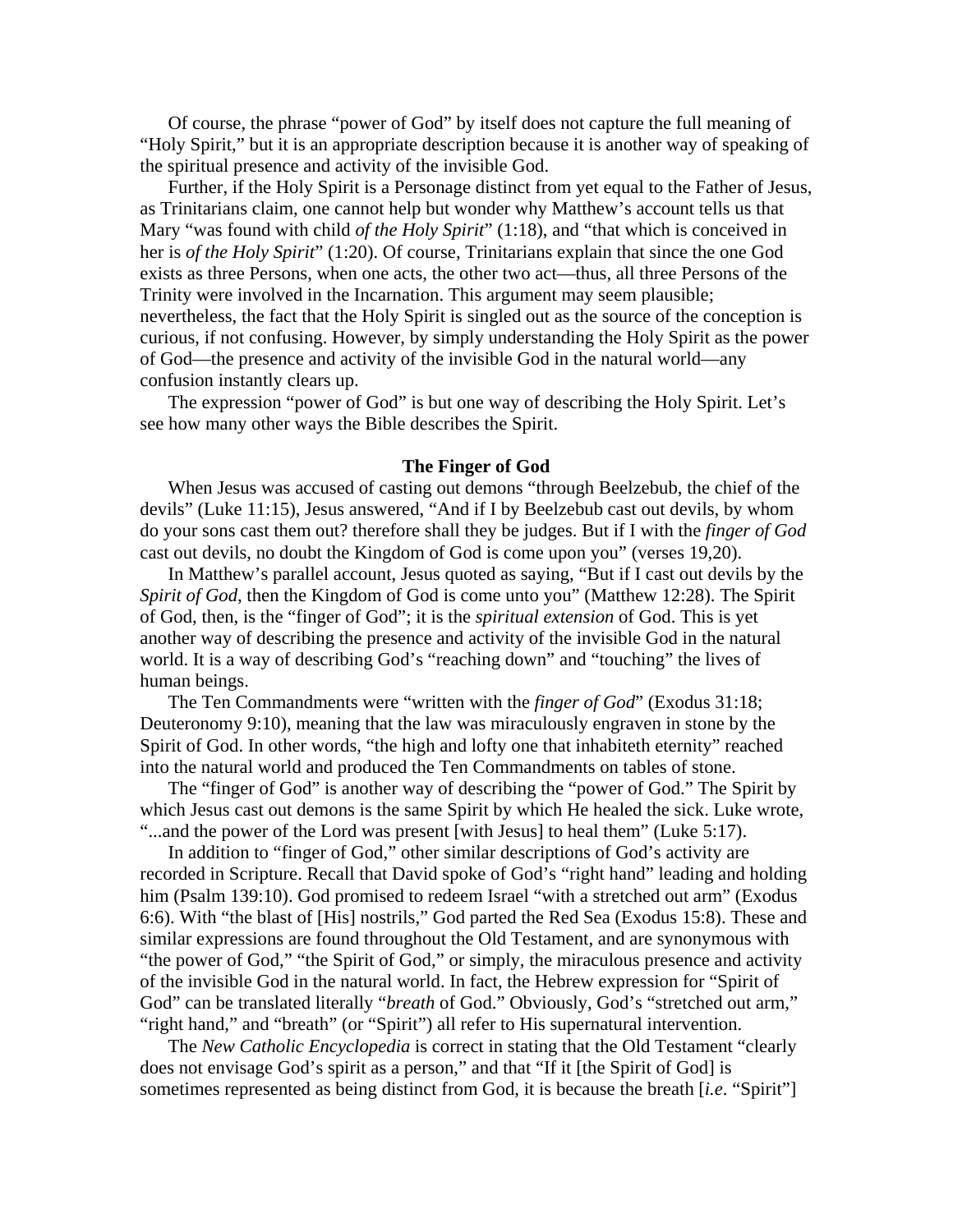of Yahweh acts exteriorly" (Vol. XIII, p. 574)—that is, the Spirit of Yahweh is the spiritual presence, activity, and influence of the invisible God in the natural world.

The Christians of the first century experienced God's spiritual presence and activity in a most profound way. Let's notice what the phrase "Spirit of God" meant to them.

#### **Spiritual Indwelling of God**

The apostle Paul wrote, "And if Christ be *in you*, the body is dead because of sin; but the Spirit [that is, "Christ in you"] is life because of righteousness" (Roman 8:10). And, of course, if Christ dwells in you, then so does the Father (1 John 1:3; 2:23; 2 John 1:9). John wrote: "No man hath seen God [the Father] at any time. If we love one another, *God dwelleth in us*, and His love is perfected in us. Hereby know we that we dwell in Him, and He in us, because He hath given us His *Spirit*" (1 John 4:12,13). The Holy Spirit, then, may be defined as *the spiritual indwelling of God, both the Father and the Son.*

Paul wrote: "But ye are not in the flesh, but in the Spirit, if so be that the *Spirit of God* dwell in you. Now if any man have no the *Spirit of Christ*, he is none of His" (Romans 8:9). He added, "But if the *Spirit of Him that raised Jesus from the dead* dwell in you, he that raised up Christ from the dead shall also quicken your mortal bodies by His Spirit that dwelleth in you" (verse 11).

Notice that Paul spoke of the Spirit of the Father and the Spirit of Christ. Are these *two* different Spirits? No! Paul wrote, "There is one body, and *one* Spirit, even as ye are called in one hope of your calling" (Ephesians 4:4). Clearly, the Spirit of the Father is no different from the Spirit of the Son. Both expressions refer to the spiritual indwelling of God—another way of describing the invisible presence, activity, and influence of God (both Father and Son) in the lives of human beings living in the natural world.

To the Corinthians, Paul wrote: "Know ye not that ye are the temple of God, and that the Spirit of God dwelleth in you? If any man defile the temple of God, him shall God destroy; for the temple of God is holy, which temple ye are" (1 Corinthians 3:16, 17; *cf.* 2 Corinthians 6:16). Anciently, the Temple of God was God's "house," or God's "dwelling place." In the same way—or a more profound way—the church is the Temple, or "dwelling place," of God. When Paul said "the Spirit of God dwelleth in you," he was speaking of the spiritual indwelling of God, both the Father and the Son. He gave no reason to think that a "Third Person" is involved.

The Bible tells us that God the Father dwells in heaven, and that Jesus Christ is at His right hand. How can the Father and Son dwell in heaven, and, at the same time, dwell "in" us? Answer: By *spiritual extension*—by reaching into the natural world—both the Father and the Son dwell in the spiritual Temple, the church.

This view of the Holy Spirit helps us to better understand why Jesus mentions the Father, the Son, *and* the Holy Spirit in the baptismal formula. "Go ye therefore, and teach [make disciples of] all nations, baptizing them in [or *into*] the name of the Father, and of the Son, and of the Holy Spirit" (Matthew 28:19). God promises the Holy Spirit to the repentant believer upon baptism (Acts 2:38). By understanding that the Holy Spirit is the spiritual indwelling of the Father and the Son, we can understand why Jesus mentioned all three in the baptismal formula.

While the Holy Spirit is not the Third Person of the Godhead, it is a mistake to say that the Spirit "is not personal and is not God." The Spirit of God is inseparable from God. As the apostle Paul said, "Now the Lord *is* that Spirit: and where the Spirit of the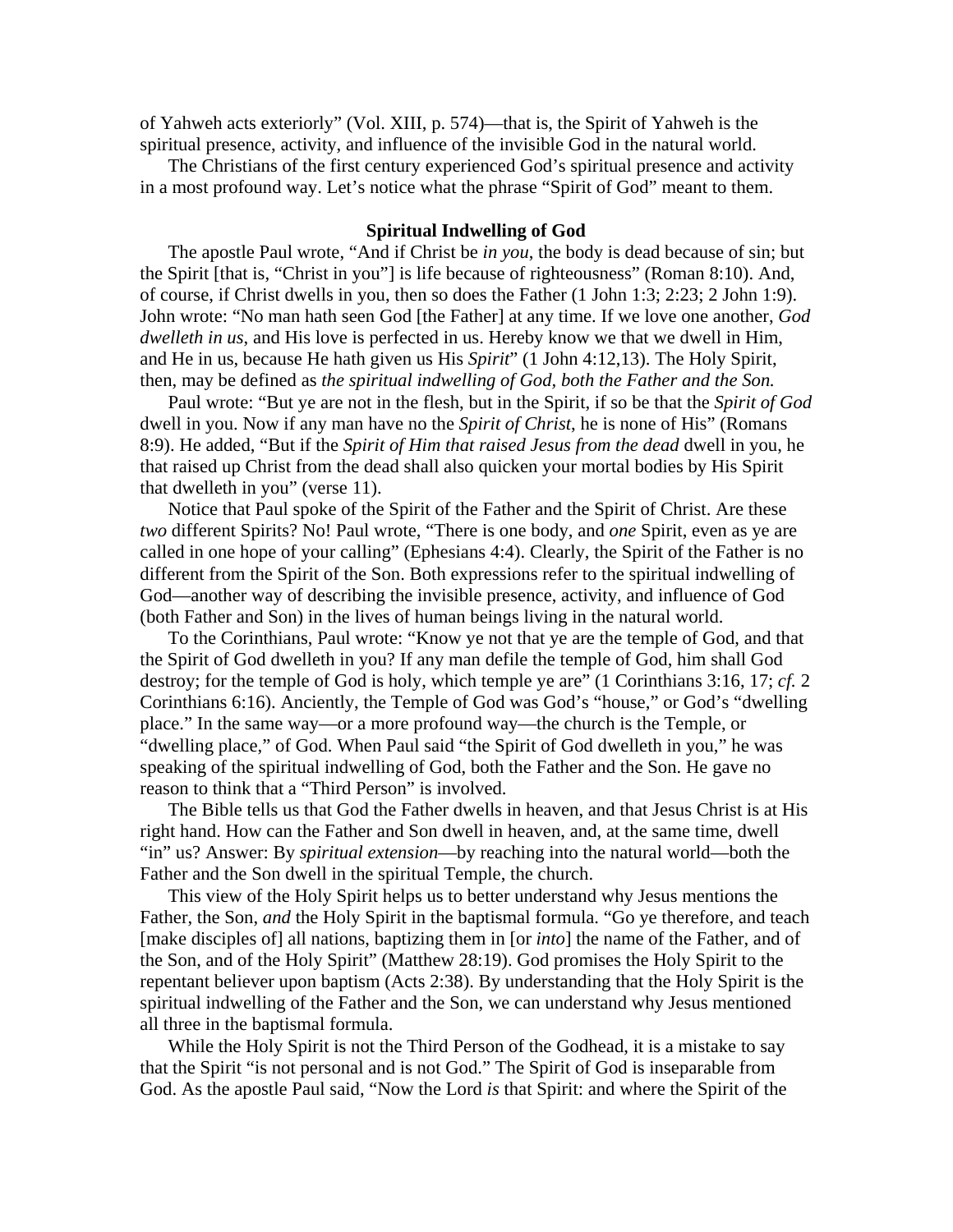Lord is, there is liberty" (2 Corinthians 3:17). This supports our primary definition of the Holy Spirit as the spiritual presence, activity, and influence of God in the natural world.

Paul's first epistle to the Corinthians further clarifies what he meant when he spoke of the Holy Spirit.

#### **The Mind of God**

Paul wrote: "But as it is written, Eye hath not seen, nor ear heard, neither have entered into the heart of man, the things which God hath prepared for them that love Him. But God hath revealed them unto us by His Spirit: for the Spirit searcheth all things, yea, the deep things of God" (1 Corinthians 2:9,10). Notice that the Spirit is the means whereby God reveals His truth to His people.

In the next verse, Paul tells us what he means by "His Spirit": "For what man knoweth the things of man, save the *spirit of man* which is in him? even so the things of God knoweth no man, but by the *Spirit of God*" (verse 11). In this case the "spirit of man" is the *mind* of man—that part of man that thinks, reasons, stores knowledge. It follows, then, that since the "spirit of man" is the mind of man, the "Spirit of God" is the *mind of God*—His thoughts, His way of viewing things. Further, since the "spirit [mind] of man" is not a personal entity that is separate from the man himself, the Spirit of God (or "mind of God") is not the Third Person of a Trinity.

Paul went to say: "Now we have received, not the spirit of the world, but the Spirit which is of God; that we might know the things that are freely given to us of God. Which things also we speak, not in the words which man's wisdom [which comes from the mind of man] teacheth, but which the Holy Spirit [the mind of God] teacheth; comparing spiritual things spiritual" (verses 12,13). Here, "the spirit of the world" is contrasted with "the Spirit which is of God." Since "the spirit of the world" refers to the *influence* of the world, "the Spirit which is of God" must carry the meaning of "divine influence."

Paul further clarified what he meant by "Holy Spirit" in verse 16: "For who hath known the *mind of the Lord*, that he should instruct Him? But we have the *mind of Christ*." Paul's statement, "For who hath known the mind of the Lord, that he should instruct Him?" is a quotation from the Septuagint version of Isaiah 40:13. The King James Old Testament, translated the Hebrew manuscripts, reads: "Who hath directed [or "searched out"] the Spirit of the LORD, or being His counsellor hath taught Him." The Hebrew word for "Spirit" is *Ruwach*, which is elsewhere translated "Spirit," as in "Spirit of God." To Paul, then, the Spirit of God was the mind of God, or God's influence upon His people in their view of the world, in the values they hold, and in their concepts of ethics and morality.

The definition "mind of God" agrees perfectly with "spiritual presence and activity of God," and denotes God's *influence* in the life of the Christian. Here again we see no evidence of the involvement of a "Third Person." On the contrary, we see clear evidence that Paul never thought of the Holy Spirit as the Third Person of the Godhead.

Paul's salutations provide further evidence that he was not Trinitarian.

#### **Holy Spirit Not Included in Paul's Salutations**

Trinitarians point to 2 Corinthians 13:14 as proof that Paul believed in the triune nature of God. Paul did mention the Father, the Son, and the Holy Spirit in this passage, but his use of these terms hardly proves that he believed that God is a Trinity.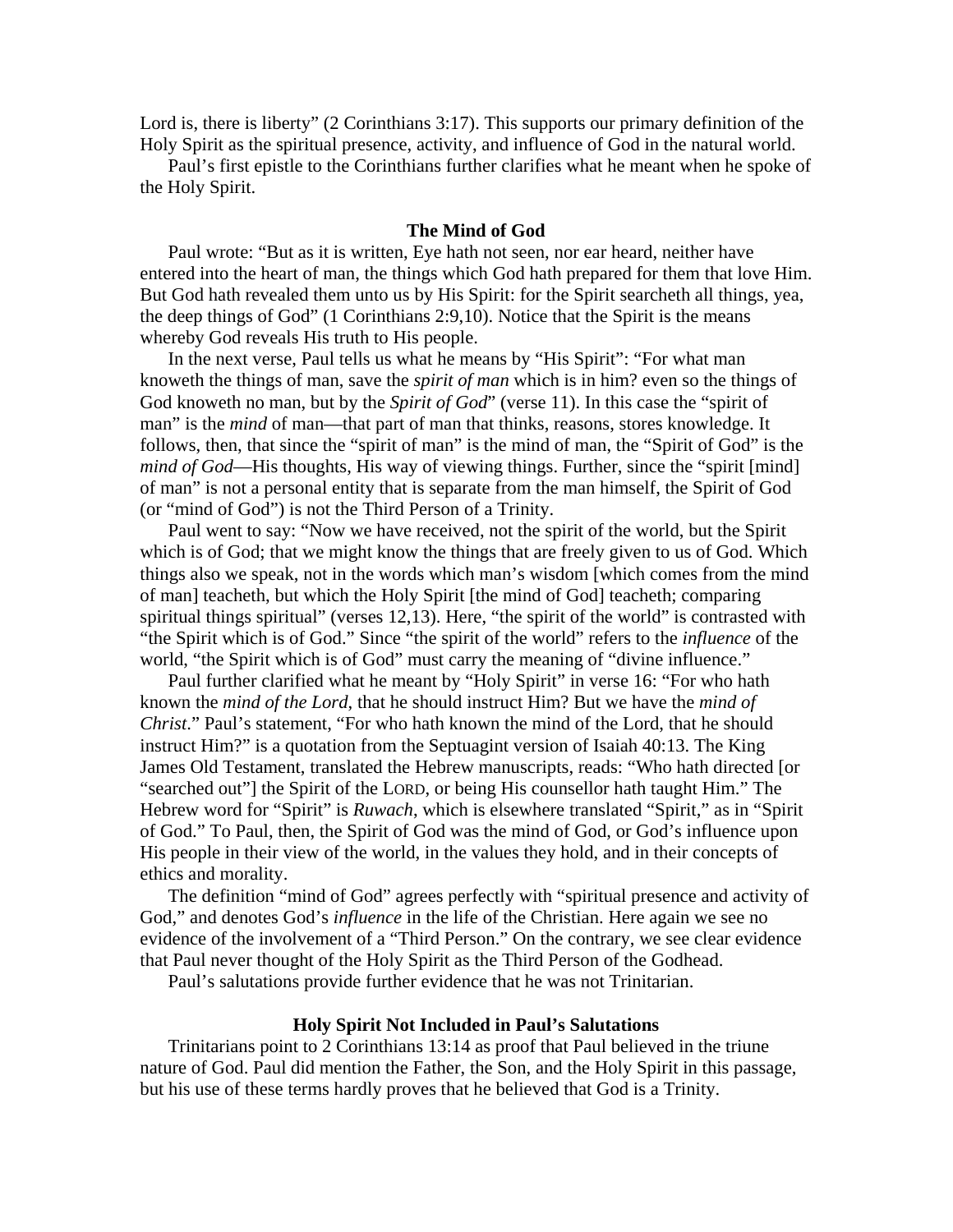Interestingly, Trinitarians ignore the fact that Paul, in the introductory comments in each of his epistles, refers to the Father and the Son together, but does not mention the Holy Spirit. If Paul was Trinitarian, why did he fail to at least acknowledge the role of the "Third Person" in the believers' Christian experience?

For example, in his first epistle to the Corinthians, Paul said, "Grace be unto you, and peace, from God our Father, and from the Lord Jesus Christ" (Verse 3). Why didn't Paul mention the Holy Spirit? Does grace and peace come from the First and Second Persons of the Godhead, but not from the Third Person? This is especially curious in view of the fact that the "fruit of the Spirit" includes "love, joy, *peace*, longsuffering, gentleness, goodness, faith, meekness, temperance" (Galatians 5:22,23).

Perhaps Trinitarians can forgive Paul for failing to mention the Holy Spirit just this once. But, if they would read *all* of Paul's salutations, they would see that he *consistently* left out the Holy Spirit. Surely Paul did not believe the Holy Spirit was the Third Person of a Trinity.

However, Paul did speak of the Holy Spirit as having personal attributes. In Acts 28, Paul, quoting the prophet Isaiah, said, "Well *spake* the Holy Spirit by Isaiah the prophet unto our fathers, Saying, Go unto this people, and say, Hearing ye shall hear, and shall not understand; and seeing ye shall see, and not perceive" (verses 25,26). Paul was quoting from Isaiah 6:9,10. Let's examine this passage and see what the prophet said about the manner in which the prophecy was given to him.

Isaiah wrote: "Also I heard the *voice of the Lord*, saying..." And then follows the section of Scripture Paul quoted.

Notice that Paul said, "Well spake the Holy Spirit by Isaiah...; and Isaiah said, I heard the *voice of the Lord*..." Paul knew that Isaiah had heard God's voice during a visionary experience, which God had produced by His Spirit. Isaiah had seen God in vision, but not in actuality, and had received revelation from Him while in vision. Therefore, when Paul said that the Holy Spirit spoke to Isaiah, he was not trying to point out which member of the Godhead spoke; he was simply indicating that Isaiah's prophecy came through inspiration of the Holy Spirit.

When the Bible says that "the Holy Spirit said..." it is merely telling us *how* God spoke. If Jesus Christ appeared (not in vision, but literally) to the disciples and spoke, then the disciples, when later quoting what Christ had said, would simply say, "The Lord said..." But when the Lord spoke to them in a "still, quiet voice," or when they heard His voice without seeing His form, then the disciples, when quoting Him, would say, "The Holy Spirit said..."

To Christ and His disciples, the Holy Sprit was the spiritual presence, activity, and influence of the invisible God in the natural world. No doubt, it was this understanding that led them to compare the Holy Spirit with the natural elements.

#### **Spirit Compared to the Elements**

The book of Acts reveals that the Holy Sprit came on the Day of Pentecost with the sound of "a rushing mighty *wind*," and manifested itself in "cloven tongues like as of *fire*" (Acts 2:1–3). Jesus likened the Spirit to *living water* (John 4:10–15). "He that believeth on me," Jesus said, "as the Scripture hath said, out of His belly shall flow *rivers of living water*. (But this spake He of the Spirit, which they believed on Him should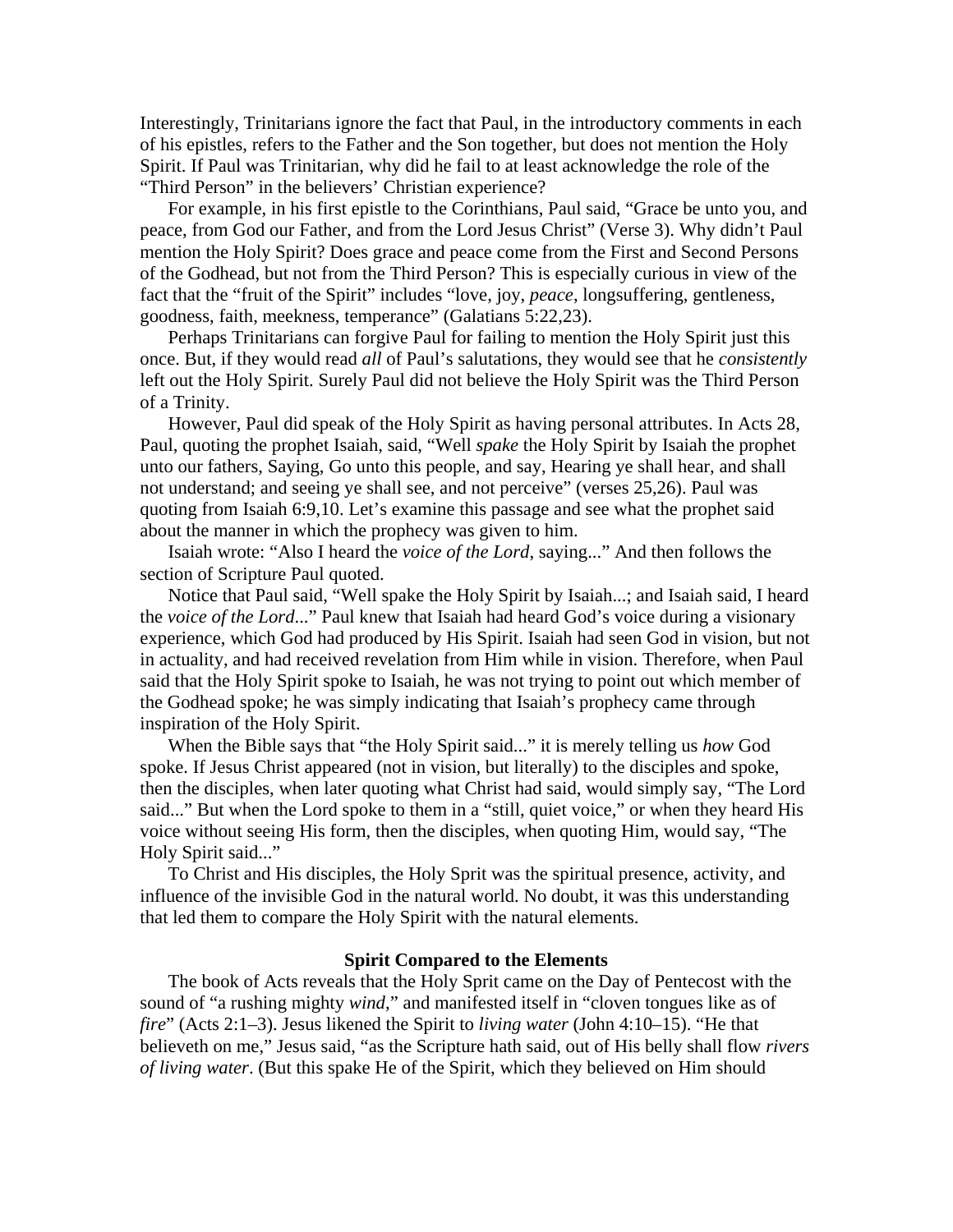receive: for the Holy Spirit was not yet given; because that Jesus was not yet glorified.)" (John 7:38,39).

All these descriptions—fire, wind, and water—denote *power*. Think of the sheer *energy* produced by a raging fire, a mighty river, or a rushing wind. The Holy Spirit was the *power*—the presence and activity of the Eternal God—that brought this vast universe with its billions of star-sprinkled galaxies into existence.

The word translated "Spirit"—*Pneuma*, in the New Testament—suggests *force*, or *power*. Vine says the word "primarily denotes the wind (akin to *pneo*, to breathe, blow); also breath; then, especially the spirit, which, like the wind, is invisible, immaterial and powerful" (W. E. Vine, *An Expository Dictionary of New Testament Words*, p. 1075).

The word "spirit" is used of the motivational forces of the mind (attitudes, motives, emotional drives)—that invisible part of us that causes us to behave the way we do. Therefore, the Holy Spirit, as the *mind* of God, is given to us to *convert* us, to help us to *change*, by enabling us to redirect our thoughts and adopt new attitudes and motives.

In the Bible, God is described in terms of a *family* relationship—a Father and a Son. The Holy Spirit is never presented as a third family member; never portrayed as a "Mother," or as a "Daughter." Thus, the Holy Spirit is best understood as the power, mind, and spiritual extension of God—the spiritual presence and activity of the invisible God in the natural world—not as a Person distinct from the Father and the Son.

This brings us to several important scriptures that show us how the New Testament writers thought of the Holy Spirit.

#### **Trinitarian Dogma Foreign to New Testament Writers**

Trinitarians commonly use such expressions as "God the Holy Spirit" and "Third Person of the Trinity," believing the Spirit to be "God the Sanctifier," who is co-equal and co-eternal with "God the Father" and "God the Redeemer." The New Testament writers, however, spoke of the Holy Spirit in entirely different terms.

For example, in the Gospels, the Holy Spirit is described as a "dove." "And Jesus, when He was baptized, went up straightway out of the water: and, lo, the heavens were opened unto Him, and He saw the Spirit of God descending like a dove, and lighting upon Him" (Matthew 3:16; *cf*. Mark 1:10; Luke 3:22; John 1:32). God is described as a Father and a Son—a *Family* of divine Persons. A "dove" hardly fits within the description of a family relationship.

Further, God says, "I *pour out* of my Spirit upon all flesh..." (Acts 2:17); Jesus was "*full* of the Holy Spirit..." (Luke 4:1); and on the Day of Pentecost, the disciples were "*filled with* the Holy Spirit..." (Acts 2:4). Notice the expressions "pour out," "full of," and "filled with." These expressions show that the New Testament writers thought of the Holy Spirit, not as a "Third Person" of the Godhead, but as *spiritual power* flowing from God.

The apostle Paul spoke of the "supply of the Spirit" (Philippians 1:19), contrasted being "filled with the Spirit" with being "drunk with wine" (Ephesians 5:18), and contrasted "spirit of bondage" with "Spirit of adoption," which is the "Spirit of God" (Romans 8:14,15). It is not likely that Paul would have used these descriptions had he though of the Holy Spirit as the Third Person of a Trinity.

Of course, Trinitarians object by pointing out that Scripture also speaks of being "filled" with God. For instance, in Ephesians 3:19, Paul said that Christians can "be filled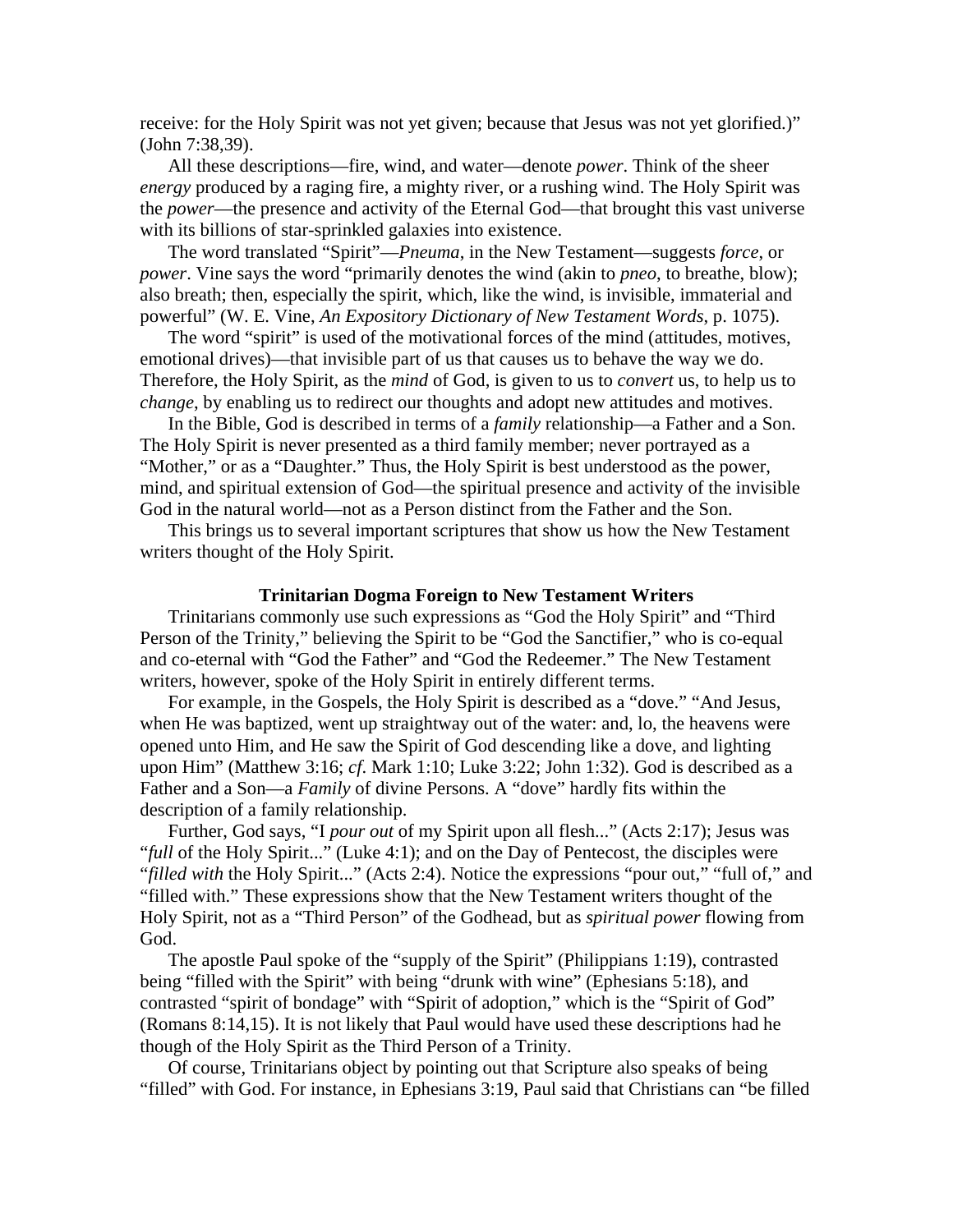with all the fulness of God." This, however, is quite different from the expressions "pour out," "full of," and "filled with," as used in reference to the Holy Spirit. Being "filled with the fulness of God" simply means being filled with the qualities God is filled with love, mercy, wisdom, and so forth. A person is filled with these qualities by being filled with the Holy Spirit, which Paul described as "the power that worketh in us" (verse 20). Both the Greek construction and the context (see verses 16–20) support this conclusion.

Seeing, then, that the Holy Spirit is presented in Scripture, not as the Third Person of a Trinity, but as the spiritual presence and activity of the invisible God in the natural world, let's return to Christ's comments on the Comforter, and see if we can come to a clearer understanding of what He said.

#### **Figurative Language**

In John 14–16, Jesus spoke of His "going away" and of His "coming again" unto His disciples. He said, "A little while, and ye shall not see me: and again, a little while, and ye shall see me, because I go to the Father" (John 16:16). He was obviously speaking of His death, resurrection, ascension, and post-resurrection appearances, but the disciples did not understand what He meant. Jesus explained with an illustration:

"A woman when she is in travail hath sorrow, because her hour is come: but as soon as she is delivered of the child, she remembereth no more the anguish, for joy that a man is born into the world. And ye now therefore have sorrow: but I will see you again, and your heart shall rejoice, and your joy no man taketh from you" (16:21,22).

Jesus went on to say: "These things have I spoken unto you in proverbs ["figurative language"—NASB]: but the time cometh, when I shall no more speak unto you in proverbs, but I shall shew you plainly of the Father" (verse 25).

Notice that Jesus said that He had spoken to His disciples in "figurative language." Commentators point out that the "figurative language" included the illustration of the "woman in travail" and, perhaps, the "husbandman-vine-branches-fruit" analogy of John 15:1–16. But with our understanding of the Holy Spirit as the spiritual presence and activity of God, it is likely that Jesus' description of "the Comforter" was also "figurative language."

In fact, throughout John 14–16 Jesus incorporated figurative language in His teaching, as some commentators point out. He said He would go to His "Father's house" and "prepare a place" for His disciples, after which He would "come again" and receive them unto Himself (John 14:2,3). "Father's house" is figurative language, for the Father doesn't dwell in a "house." The disciples must have thought He meant that He was going to some particular place on this earth, for they clearly said they didn't know where He was going (verse 5). In chapter 15 and 16 Jesus uses more figurative language in His analogy of the vine-husbandman-branches-fruit (15:1–8) and in His illustration of the "woman in travail" (16:21,22). His description of the Holy Spirit as the "Comforter" (or "Helper") He will send from the Father is also best understood as figurative language, especially in view of the fact that toward the end of His discourse He said, "These things have I spoken unto you in proverbs [or *figurative language*]..."

Jesus said, "And I will pray the Father, and He shall give you another Comforter, that he may abide with you for ever" (John 14:16). He then clarified His figurative language by explaining that the Comforter is "the Spirit of truth" (verse 17). Interestingly, within this context Jesus said, "I will not leave you comfortless ["as orphans"—NASB]: *I* will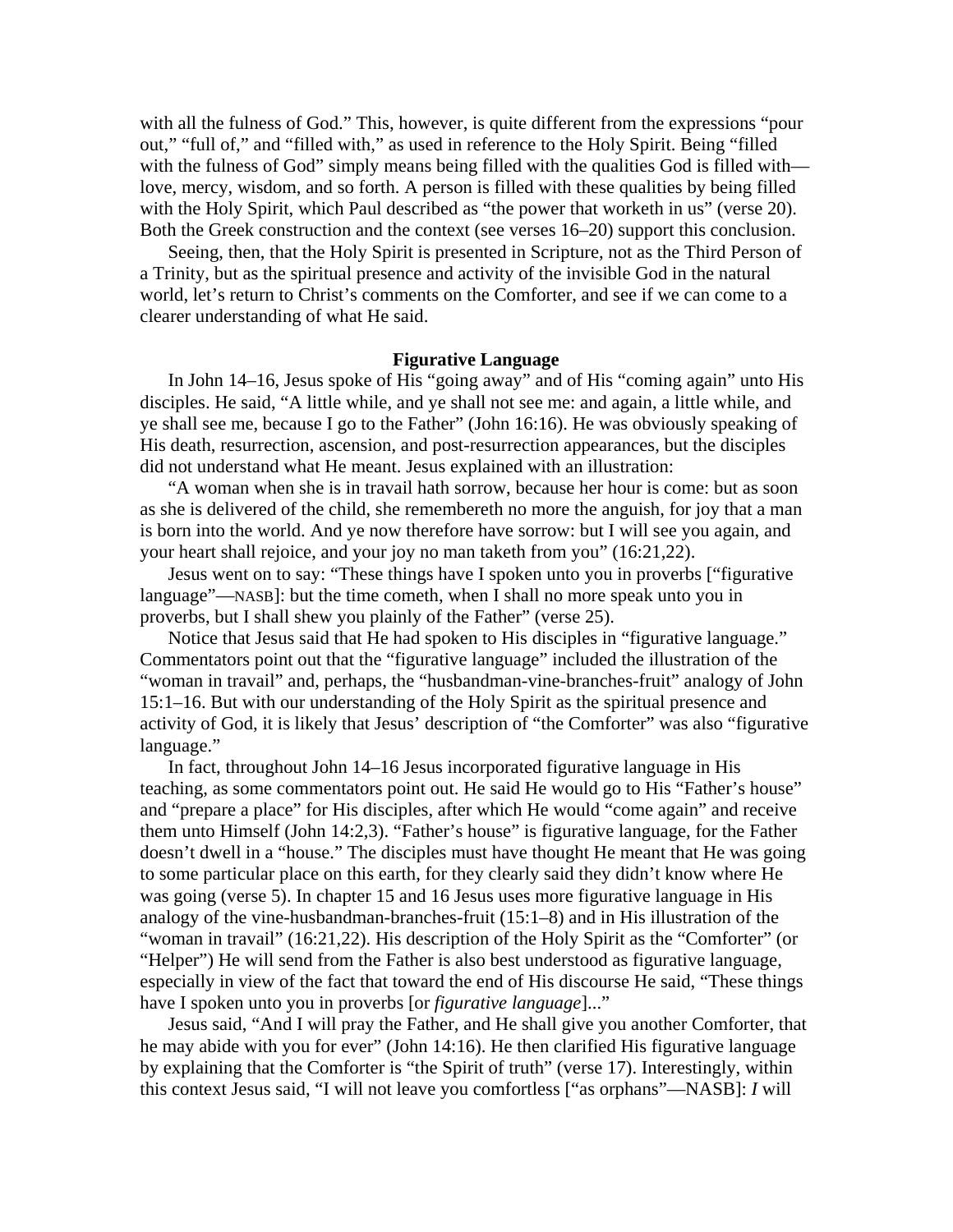come to you" (verse 18). This seems to suggest that His description of "the Comforter" is figurative language for Jesus' own spiritual presence, activity, and influence in the lives of the disciples.

When He said that in a little while the world would see Him no more, but the disciples would see Him, Judas asked, "Lord, how is it that thou wilt manifest thyself unto us, and not unto the world?" (verse 22). Notice Jesus' answer: "If a man love me, he will keep my words: and my Father will love him, *and we will come unto him, and make our abode with him*" (verse 23). Does this mean that the spiritual presence of the Father and the Son would be *in addition to* the presence of the Comforter? More likely, it means that the spiritual presence (or indwelling) of the Father and the Son *is* "the Comforter." This agrees perfectly with our understanding of the Holy Spirit as the spiritual presence and activity of God (both Father and Son) in the natural world. It seems obvious that Jesus' description of "the Comforter" was part of His "figurative language."

Through use of figurative language, then, Christ was telling His disciples that they should not be alarmed by His *bodily* absence, for He would be *spiritually present* with them, and that His (and the Father's) spiritual presence would in fact be more beneficial to them than His bodily presence. Later, after His resurrection, He said to His disciples: "All power is given unto me in heaven and in earth...and, lo, I am with you alway, even unto the end of the world [age]" (Matthew 28:18,20).

The rabbinic writers never believed that the *Ru'ah ha-Kodesh* (the "Holy Spirit") was a distinct personage within the Godhead, as in Trinitarianism. Yet, it was not uncommon for rabbis to describe the *Ru'ah ha-Kodesh* with personal attributes. The *Encyclopedia Judaica* states: "This tendency towards hypostatization is already apparent in such expression as '*Ru'ah ha-Kodesh* resting' on a person or a place, or someone 'receiving *Ru'ah ha-Kodesh*.' But it is pronounced in descriptions of the *Ru'ah ha-Kodesh* speaking (Pes. 117a), or acting as defense counsel on Israel's behalf (Lev. R. 6:1), or leaving Israel and returning to God (Eccles. R. 12:7)" (Volume 14, p.366).

The terms *Ru'ah ha-Kodesh* and *Shekhinah* ("dwelling," or "resting"—used of God's presence) were interchanged in some rabbinic texts. Like the *Ru'ah ha-Kodesh*, the *Shekhinah* was hypostatized. For instance, "the Shekhinah is pictured as talking to God (Mid. Prov. to 22:28)..." However, the rabbis knew that such descriptions could easily be misinterpreted, so they "occasionally preface their remarks with *kivyakhol*, 'as if it were possible'..." (*Encyclopedia Judaica*, Vol. 14, p. 1350).

If the rabbis described the *Ru'ah ha-Kodesh* (Holy Spirit) as having personal attributes and as Israel's defense counsel, yet did not believe the Spirit to be a distinct Person among other Persons in the Godhead, why should anyone have difficulty believing that Jesus' description of the Comforter (the disciples' "defense counsel") was figurative language.

The strongest case Trinitarians have for their belief in the Holy Spirit as the Third Person of the Godhead is Jesus' description of the Comforter. But once we consider all that the Bible says about the Holy Spirit, and once we understand that Jesus used figurative language, the doctrine of the Trinity is left without any real scriptural foundation.

Now, let's consider some objections often presented by Trinitarians.

### **Answers to Objections**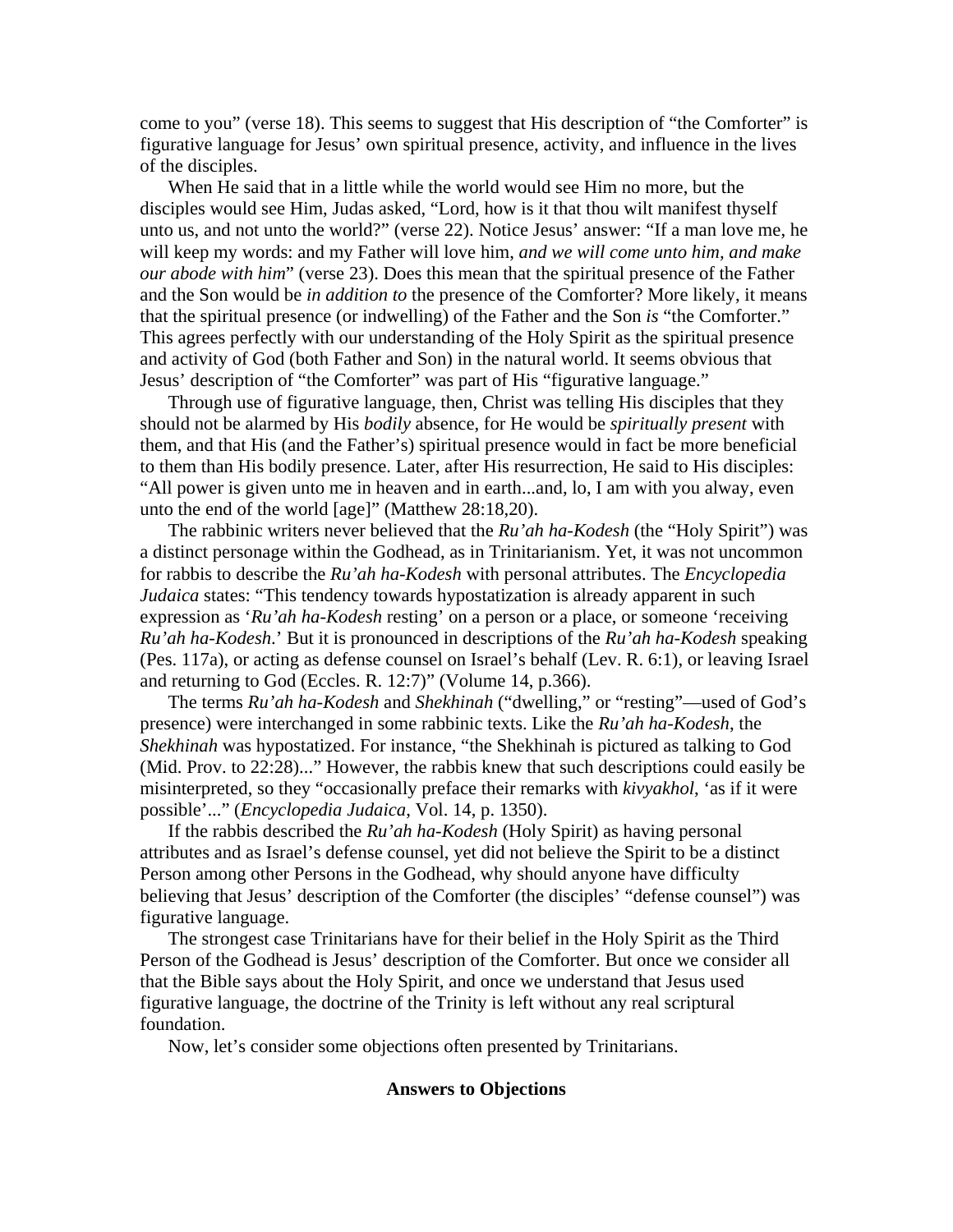The following objections are representative of arguments that have been presented in various publications, in public forums, and in letters sent to our office.

**Objection #1:** "Jesus said that the only sin that would not be forgiven is 'blasphemy against the Holy Spirit.' He said: 'And whosoever speaketh a word against the Son of man, it shall be forgiven him: but whosoever speaketh against the Holy Spirit, it shall not be forgiven him, neither in this world, neither in the world to come' (Matthew 12:31,32). Since the Son of man is a Person, the Holy Spirit must be a Person as well. Further, the fact that the Holy Spirit can be blasphemed is evidence that He is a Person."

**Answer:** First, the Word of God (God's revealed truth) can be blasphemed (Titus 2:5), so the object of blasphemy need not to be a person. Second, why is blasphemy against the Second Person of the Godhead forgivable, while blasphemy against the Third Person is not? As noted previously, by comparing this account with Luke's parallel account, we see that "the Spirit of God" is "the finger of God" (compare Matthew 12:28 with Luke 11:20), which shows that the Holy Spirit is the spiritual extension of God. In context, Jesus was reproving the Pharisees for attributing the power of God (*i.e*., His spiritual presence and activity) to the devil. Matthew 12:31,32 hardly supports Trinitarianism.

**Objection #2:** "In Mark 3:29,30, the Holy Spirit is contrasted with an 'unclean spirit.' Since an 'unclean spirit' is a personal entity, the Holy Spirit must be a Person."

**Answer:** Again, in Luke's parallel account, the Holy Spirit is described as "the finger of God." Thus, Mark's account, as Matthew's and Luke's, speaks of the *source* of Jesus' power. The Pharisees said the source of Jesus' power was an unclean spirit. Jesus said the source of His power was God. Whether that source was personal is not in question.

**Objection #3:** "The Holy Spirit cannot be defined as 'the power of God,' for then the expression 'power of the Holy Spirit' (as in Romans 15:13) would mean 'power of Power,' which makes no sense. Thus, the Holy Spirit must be a Person who *has* power.

**Answer:** Scripture speaks of the "power of God" (Luke 9:43); yet, Jesus called God "Power" (Matthew 26:64). Does this mean that "power of God" means "power of Power"? This is nothing more than a play on words. Electricity is power; yet we speak of the "power of electricity." Therefore, we may define the Holy Spirit as the "power of God," and, without contradiction, speak of the power of the Holy Spirit. As previously noted, the Holy Spirit is equated with "the power of the Highest" in Luke 1:35. Jesus was speaking of the Holy Spirit when He said that His disciples would be "endued with power from on high" (Luke 24:49). Paul equated "the gift of God, which is in thee" (*i.e*., the Holy Spirit) with "the spirit of...power, and of love, and of a sound mind" (2 Timothy 1:6,7). Remember, however, that "power of God" is but one way of describing the Holy Spirit.

**Objection #4:** "The God of the Bible doesn't need a power, or force, to do His work for Him. He is omnipresent, which means He is everywhere present, and doesn't have to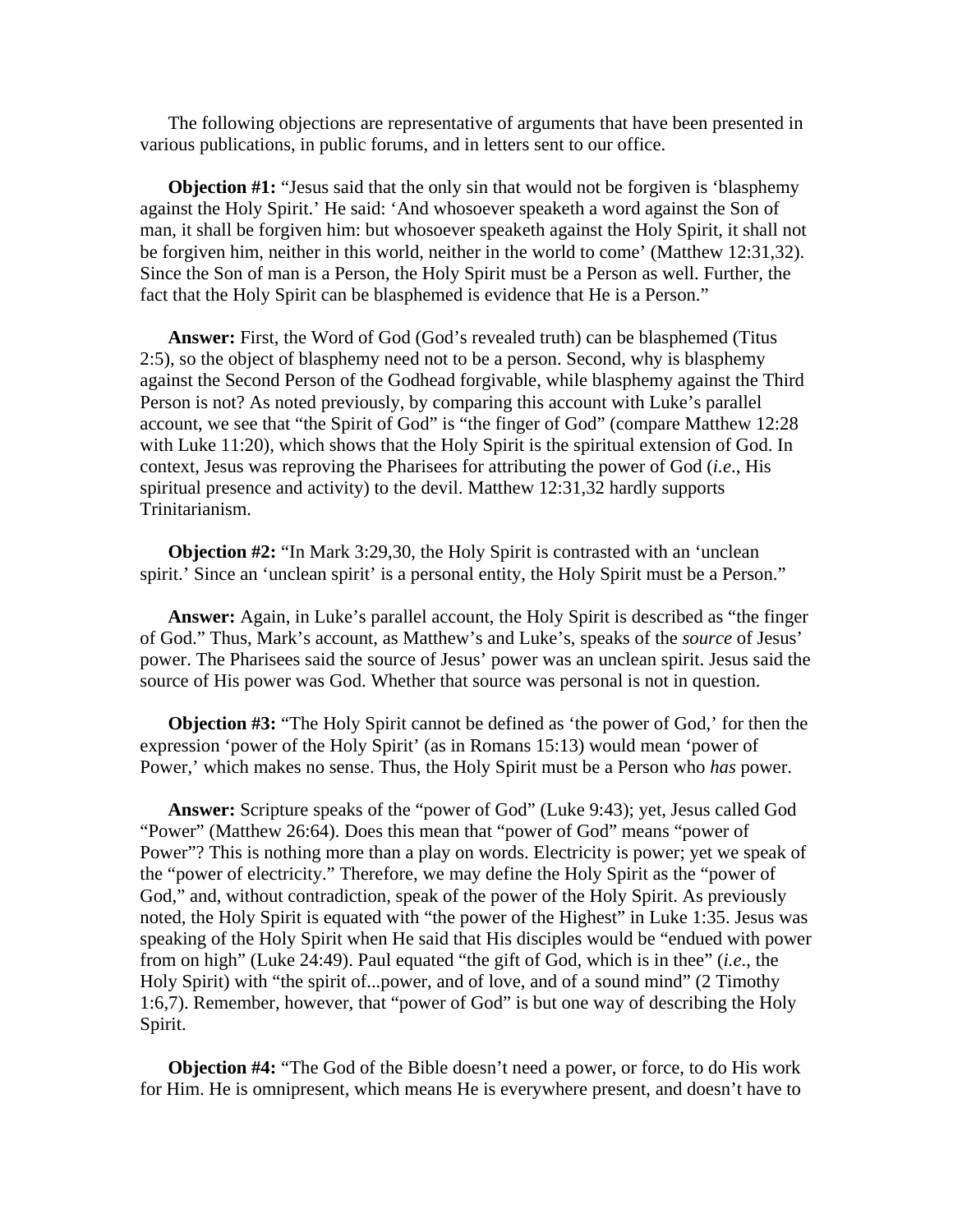'send' a force or power in order to create, perform miracles, or change the lives of human beings."

**Answer:** As we have seen, God's "Spirit" is synonymous with God's "presence" (Psalm 139:7). When the Bible speaks of God "sending" or "pouring out" His Spirit (as in Acts 2:17 and Galatians 4:6), it is speaking of the spiritual presence and activity of the invisible God in the natural world. Since the Bible speaks of God "sending" and "pouring out" His Spirit, it is appropriate that we do so as well. Further, the Holy Spirit enables us to understand *how* God is omnipresent. Since He is transcendent, He does not dwell within the natural world, but above it. He is omnipresent in that there is nothing hidden from Him and no place beyond His influence. He does not dwell on every street corner, in every home, and under every rock. But all of these places are subject to his influence. He can at any moment reach out into the natural world and bring about change. This is what the scriptural writers had in mind when they spoke of God sending His Spirit, or of the Holy Spirit being poured out.

**Objection #5:** "First John 5:7 states: 'For there are three that bear record in heaven, the Father, the Word, and the Holy Ghost: and these three are one.' Doesn't this verse say that the one God exists in three persons?"

**Answer:** It is a well known fact among theologians that 1 John 5:7 is spurious. Harrison explains: "The third edition [of Erasmus' Greek translation] (1522) became famous because of its inclusion of I John 5:7. Erasmus had promised to put it in if it could be found in any Greek MS. When it was found in a single MS  $61$  ( $16<sup>th</sup>$  century), he had to abide by his promise, even though, as he suspected, this was translated back into Greek from the Latin. It got into the Latin by mistaking one of Cyprian's comments as part of the text of Scripture. It continues to stand in the King James Version as a reminder that diligence is needed in order to free the text from additions to the original" (Everett F. Harrison, *Introduction to the New Testament*, p. 71).

**Objection #6:** "Since believers are to be baptized 'in the name of the Father, and of the Son, and of the Holy Spirit' (Matthew 28:19), doesn't this suggest that the Father, Son, and Holy Spirit are three distinct Persons?"

**Answer:** The expression "in [*eis*, "into"] the name of," as in Matthew 28:19, denotes "in recognition of the authority of (sometimes combined with the thought of relying or resting on)" (W. E. Vine, *An Expository Dictionary of New Testament Words*, p. 722). Baptism is performed in recognition of the Father's authority, which is administered through the mediatorship of the Son and confirmed by the reception of the Holy Spirit. As we have seen, the Holy Spirit is the power, spiritual presence, influence, and activity of God (both Father and Son) in the lives of repentant believers. The Father's act of giving the Holy Spirit, the Son's act of mediating, and the Spirit's life-changing activity are authoritative actions—thus, baptism is performed in recognition of the authority of the gift-giving Father, the mediating Son, and the life-changing Holy Spirit.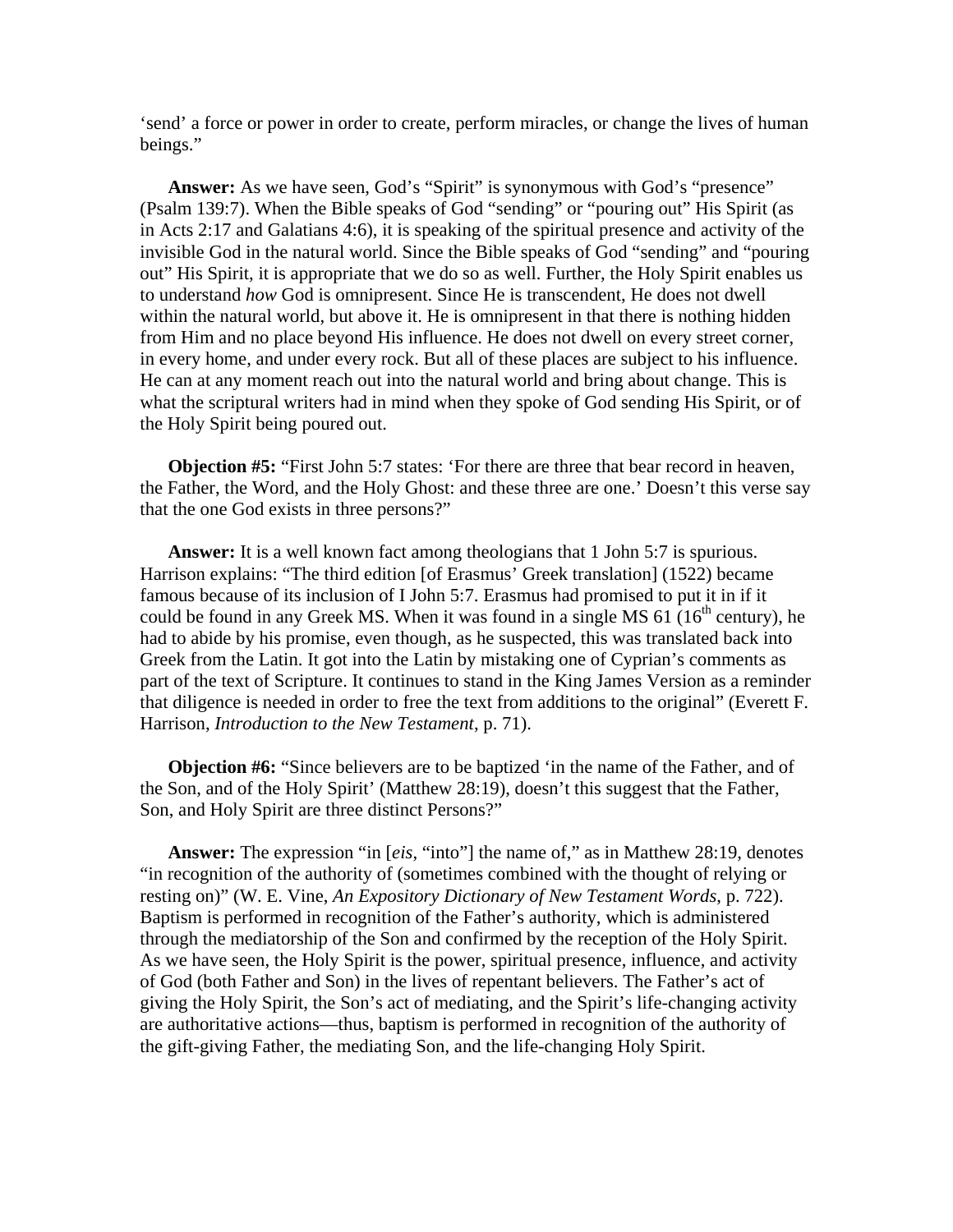**Objection #7:** "Paul wrote, 'The grace of the Lord Jesus Christ, and the love of God, and the communion of the Holy Spirit, be with you all' (2 Corinthians 13:14). Paul could have hardly named all three in such a way unless he believed them to be three co-equal, co-eternal Persons."

**Answer:** The Greek word translated "communion" is *koinonia*, which means "fellowship," or "to share in." The verse could be rendered, "The grace of the Lord Jesus Christ, the love of God, and the *sharing in* of the Holy Spirit be with all of you." (See marginal note in the NRSV.) God shares His Spirit with His people, and His people are united with God (both Father and Son) and with each other through the Spirit. Though Paul concluded 2 Corinthians with mention of the Father, the Son, and the Holy Spirit, he began the epistle with his usual: "Grace be to you and peace from God our Father, and from the Lord Jesus Christ" (1:2). As we have noted, Paul's repeated "failure" to include the Holy Spirit in his salutations casts great doubt upon the assumption that the apostle was Trinitarian.

More often than not, New Testament passages that speak of the Father and the Son do not mention the Holy Spirit, and for obvious reason: The writers of the New Testament did not think of the Holy Spirit as the Third Person of a Trinity. The earliest Christians, including all the apostles, were Jewish. As Jewish Christians, their concept of the Holy Spirit was founded upon the Old Testament's presentation of the Spirit as the power of God, or spiritual presence and activity of the invisible God in the natural world, and upon Jesus' teaching on the Holy Spirit and His example of Spirit-filled living. They knew that the Father is God, and that Jesus' claim of deity was confirmed by His resurrection. Thus, God is presented in Scripture as two divine Persons, not three.

Let's now consider one final witness that attests to the dual nature of the Godhead.

#### **The Witness of Nature**

Paul wrote, "For the invisible things of Him [God] from the creation of the world are clearly seen, *being understood by the things that are made*, even His eternal power and *Godhead*..." (Romans 1:20). Some Trinitarians argue that the "triune" nature of God is revealed in nature. For example, they point to triplets at the molecular level, and speak of "the triple point of water," showing how water, under certain conditions, can simultaneously exist in three forms—solid, liquid, and gas. However, it is doubtful that the ancients to whom Paul spoke were particularly keen in their awareness of molecular structures and the laws of thermodynamics.

But they *were* aware of their natural surroundings. They knew that there are two sexes; were aware of the day and night; knew of the "greater light" that rules the day, and the "lesser light" that rules the night; knew that each human beings has two identical sides—a right side and left side. They were aware of *duality* throughout nature.

Surely the creation that is observable to everyone reflects the nature of the Creator. And since we see so much duality in creation, is it not likely that the Creator is dual in nature? With the witness of creation alongside the revelation of God's Word, it is not only likely, it is *certain* that God exists as two Persons—the Father and the Son.

And you can come to know both the Father and the Son in a far greater way than you have known them in the past. You can receive a small measure of God's power—power